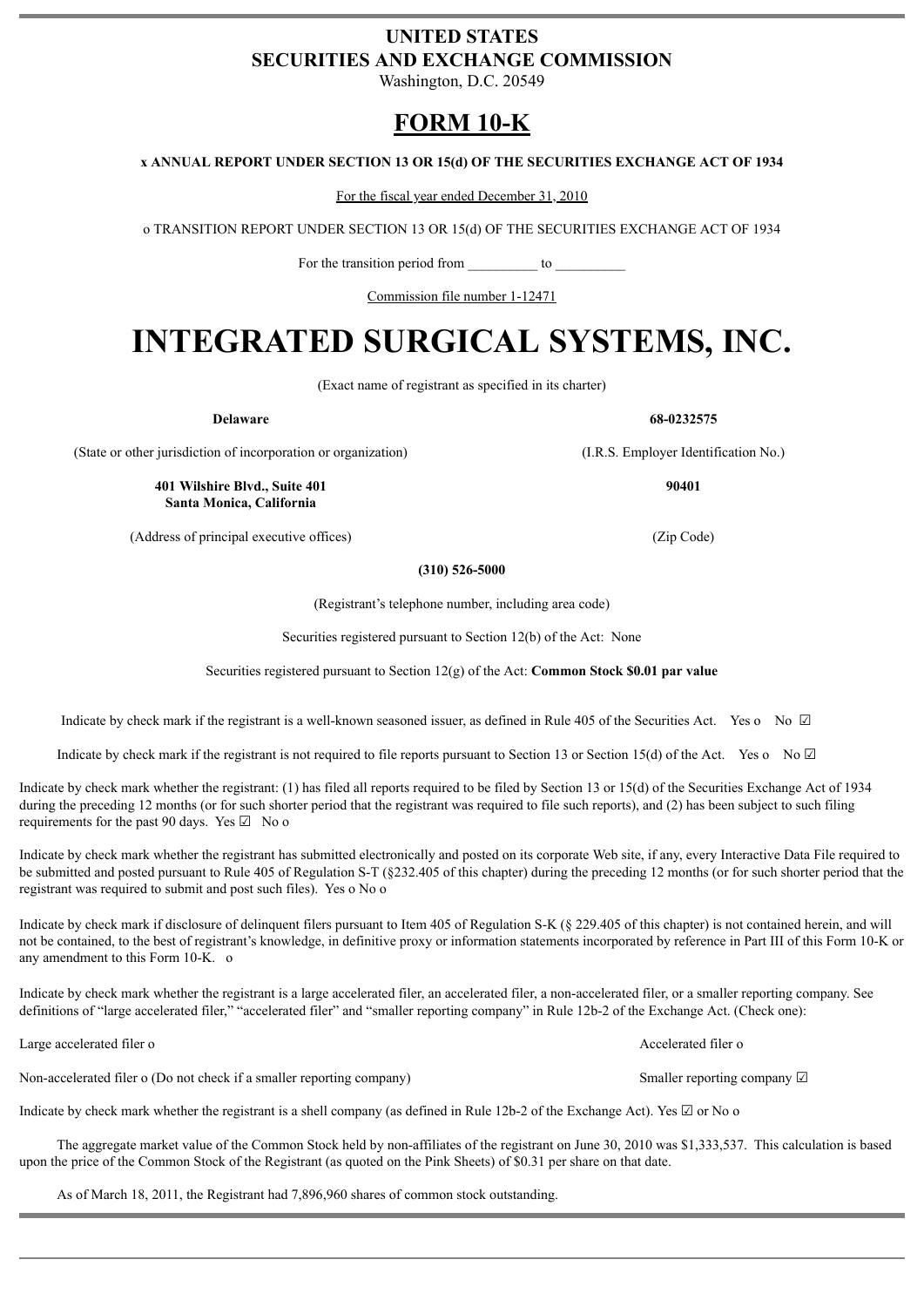## <span id="page-1-0"></span>**Integrated Surgical Systems, Inc.**

#### **Form 10-K For the fiscal year ended December 31, 2010**

## **Table of Contents**

| Part I.   |                   |                                                                                                              | Page           |
|-----------|-------------------|--------------------------------------------------------------------------------------------------------------|----------------|
|           | Item 1.           | <b>Business</b>                                                                                              | $\mathfrak{Z}$ |
|           | Item 1A.          | <b>Risk Factors</b>                                                                                          | $\overline{4}$ |
|           | Item 1B.          | <b>Unresolved Staff Comments</b>                                                                             | $\overline{4}$ |
|           | Item 2.           | Properties                                                                                                   | $\overline{4}$ |
|           | Item 3.           | <b>Legal Proceedings</b>                                                                                     | $\overline{4}$ |
|           | Item 4.           | Reserved                                                                                                     | $\overline{4}$ |
| Part II.  |                   |                                                                                                              |                |
|           | Item 5.           | Market for Registrant's Common Equity, Related Stockholder Matters and Issuer Purchases of Equity Securities | 5              |
|           | Item 6.           | <b>Selected Financial Data</b>                                                                               | 6              |
|           | Item 7.           | Management's Discussion and Analysis of Financial Condition and Results of Operations                        | 6              |
|           | Item 7A.          | Quantitative and Qualitative Disclosures About Market Risk                                                   | 9              |
|           | Item 8.           | <b>Financial Statements and Supplementary Data</b>                                                           | 9              |
|           | Item 9.           | Changes in and Disagreements With Accountants on Accounting and Financial Disclosure                         | 9              |
|           | Item 9A.          | <b>Controls and Procedures</b>                                                                               | 9              |
|           | Item 9B.          | Other Information                                                                                            | 10             |
| Part III. |                   |                                                                                                              |                |
|           | Item 10.          | Directors, Executive Officers and Corporate Governance                                                       | 10             |
|           | Item 11.          | <b>Executive Compensation</b>                                                                                | 12             |
|           | Item 12.          | Security Ownership of Certain Beneficial Owners and Management and Related Stockholder Matters               | 14             |
|           | Item 13.          | Certain Relationships and Related Transactions, and Director Independence                                    | 14             |
|           | <b>Item 14.</b>   | <b>Principal Accounting Fees and Services</b>                                                                | 15             |
| Part IV.  |                   |                                                                                                              |                |
|           | <b>Item 15.</b>   | <b>Exhibits, Financial Statement Schedules</b>                                                               | 15             |
|           | <b>Signatures</b> |                                                                                                              | 17             |
|           |                   |                                                                                                              |                |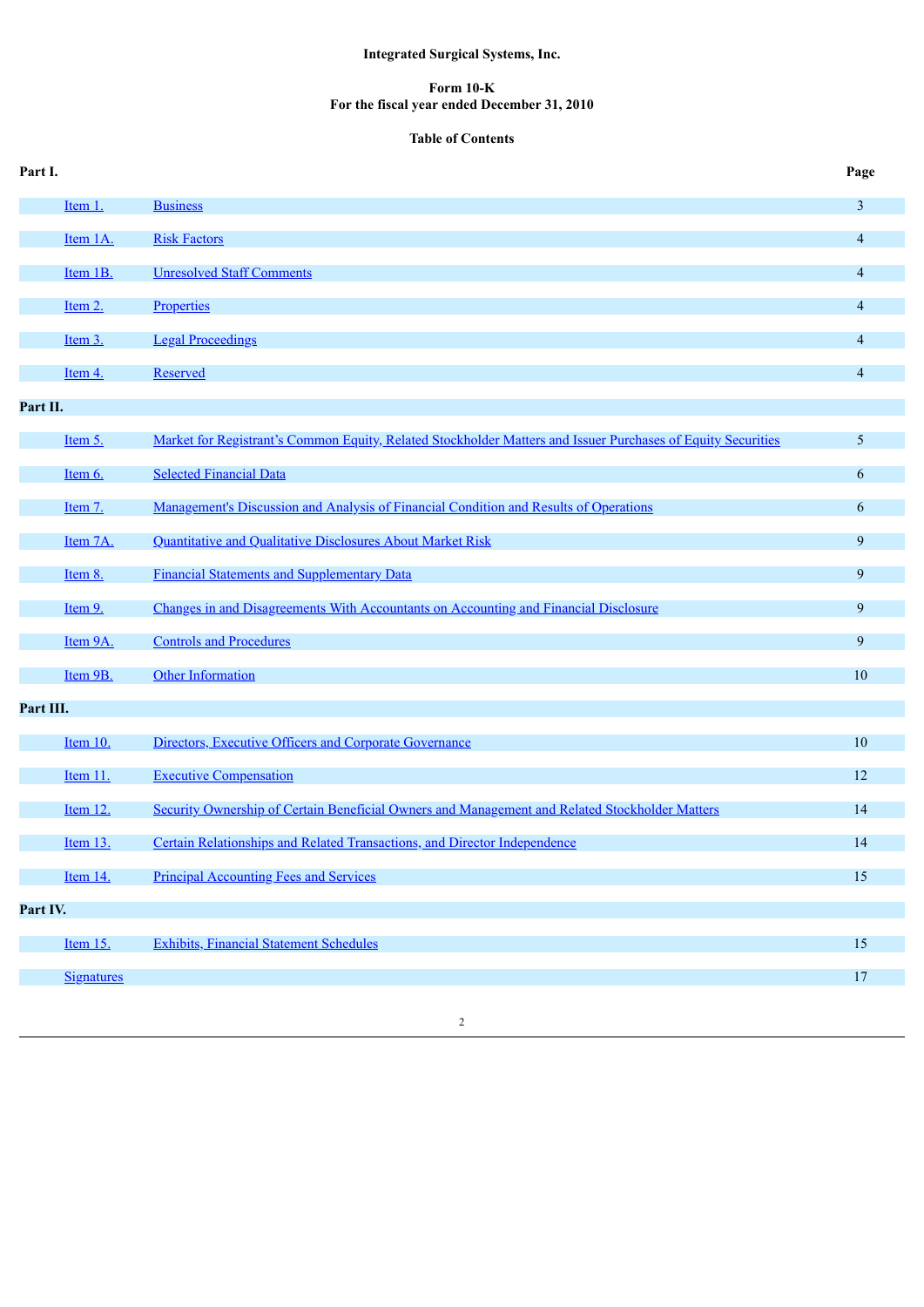#### **Cautionary Statement Regarding Forward-Looking Information**

This Report contains "forward-looking statements," within the meaning of Section 27A of the Securities Act of 1933, as amended (the "Securities Act"), and Section 21E of the Securities Exchange Act of 1934, as amended (the "Exchange Act"). Integrated Surgical Systems, Inc. (the "Company") claims the protection of the safe harbor contained in the Private Securities Litigation Reform Act of 1995 for these forward-looking statements. Forward-looking statements relate to future events or future performance and include, without limitation, statements concerning the Company's business strategy, future revenues, market growth, capital requirements, product introductions and expansion plans and the adequacy of the Company's funding. Other statements contained in this Report that are not historical facts are also forward-looking statements. The Company has tried, wherever possible, to identify forwardlooking statements by terminology such as "may," "will," "could," "should," "expects," "anticipates," "intends," "plans," "believes," "seeks," "estimates" and other comparable terminology.

The Company cautions investors that any forward-looking statements presented in this Report, or that the Company may make orally or in writing from time to time, are based on the beliefs of, assumptions made by, and information currently available to, the Company. Such statements are based on assumptions, and the actual outcome will be affected by known and unknown risks, trends, uncertainties and factors that are beyond the Company's control or ability to predict. Although the Company believes that its assumptions are reasonable, they are not guarantees of future performance, and some will inevitably prove to be incorrect. As a result, the Company's actual future results can be expected to differ from its expectations, and those differences may be material. Accordingly, investors should use caution in relying on past forward-looking statements, which are based on known results and trends at the time they are made, to anticipate future results or trends. Certain risks are discussed in this Report and also from time to time in the Company's filings with the Securities and Exchange Commission (the "SEC").

This Report and all subsequent written and oral forward-looking statements attributable to the Company or any person acting on its behalf are expressly qualified in their entirety by the cautionary statements contained or referred to in this section. The Company does not undertake any obligation to release publicly any revisions to its forward-looking statements to reflect events or circumstances after the date of this Report.

#### **Part I**

#### <span id="page-2-0"></span>**Item 1. Business**

The Company was founded to design, manufacture, sell and service image-directed, computer-controlled robotic software and hardware products for use in orthopedic surgical procedures. Historically, the Company's product revenue consisted of sales of the Company's principal orthopedic product, the ROBODOC® Surgical Assistant System ("ROBODOC"), which integrates the ORTHODOC® Presurgical Planner with a computer-controlled robot for use in joint replacement surgeries. The Company also developed specialized operating software, for particular lines of new prosthesis to be used with the ROBODOC System, for several implant manufacturing companies. The Company's products were sold through international distributors to hospitals and clinics in European Union member countries and Australia, Canada, India, Israel, Japan, Korea, New Zealand, Switzerland and South Africa.

On June 28, 2007, the Company completed the sale of substantially all of its assets. After completion of the sale, the Company became inactive, and it is no longer engaged in any business activities related to its former business described above. The Company's current operations are limited to raising additional funds to be used to maintain the Company's public company status and to complete a business combination if a suitable candidate for the combination is located.

On June 28, 2007, the stockholders approved the liquidation of the Company if the Company was unable to complete an acquisition or similar transaction within one year of the sale of its assets. With this approval, the stockholders also granted the Board of Directors the authority to delay, revoke or abandon any decision to liquidate without further stockholder action if it determined that the liquidation was not in the best interests of the Company or its stockholders. The Board of Directors has determined that it currently is not in the best interests of the Company and its stockholders to liquidate the Company.

As of December 31, 2010, the Company had no employees.

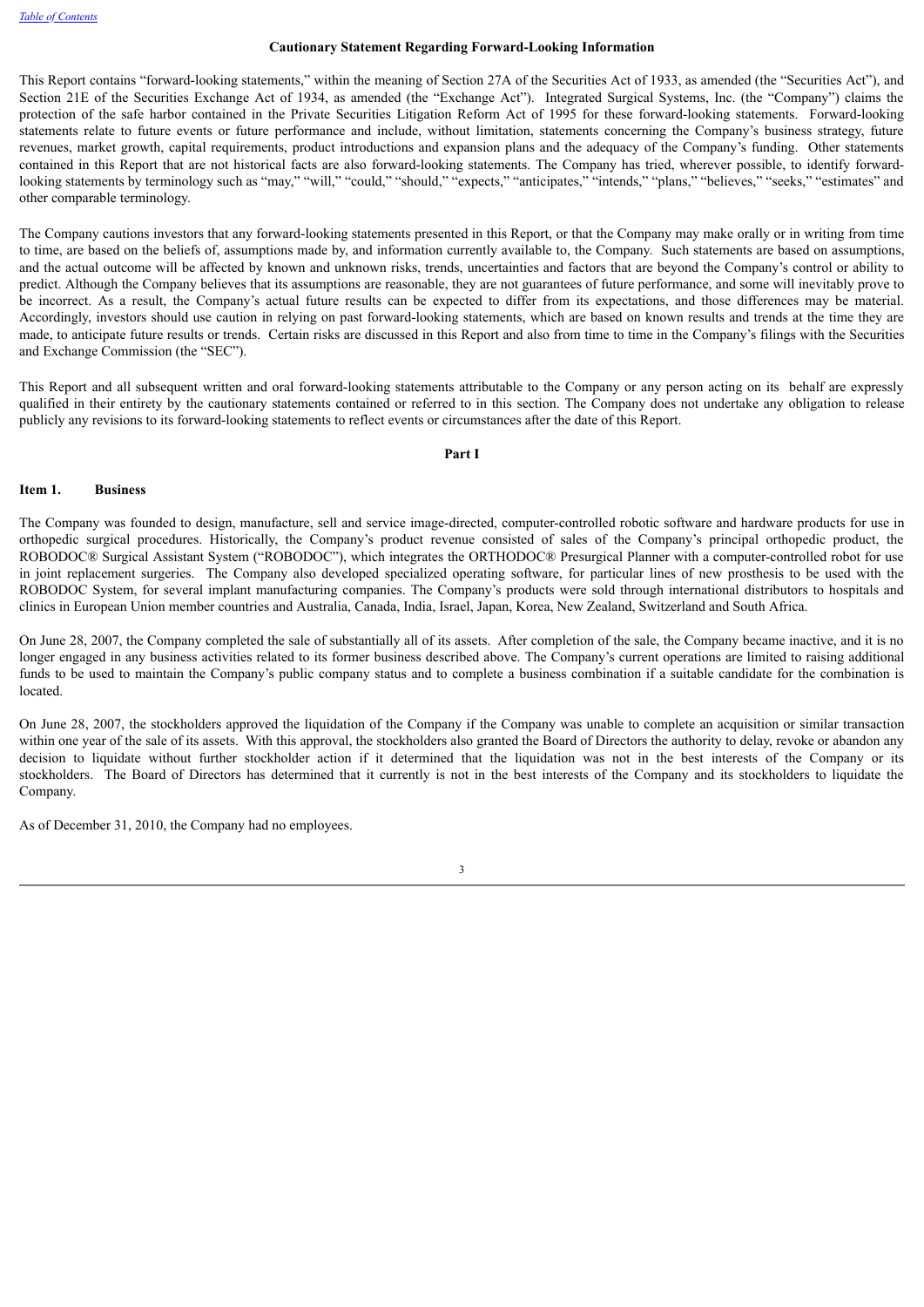## <span id="page-3-0"></span>**Item 1A. Risk Factors**

Not Applicable.

#### <span id="page-3-1"></span>**Item 1B. Unresolved Staff Comments**

Not Applicable.

#### <span id="page-3-2"></span>**Item 2. Properties**

The Company leased an 11,200 square foot site at 1433 N. Market Blvd., Suite 1, Sacramento, California, 95834 under a lease that expired on December 31, 2010. The Company does not currently own or lease any properties.

## <span id="page-3-3"></span>**Item 3. Legal Proceedings**

From time to time, the Company may be subject to claims and litigation arising in the ordinary course of business. The Company is not currently a party to any legal proceedings that it believes would reasonably be expected to have a material adverse effect on the Company's business, financial condition or results of operations.

## <span id="page-3-4"></span>**Item 4. Reserved**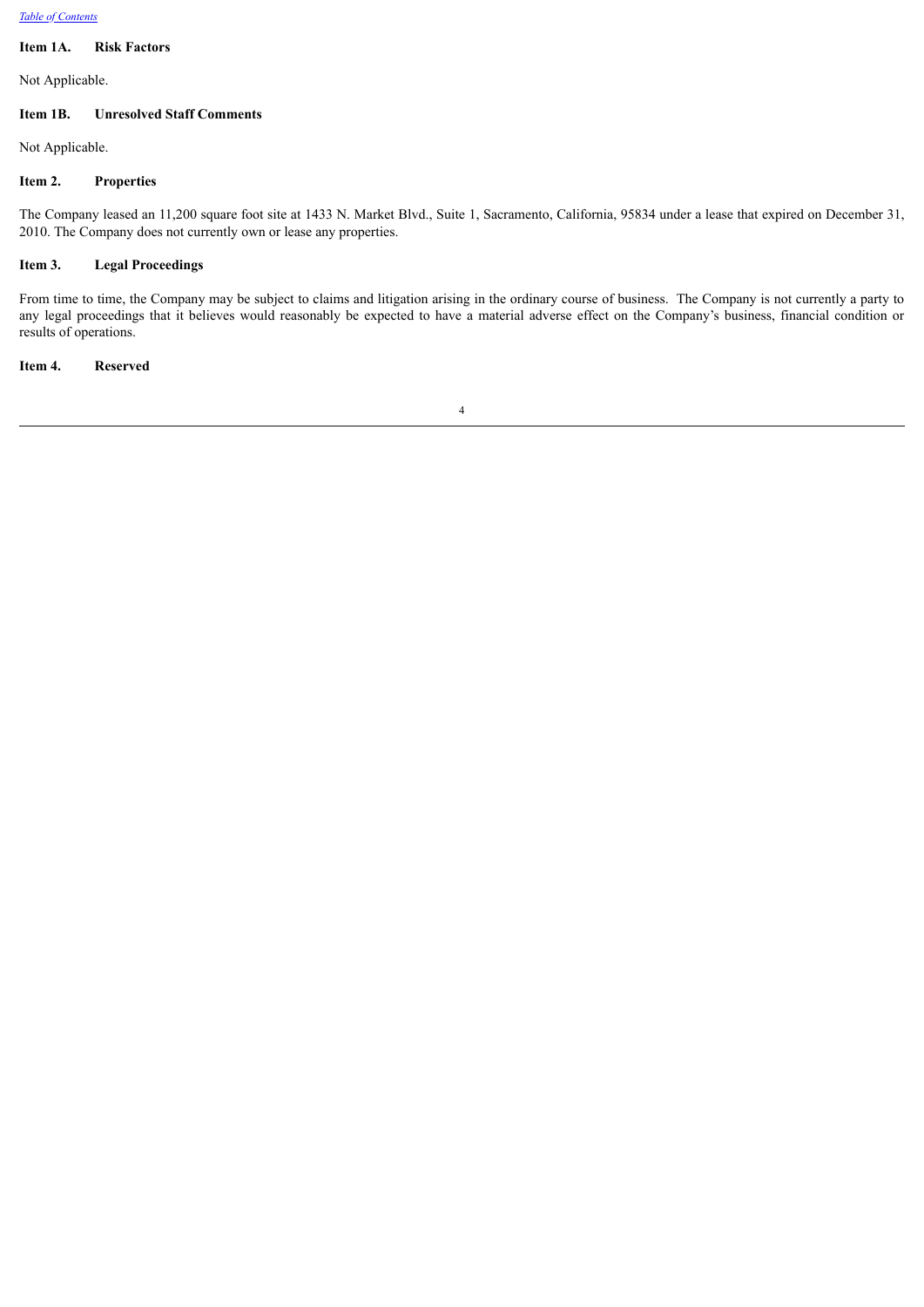#### **Part II.**

## <span id="page-4-0"></span>Item 5. Market for Registrant's Common Equity, Related Stockholder Matters and Issuer Purchases of Equity Securities

## **Market Information for Common Stock**

The Company's common stock is quoted on the Pink Sheets, under the trading symbol "ISSM.PK." The following table sets forth the high and low bid prices for each quarterly period in the past two fiscal years, as reported by the NASDAQ on-line web site www.NASDAQ.com for shares of the Company's common stock for the periods indicated. Such prices reflect inter-dealer prices, without retail mark-up, mark-down or commission and may not necessarily represent actual transactions.

|                       | Common Stock<br>(ISSM) |       |               |       |  |
|-----------------------|------------------------|-------|---------------|-------|--|
| 2010                  |                        | High  |               | Low   |  |
| <b>First Quarter</b>  | \$                     | 0.340 | <sup>\$</sup> | 0.300 |  |
| Second Quarter        | \$                     | 0.340 | \$            | 0.300 |  |
| <b>Third Quarter</b>  | \$                     | 0.400 | <sup>\$</sup> | 0.300 |  |
| Fourth Quarter        | <sup>\$</sup>          | 0.350 | <sup>\$</sup> | 0.310 |  |
|                       |                        |       |               |       |  |
| 2009                  |                        |       |               |       |  |
|                       |                        |       |               |       |  |
| <b>First Quarter</b>  | \$                     | 0.350 | <sup>\$</sup> | 0.210 |  |
| <b>Second Quarter</b> | \$                     | 0.340 | <sup>\$</sup> | 0.250 |  |
| Third Quarter         | S                      | 0.350 | <sup>\$</sup> | 0.270 |  |
| <b>Fourth Quarter</b> | <sup>\$</sup>          | 0.320 | \$            | 0.290 |  |

#### **Holders**

As of March 18, 2010, there were approximately 60 holders of record of the common stock.

#### **Dividend**

The Company has never paid dividends on its common stock, and its present policy is to retain any future earnings in the Company.

#### **Securities Authorized for Issuance Under Equity Compensation Plans**

The following table provides information as of December 31, 2010 with respect to the Company's compensation plans (including individual compensation arrangements).

#### **EQUITY COMPENSATION INFORMATION TABLE**

|                                                        | (a)              | (b)                    | (c)                  |
|--------------------------------------------------------|------------------|------------------------|----------------------|
| Category                                               | Number of        | Weighted-              | Number of            |
|                                                        | securities to be | average                | securities           |
|                                                        | issued upon      | exercise               | remaining            |
|                                                        | exercise of      | price of               | available for        |
|                                                        | outstanding      | outstanding            | future issuance      |
|                                                        | options,         | options,               | under equity         |
|                                                        | warrants and     | warrants and<br>rights | compensation         |
|                                                        | rights           |                        | plans<br>(excluding) |
|                                                        |                  |                        | securities           |
|                                                        |                  |                        | reflected in         |
|                                                        |                  |                        | column (a))          |
| Equity compensation plans approved by security holders | 58,000           | 0.34<br>$\mathbb{S}$   | $-0-$                |
|                                                        |                  |                        |                      |
| Equity compensation not approved by security holders   | 130,000(1)       | \$<br>0.44             | $-0-$                |
|                                                        |                  |                        |                      |
| Total                                                  | 189,000          | \$<br>0.41             | $-0-$                |

(1) Consists of: (i) 30,000 warrants for consulting, which expire in July 2014 and have an exercise price of \$0.63 per share; and (ii) 100,000 stock options granted to directors, which are fully vested, expire in August 2013, and have an exercise price of \$0.38 per share.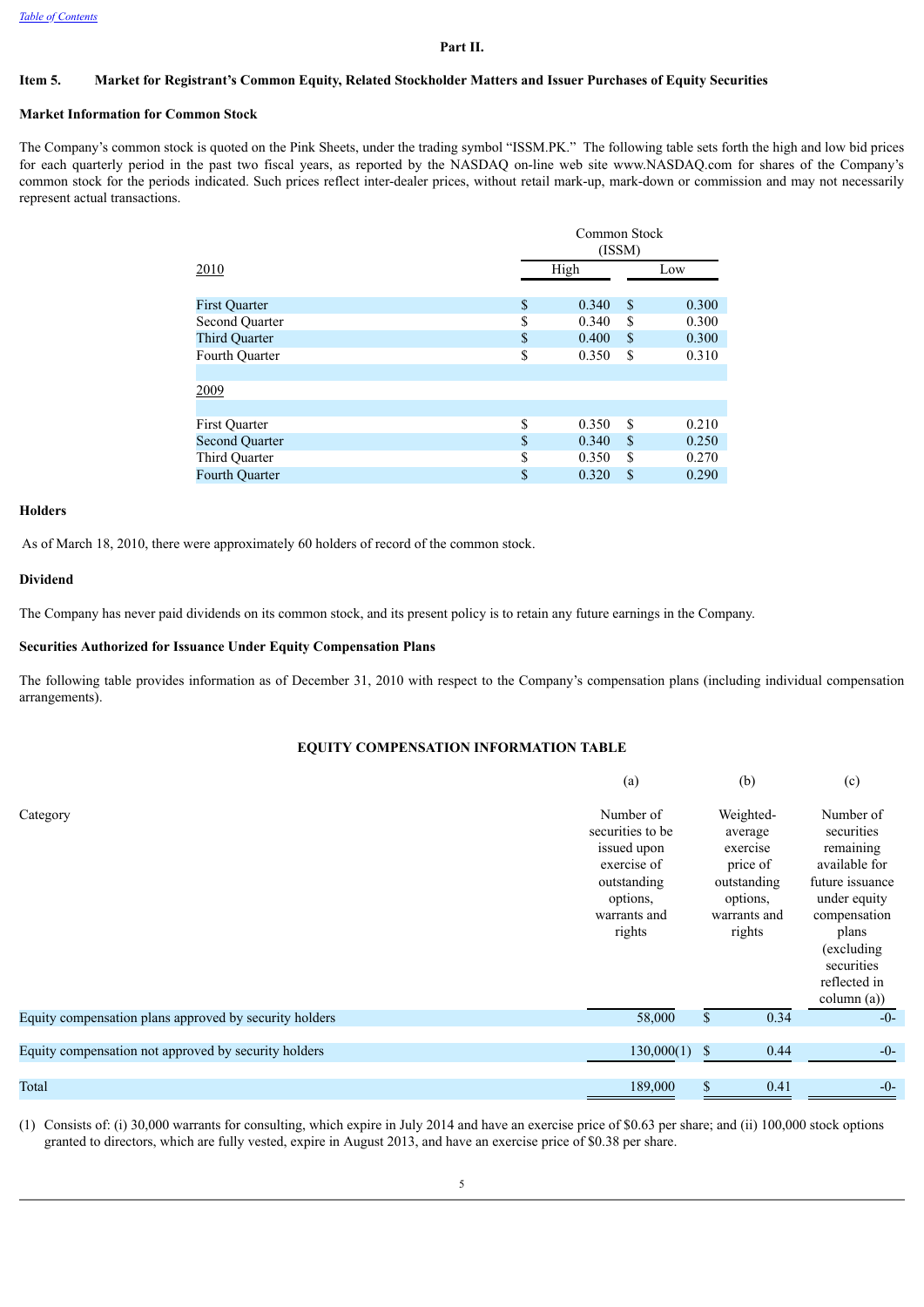#### **Recent sales of unregistered securities**

On May 25, 2010, the Company issued 19,532 shares of common stock each to two of its directors, for a total of 39,064 shares, in lieu of cash compensation of \$6,250 each, for their services as a director for the quarter ended December 31, 2009. The number of shares was determined by dividing the cash compensation by the closing price of the Company's common stock on the last day of the quarter, which was \$0.32.

On June 8, 2010, the Company issued 20,834 shares of common stock each to two of its directors, for a total of 41,668 shares, in lieu of cash compensation of \$6,250 each, for their services as a director for the quarter ended March 31, 2010. The number of shares was determined by dividing the cash compensation by the closing price of the Company's common stock on the last day of the quarter, which was \$0.30.

On July 9, 2010, the Company issued 20,162 shares of common stock each to two of its directors, for a total of 40,324 shares, in lieu of cash compensation of \$6,250 each, for their services as a director for the quarter ended June 30, 2010. The number of shares was determined by dividing the cash compensation by the closing price of the Company's common stock on the last day of the quarter, which was \$0.31.

On February 16, 2011, the Company issued 18,383 and 18,940 shares of common stock each to two of its directors, for a total of 74,646 shares, in lieu of cash compensation of \$6,250 each, for their services as a director for the quarters ended September 30, 2010 and December 31, 2010, respectively. The number of shares was determined by dividing the cash compensation by the closing price of the Company's common stock on the last day of the quarter, which at September 30, 2010 was \$0.34, and at December 31, 2010 was \$0.33.

All of the shares issued as described above were issued in reliance on the exemption under Section 4(2) of the Securities Act, as the issuance of these shares by the Company did not involve a public offering. The issuance of shares was not done in a "public offering" as defined in Section 4(2) because of the small number of persons involved in the issuance, the size of the issuance, the manner of the issuance and the number of shares issued. In addition, the directors had the necessary investment intent required by Section 4(2) since they agreed to receive share certificates bearing legends stating that the shares are restricted shares.

#### **Penny Stock**

On March 18, 2011, there were 7,896,960 shares of the Company's common stock outstanding, as quoted on the Pink Sheets at \$0.36 a share, giving the Company a market capitalization of approximately \$2.84 million. The SEC defines securities such as our common stock that are traded at less than \$5.00 and not traded on a national securities exchange "penny stocks". SEC rules require brokers to provide specified information to purchasers of penny stocks, and these disclosure requirements and the requirement that brokers must make a special written determination that the penny stock is a suitable investment for the purchaser and receive the purchaser's written agreement to the transaction in advance may have the effect of reducing trading activity in the Company's common stock and making it more difficult for investors to sell the shares of the Company's stock.

#### <span id="page-5-0"></span>**Item 6. Selected Financial Data**

Not applicable.

#### <span id="page-5-1"></span>**Item 7. Management's Discussion and Analysis of Financial Condition and Results of Operations**

The following discussion and analysis should be read in conjunction with the Company's financial statements, including the notes thereto, appearing elsewhere in this Report. This discussion may contain certain forward-looking statements based on current expectations that involve risks and uncertainties. Actual results and timing of certain events may differ significantly from those projected in such forward-looking statements due to a number of factors, including those set forth elsewhere in this Report.

#### **Overview**

The Company was founded to design, manufacture, sell and service image-directed, computer-controlled robotic software and hardware products for use in orthopedic surgical procedures. Historically, the Company's product revenue consisted of sales of the Company's principal orthopedic product, the ROBODOC® Surgical Assistant System ("ROBODOC"), which integrates the ORTHODOC® Presurgical Planner with a computer-controlled robot for use in joint replacement surgeries. The Company also developed specialized operating software, for particular lines of new prosthesis to be used with the ROBODOC System, for several implant manufacturing companies. The Company's products were sold through international distributors to hospitals and clinics in European Union member countries and Australia, Canada, India, Israel, Japan, Korea, New Zealand, Switzerland and South Africa.

On June 28, 2007, the Company completed the sale of substantially all of its assets. After the sale of substantially all of its assets, the Company became inactive, and it is no longer engaged in any business activities related to its former business described above. The Company's current operations are limited to raising additional funds to be used to maintain the Company's public company status and to complete a business combination if a suitable candidate is located.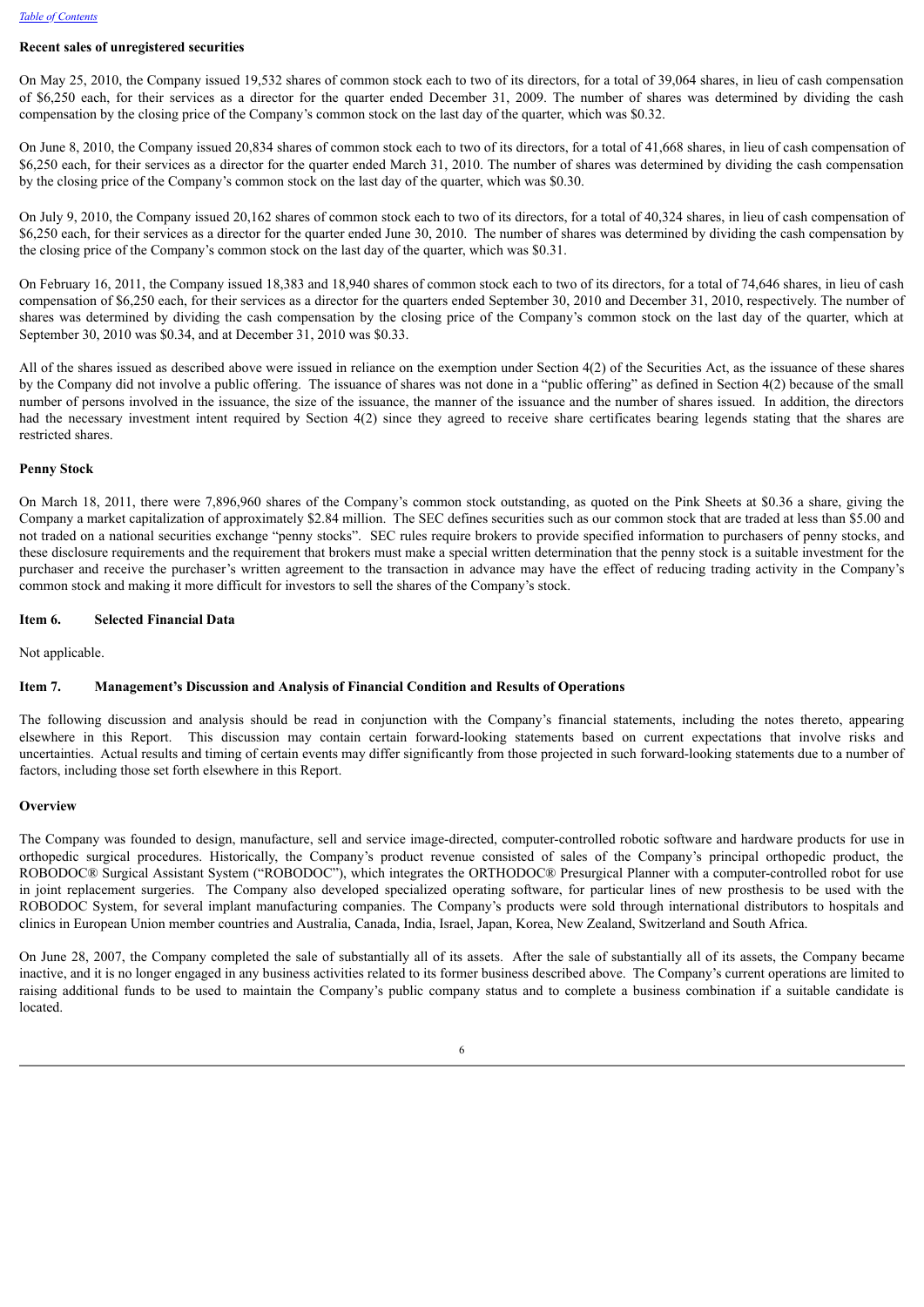#### *Table of [Contents](#page-1-0)*

On June 28, 2007, the Company's stockholders approved the liquidation of the Company if the Company was unable to complete an acquisition or similar transaction by June 28, 2008, one year after the sale of the assets. With this approval, the stockholders also granted the Board of Directors the authority to delay, revoke or abandon any decision to dissolve, without further stockholder action, if it determined that the liquidation was not in the best interests of the Company or its stockholders. The Board of Directors has determined that it currently is not in the best interests of the Company or its stockholders to liquidate the Company.

#### **Results of Operations 2010 vs. 2009**

For 2010, total net loss was approximately \$204,000, or \$0.03 loss per basic and diluted share. Total net loss for 2009 was approximately \$271,000, or \$0.04 loss per basic and diluted share.

#### **Operations**

For 2010, the Company had a net loss of \$204,000, which loss was \$67,000 less than the net loss of \$271,000 for 2009. The decrease in loss for 2010 compared to 2009 is due primarily to a decrease in general and administrative expenses of \$58,000 and an increase in net interest income of \$16,000, offset by a decrease in realized gains on available-for-sale securities transactions of approximately \$7,000. The decrease in general and administrative expenses from 2009 to 2010 was primarily due to a decrease in accounting fees of almost \$39,000, and a decrease in amortization of deferred stock option expense of approximately \$19,000. The reduction in general and administrative expenses was offset by an increase in legal fees of approximately \$6,000 and in other expenses by \$3,000 from 2009 to 2010. Business insurance decreased approximately \$10,000 from 2009 to 2010 due to a change in an insurance policy in an effort to control the Company's costs. The Company has no employees, so it relies on outside contractors to perform basic and necessary services. The increase in net interest income of approximately \$14,000 was due to having a larger amount of funds invested in interest-bearing cash and securities.

#### **Liquidity**

The Company believes that existing cash and cash equivalents of approximately \$40,000 as of December 31, 2010 will not provide sufficient working capital for the Company to meet its operating plan for 2011. However short-term available-for-sale-securities can be readily liquidated to provide additional working capital. The Board of Directors has retained its directors, including a director as its Chief Executive Officer, another director as its Secretary, and the Chief Financial Officer of a related party as the Company's Chief Financial Officer, to assist with its continuing obligations under the federal securities laws and to assist with the Company's plan to evaluate various merger, acquisition, equity investment or strategic alliance opportunities. The Company does not have an estimate as to when it will identify a qualified merger, acquisition, equity investment or strategic alliance candidate. There is no assurance that such opportunities will be available, or if available, upon favorable terms. If the Company is unsuccessful in completing a suitable investment, merger, acquisition or strategic alliance, then the Board of Directors may liquidate the Company and distribute all its remaining assets, which consist primarily of cash and available-for-sale securities, to its stockholders.

The Company anticipates that it will incur operating losses from operations in the next twelve months, until it enters into a suitable investment, merger, acquisition or strategic alliance transaction or until its liquidation.

At December 31, 2010 and December 31, 2009, the Company's "quick ratio" (which is defined as cash, plus accounts receivable, plus short-term investments all divided by current liabilities), a conservative liquidity measure designed to predict the Company's ability to pay bills, was 107.22 and 86.06, respectively. The increase in the "quick ratio" ratio at December 31, 2010 from December 31, 2009 was due to a decrease in current liabilities, which consisted primarily of deferred rent related to an expired lease, offset by a decrease in cash. The Company's "current ratio" (current assets divided by current liabilities) was 107.62 and 86.64 at December 31, 2010 and December 31, 2009, respectively.

Cash used in operating activities for 2010 was approximately \$183,000, which primarily consisted of an operating loss of approximately \$204,000, partially offset by stock-based compensation of \$50,000.

Cash provided by investing activities for 2010 of approximately \$12,000 was from the purchase of available-for-sale securities of approximately \$4,996,000, offset by the maturity or sale of available-for-sale securities of approximately \$5,008,000.

#### **Critical Accounting Policies and Estimates**

The Company's discussion and analysis of the financial condition and results of operations is based upon the Company's audited financial statements included elsewhere in this Report, which have been prepared in accordance with generally accepted accounting principles in the United States of America ("GAAP"). The Company believes the following critical accounting policies affect the Company's more significant judgments and estimates used in the preparation of the financial statements. Actual results may differ from these estimates under different assumptions or conditions.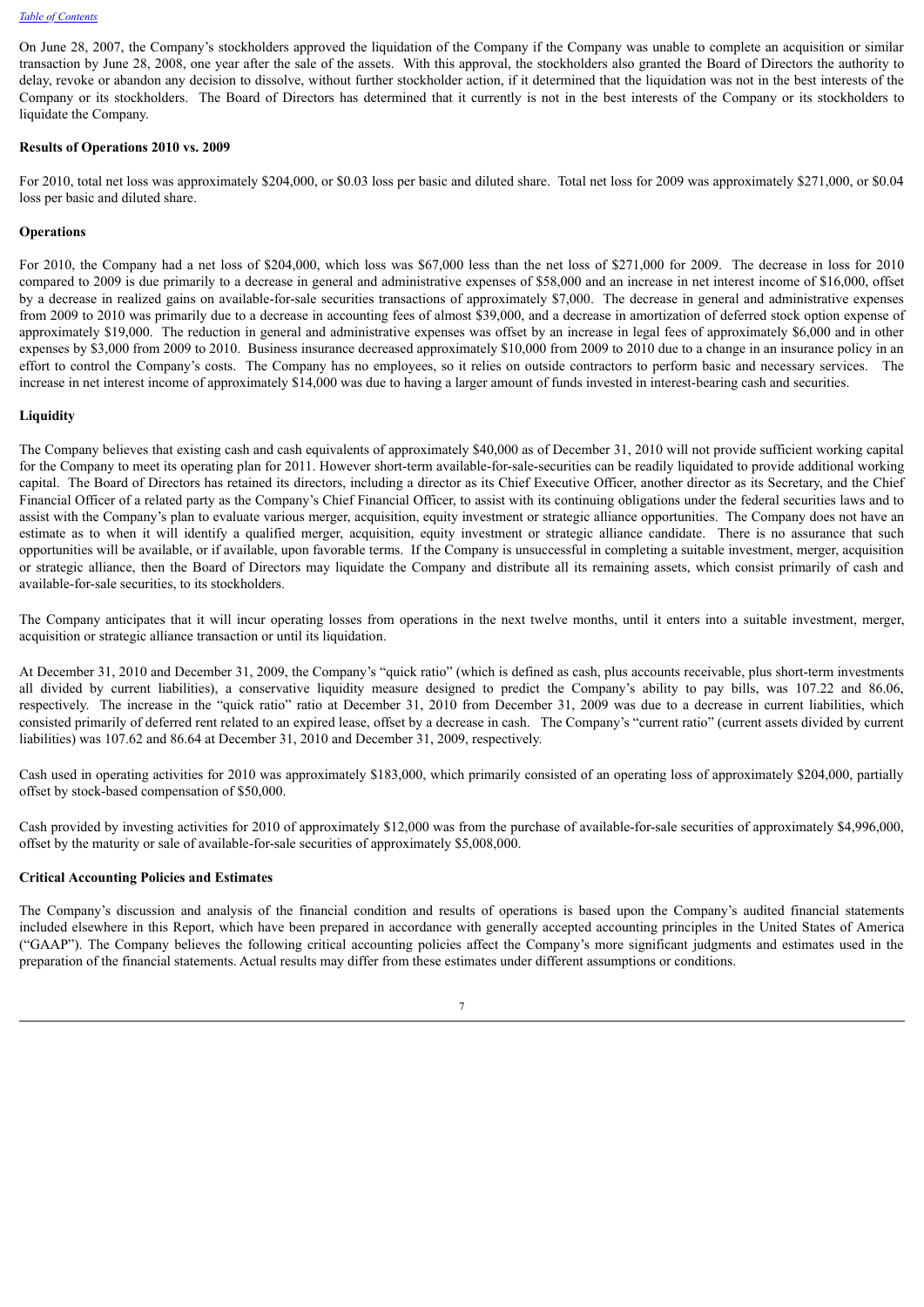The Company has discussed its critical accounting policies with the Board of Directors.

#### *Investment in Available-for-Sale Securities*

The Company has a portfolio of investments in available-for-sale debt securities, which consist of fixed income debt securities, which is accounted for in accordance with Accounting Standards Codification ("ASC") 320, "*Investments - Debt and Equity Securities*.*"* Management determines the appropriate classification of the securities at the time they are acquired and evaluates the appropriateness of such classifications at each balance sheet date. Available-forsale securities are stated at fair value, and unrealized holding gains and losses, net of the related deferred tax effect, if any, are reported as other comprehensive income, a separate component of stockholders' equity.

#### *Stock-Based Compensation*

Compensation costs for stock, warrants or options issued to employees and non-employees are based on the fair value method and accounted for in accordance with ASC 718, "*Compensation – Stock Compensation*." The value of warrants and options are calculated using a Black-Scholes Model, using the market price of the Company's common stock on the date of issuance, an expected dividend yield of zero, the expected life of the warrants or options and the expected volatility of the Company's common stock. The Company expects the options to fully vest and the forfeiture rate to be zero.

Stock-based costs for equity awards with future service periods are recognized as the equity awards vest over their service period.

#### **Estimates**

The preparation of financial statements in conformity with GAAP requires management to make estimates and assumptions that affect the reported amounts of assets and liabilities and the disclosure of contingent assets and liabilities at the date of the financial statements and revenues and expenses during the reporting period. Actual results could differ from those estimates.

#### **Financial Instruments**

The Company has a portfolio of investments classified as available-for-sale debt securities, which consist of fixed income debt securities. Management determines the appropriate classification of the securities at the time they are acquired and evaluates the appropriateness of such classifications at each balance sheet date. Available-for-sale securities are stated at fair value, and unrealized holding gains and losses, net of the related deferred tax effect, if any, are reported in other comprehensive income as a separate component of stockholders' equity.

The Company considers the carrying amounts of financial instruments, including cash, accounts payable and accrued expenses, to approximate their fair values because of their relatively short maturities.

#### **Recently Adopted Accounting Pronouncements**

In August 2009, the Financial Accounting Board ("FASB") issued Accounting Standards Update ("ASU") No. 2009-05, "Fair Value Measurements and Disclosures", an update to FASB ASC 820-10 "Fair Value Measurements and Disclosures-Overall". This update provides clarification that in circumstances in which a quoted price in an active market for the identical liability is not available, a reporting entity is required to measure fair value using certain valuation techniques. This accounting update did not have any impact on the results of operations and financial condition of the Company.

In January 2010, the FASB issued ASU 2010-06, "Fair Value Measurements and Disclosures" (Topic 820): Improving Disclosures about Fair Value Measurements. This guidance amends the disclosure requirements related to recurring and nonrecurring fair value measurements and requires new disclosures on the transfers of assets and liabilities between Level 1 (quoted prices in active market for identical assets or liabilities) and Level 2 (significant other observable inputs) of the fair value measurement hierarchy, including the reasons and the timing of the transfers. Additionally, the guidance requires a roll forward of activities on purchases, sales, issuance and settlements of the assets and liabilities measured using significant unobservable inputs (Level 3 fair value measurements). The guidance became effective for the reporting period beginning January 1, 2010, except for the disclosure on the roll forward activities for Level 3 fair value measurements, which became effective for the reporting period beginning January 1, 2011. Adoption of this new guidance did not, and the Company expects that it will not, have a material impact on the Company's financial statements.

In February 2010, the FASB issued Accounting Standards Update 2010-09, "Subsequent Events" (Topic 855): Amendments to Certain Recognition and Disclosure Requirements. This guidance amends the disclosure requirements related to subsequent events reported by Securities and Exchange Commission filers and removes the requirement to disclose the date through which subsequent events have been evaluated when filing revised financial statements. This became effective for interim or annual periods ending after June 15, 2010. Adoption of this new guidance did not have a material impact on the Company's financial statements.

Management does not believe that any recently issued, but not yet effective accounting pronouncements, if adopted, would have a material effect on the accompanying financial statements.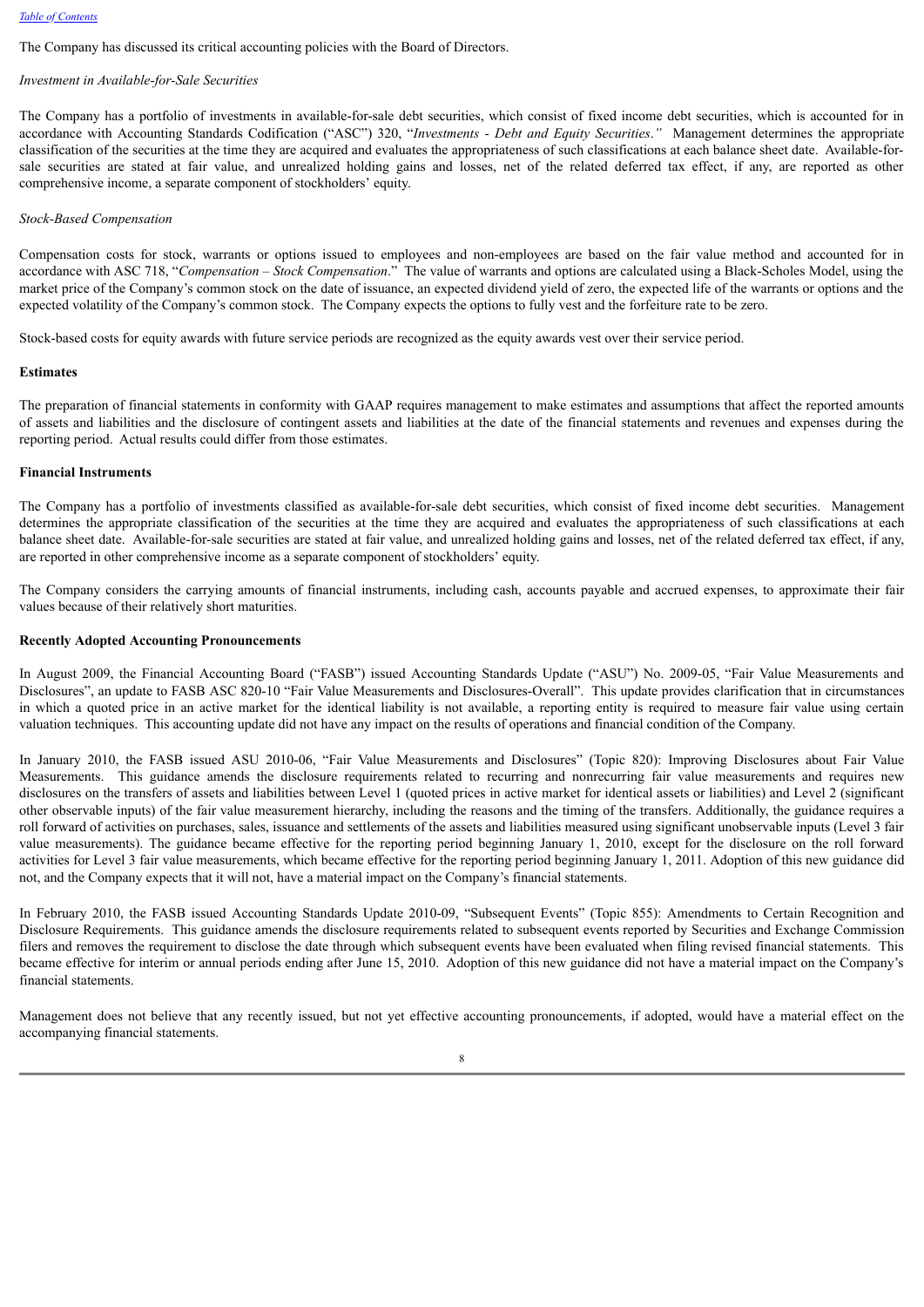#### <span id="page-8-0"></span>**Item 7A. Quantitative and Qualitative Disclosures about Market Risk**

Market risk represents the risk of loss that may impact the Company's financial position, operating results or cash flows due to changes in U.S. interest rates. The Company's exposure to market risk is confined to its available-for-sale investments that it expects to hold less than one year. The goals of the Company's cash investment policy are the security of the principal amount invested and fulfillment of liquidity needs. The Company currently does not hedge interest rate exposure. Because of the short-term nature of its investments, the Company does not believe that an increase in market rates would have any material negative impact on the value of its investment portfolio.

As of December 31, 2010, the Company held approximately \$40,000 in money market and checking accounts at two institutions. The Company has a checking account at one institution with a balance of approximately \$10,000 at December 31, 2010. The funds in this account are fully guaranteed by the Federal Deposit Insurance Corporation ("FDIC") as of December 31, 2010. The Company has a money market account in a brokerage account with a second financial institution, invested in short-term federal securities and corporate bonds, with a money market cash balance of approximately \$30,000 at December 31, 2010. These funds are guaranteed by the Securities Investor Protection Corporation ("SIPC") up to \$500,000, including up to \$100,000 for cash. The non-cash portion of this account portfolio was valued at approximately \$4,015,000 at December 31, 2010, of which as of that date approximately \$470,000 was covered by SIPC protection available after covering the cash balance, leaving approximately \$3,545,000 uninsured.

#### <span id="page-8-1"></span>**Item 8. Financial Statements and Supplementary Data**

The information that appears following Item 15 of this Report is incorporated herein.

#### <span id="page-8-2"></span>**Item 9. Changes in and Disagreements with Accountants on Accounting and Financial Disclosure**

None.

#### <span id="page-8-3"></span>**Item 9A. Controls and Procedures**

#### **Evaluation of Disclosure Controls and Procedures**

The Company's management has established and maintains a system of disclosure controls and procedures (as such term is defined in Rules 13a-15(e) and 15d-15(e) under the Exchange Act). As of December 31, 2010, the Company's management, including the Chief Executive Officer and Chief Financial Officer, conducted an evaluation of the Company's disclosure controls and procedures. Based on this evaluation, our Chief Executive Officer and Chief Financial Officer concluded that, as of that date, the Company's disclosure controls and procedures were effective based on the criteria described below.

#### **Management's Report on Internal Control Over Financial Reporting**

Management is responsible for the fair presentation of the financial statements of the Company. Management is also responsible for establishing and maintaining a system of internal controls over financial reporting as defined in Rule 13a-15(f) and 15d-15(f) under the Exchange Act. These internal controls are designed to provide reasonable assurance that the reported financial information is presented fairly, that disclosures are adequate and that the judgments inherent in the preparation of financial statements are reasonable.

Management conducted an evaluation of the effectiveness of the Company's internal control over financial reporting based on the framework in *Internal Control-Integrated Framework* issued by the Committee of Sponsoring Organizations of the Treadway Commission. Based on that evaluation, management concluded that the Company's internal control over financial reporting was effective as of December 31, 2010.

This annual report does not include an attestation report of our registered public accounting firm regarding the internal control over financial reporting. Management's report was not subject to attestation by our registered public accounting firm pursuant to rules of the Securities and Exchange Commission that permit us to provide only management's report in this annual report.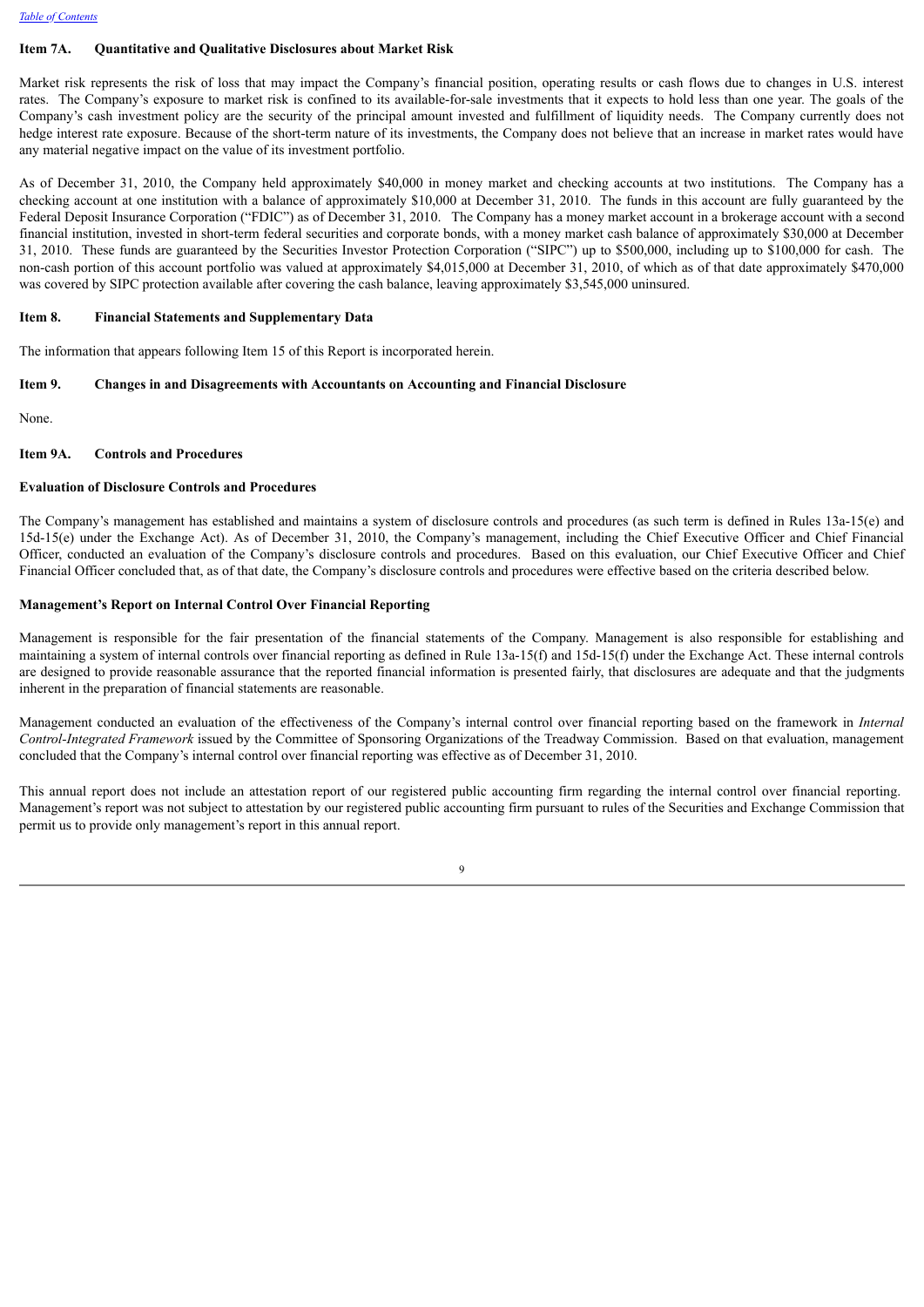## **Changes in Internal Controls over Financial Reporting**

During the quarter ended December 31, 2010, there has been no change in the Company's internal control over financial reporting that has materially affected, or is reasonably likely to materially affect, the Company's internal control over financial reporting.

A control system, no matter how well conceived and operated, can provide only reasonable, not absolute, assurance that the objectives of the control system are met. Because of the inherent limitations in all control systems, no evaluation of controls can provide absolute assurance that all control issues and instances of management override or improper acts, if any, have been detected. Because of the inherent limitations in a control system, misstatements due to management override, error or improper acts may occur and not be detected. Any resulting misstatement or loss may have an adverse and material effect on the Company's business, financial condition and results of operations.

#### <span id="page-9-0"></span>**Item 9B. Other Information**

None

## **Part III**

#### <span id="page-9-1"></span>**Item 10. Directors, Executive Officers and Corporate Governance**

The following is a listing of the current officers and directors of the Company:

| Name                   | Age at<br>3/18/2011 | Current Position with the Company | Period                                     |
|------------------------|---------------------|-----------------------------------|--------------------------------------------|
| Peter B. Mills         | 55                  | Director                          | $Sep 2006 - Present$                       |
| Michael J. Tomczak     | 56                  | Director                          | $Sep 2006 - Present$                       |
| Christopher A. Marlett | 46                  | Director, Chief Executive Officer | Apr $2008$ – Present                       |
| Robert M. Levande      | 61                  | Director<br>Secretary             | Apr 2008 - Present<br>Jul $2008 -$ Present |
| Gary Schuman           | 43                  | <b>Chief Financial Officer</b>    | Jan $2010$ – Present                       |

#### **Biographical Information on Officers and Directors**

Each of our Board members was elected because he has demonstrated an ability to make meaningful contributions to our business and affairs, has a reputation for honesty and ethical conduct, has experience and strong communication and analytical skills, and because his skills, experience and background are complementary to those of our other Board members.

**Peter B. Mills** was elected as a Director of the Company in September 2006. Mr. Mills is, and since May 2004 has been, Vice President of Sales at Speck Design, a leading product design firm with offices in Palo Alto, California. From July 2007 to April 2008, Mr. Mills served as President, Chief Executive Officer, and Chairman of the Board of the Company. He has spent 15 years selling sophisticated industrial robotics and automation systems with Adept Technology, the leading U.S. manufacturer of industrial robots, and Hewlett-Packard Company. He has also served as the Vice President of Sales from October 2000 to September 2001 at Softchain, an enterprise supply chain software company acquired by RiverOne, Inc. in 2001, which was later acquired by i2 Technologies, Inc. in 2006. Mr. Mills has significant experience with respect to the design and manufacturing needs of a variety of industries including medical devices, disk drives, consumer products, food packaging, printers, computers and networking, and semiconductor equipment. He has extensive international business experience in Japan, Singapore, and Korea. Mr. Mills earned an MBA from Harvard Business School and an A.B. in engineering, cum laude, from Dartmouth College. Mr. Mills was appointed as a director primarily because of his twenty years of experience in the high-technology products business.

**Michael J. Tomczak** was elected as a Director of the Company in September 2006. Mr. Tomczak is currently, and has been since January 2007, a member and president of Tomczak Business Consultants, LLC and a partner with its predecessor firm, Tomczak & Co. CPA LLP, which primarily provides consulting and bookkeeping services to small businesses. He served as Vice President, Chief Financial Officer and Secretary for the Company from 1991 until 1997, and as Chief Financial Officer of the Company from July 2008 until December 2009. From 2004 to 2005, Mr. Tomczak served as the President and Chief Operating Officer of Retail Technology International, Inc. ("RTI"), a developer of point-of-sale software. Mr. Tomczak served as the Chief Executive Officer and President of RTI from 2002 until its sale to Island Pacific, Inc., a developer of retail management software, in 2004. Mr. Tomczak served as RTI's Chief Financial Officer from January 2001 to December 2002. Mr. Tomczak was a member of Island Pacific's Board of Directors from 2004 until 2005 and served as Chairman of RTI's Board of Directors from 2002 to 2004. Prior to joining the Company in 1991, Mr. Tomczak served as Director of Ernst & Young's Sacramento office's Entrepreneurial Services Group. Mr. Tomczak holds a Bachelor of Business Administration degree from Western Michigan University and is a Certified Public Accountant. Mr. Tomczak was appointed as a director because of his thirty years of financial/business management experience and expertise as a Certified Public Accountant.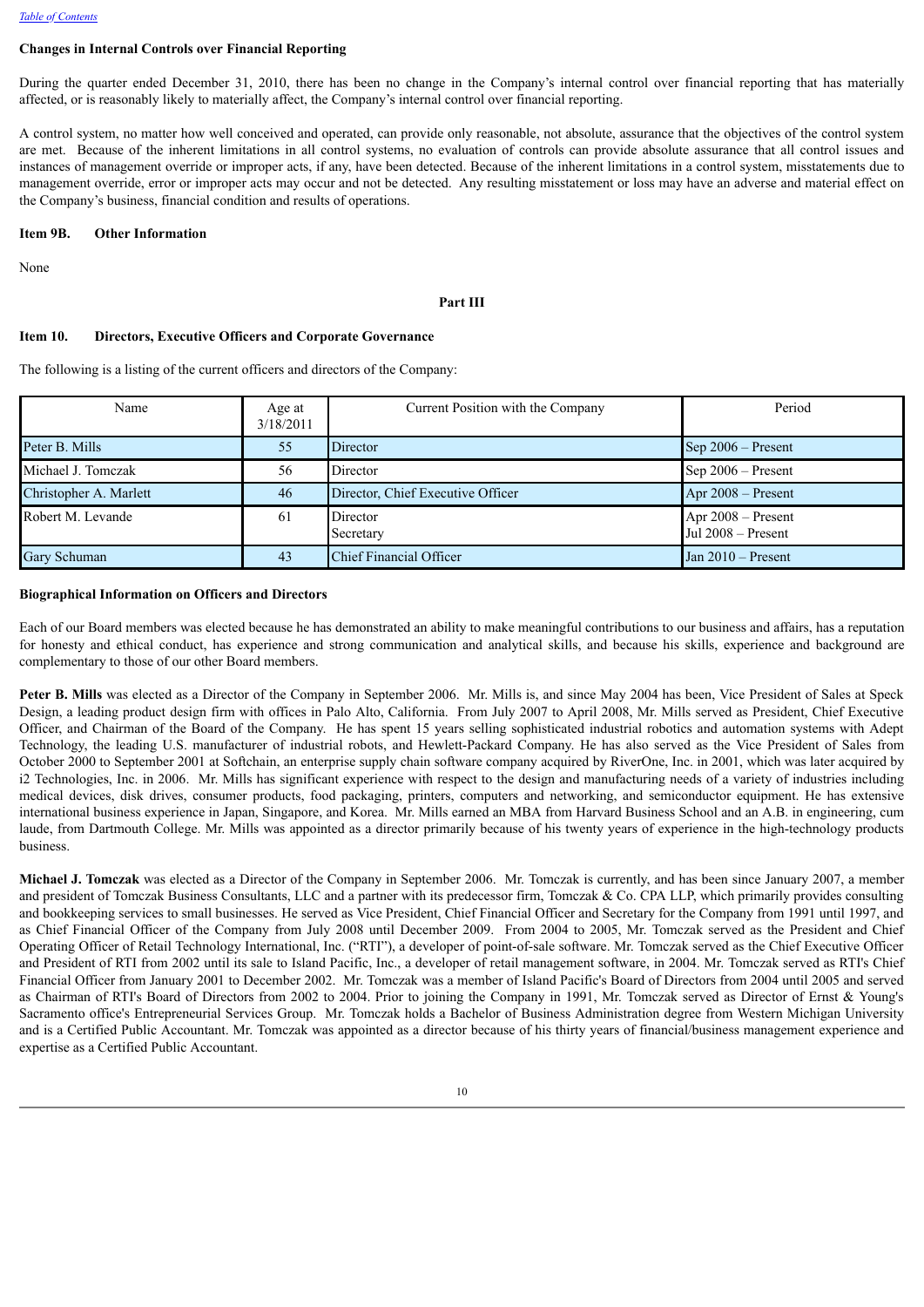**Christopher A. Marlett** was elected as a Director and the Chief Executive Officer of the Company in April 2008. Mr. Marlett is, and has been since 1997, the co-founder, chairman and Chief Executive Officer of MDB Capital Group LLC ("MDB"), an investment banking firm focused on equity financings and capital formation for growth-oriented technology companies. He holds a Bachelor of Science degree in Business Administration from the University of Southern California. Mr. Marlett was appointed as a director because of his twenty years of investment banking experience, including all phases of corporate finance, such as the completion of initial public offerings, secondary offerings, PIPEs and strategic consulting.

**Robert M. Levande** was elected as Director of the Company in April 2008 and as Secretary of the Company in July 2008. Mr. Levande has been a Managing Director at MDB Capital Group LLC from June 2003 through 2010 and a Senior Managing Director since 2010. From April 2002 to April 2003, he was a Managing Director of Gilford Securities, Inc. an investment firm. Previously, Mr. Levande founded and served as president of the Palantir Group, Inc., a private consulting firm specializing in providing strategic advice to entrepreneurs in the medical technology industry. From 1972 to 1998, he held various managerial positions with Pfizer, Inc., including Vice President-Business Analysis & Development of its medical technology group and Senior Vice President of a subsidiary, Howmedica, Inc. Mr. Levande was a Director of Orthovita, Inc. from 2001 to 2007. Mr. Levande received his Bachelor of Science degree from the Wharton School of Finance and Commerce of the University of Pennsylvania and his Masters of Business Administration degree from Columbia University. Mr. Levande was appointed as a director primarily because of his 26 years of managerial experience at Pfizer and 11 years of merchant and investment banking experience.

**Gary A. Schuman** was elected as Chief Financial Officer of the Company in January 2010. Mr. Schuman has been the Chief Financial Officer and Chief Compliance Officer of MDB since November 2009. From September 2003 to November 2009, he was the Chief Financial Officer and Chief Compliance Officer of USBX Advisory Services, LLC, an investment banking firm focused on mergers and acquisitions, and Chief Financial Officer of its parent company, USBX, Inc. From 1994 to 2003, Mr. Schuman served in several managerial capacities at Equibond, Inc., a securities broker-dealer based in Los Angeles. Mr. Schuman earned a Bachelor of Arts degree in Economics from UCLA and an MBA from the Marshall School of Business at the University of Southern California.

#### **Audit Committee Financial Expert**

The Company's board of directors has determined that Michael J. Tomczak is an "audit committee financial expert" as defined in the rules of the SEC.

#### **Section 16(a) Beneficial Ownership Reporting Compliance**

Section 16(a) of the Exchange Act requires the Company's Officers, Directors, and persons who own more than ten percent of a class of the equity securities of the Company that is registered pursuant to Section 12 of the Exchange Act within specified time periods to file certain reports of ownership and changes in ownership with the SEC. Officers, directors and ten-percent stockholders are required by regulation to furnish the Company with copies of all Section 16(a) forms they file. Based solely on a review of copies of the reports furnished to the Company and written representations from persons concerning the necessity to file these reports, the Company is not aware of any failure to file reports or report transactions in a timely manner during the fiscal year ended December 31, 2010 except that (i) Christopher Marlett is late on Form 4 filings reporting the acquisition of 68,480 shares, 23,150 shares, 21,522 shares, 19,532 shares, 20,834 shares, 20,162 shares, 18,383 shares and 18,940 shares (acquired on different dates) and may, through his ownership of, and management position at, MDB, be late on a Form 4 filing reporting the acquisition of 157,500 shares by MDB (of which Mr. Marlett may disclaim any beneficial ownership except to the extent of his pecuniary interest, and subsequently sold to Martin Stephen Walker) and (ii) Robert Levande is late on Form 4 filings reporting the acquisition of 68,480 shares, 23,150 shares, 21,552 shares, 19,532 shares, 20,834 shares, 20,162 shares, 18,383 shares and 18,940, shares (acquired on different dates).

#### **Committees of the Board of Directors**

The Board of Directors of the Company currently has no committees and the entire Board acts as the Company's audit committee.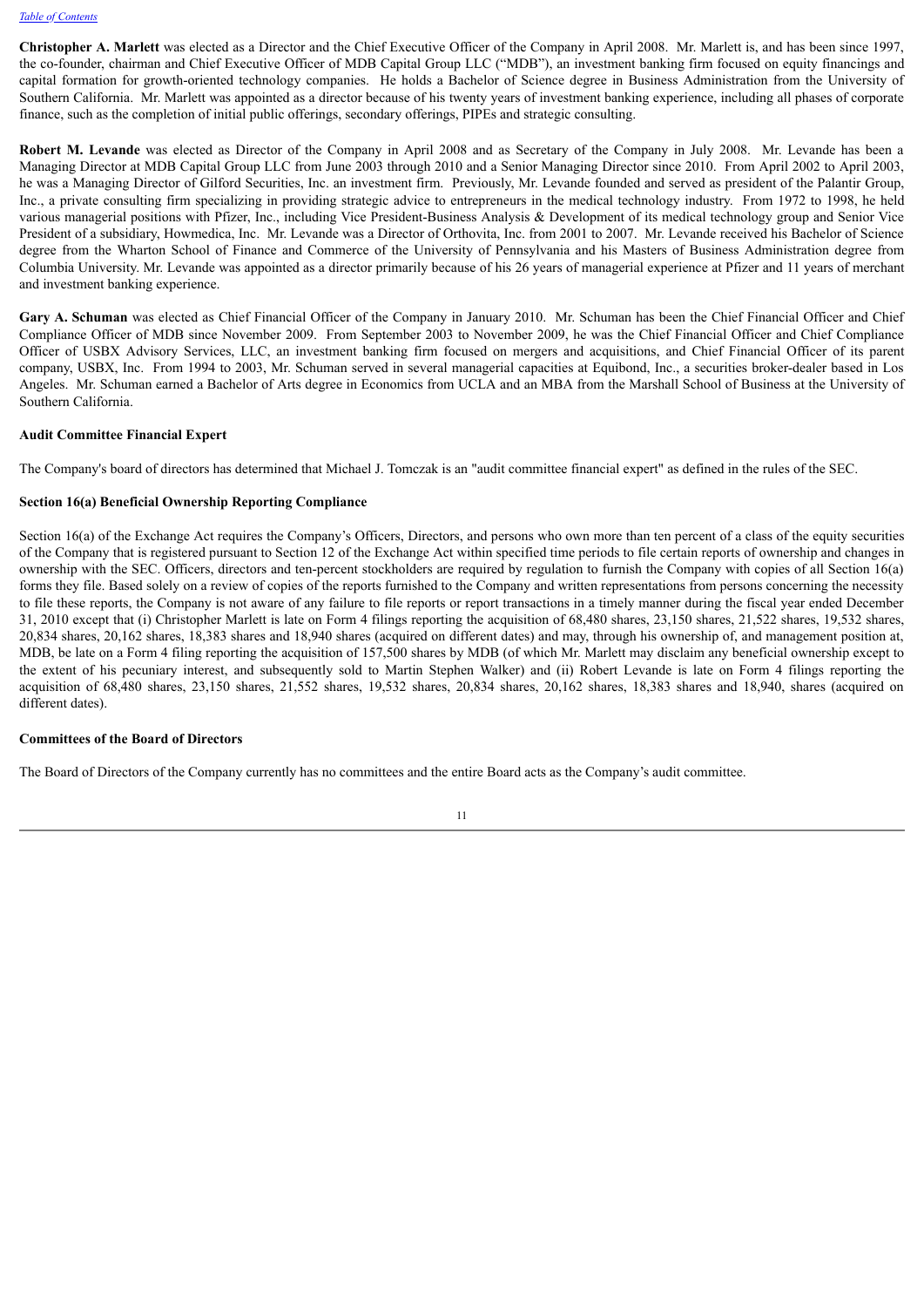#### **Terms of Office**

The Directors of the Company are elected for a one-year term to hold office until the next annual meeting of stockholders of the Company and until their successors have been duly elected and qualified, unless removed from office in accordance with the Company's by-laws. The Board of Directors appoints officers at its annual meeting immediately following the annual meeting of stockholders, and such officers hold office until removed from office by the Board of Directors or until such officer resigns.

#### **Code of Ethics**

A Code of Ethics that applies to the Company's Chief Executive Officer and Chief Financial Officer, as well as to all other employees of the Company, was approved and adopted by the Board of Directors on April 8, 2004. Copies of the Code of Ethics may be obtained free of charge by written request to Integrated Surgical Systems, Inc. attention Chief Financial Officer, 401 Wilshire Blvd, Suite 1020, Santa Monica, CA 90401.

#### **Director Independence**

The Company does not have securities listed on a national securities exchange or in an inter-dealer quotation system that has director independence or committee independence requirements, and accordingly is not required to comply with any director independence requirements.

The Company's Board of Directors has determined that Peter Mills is "independent" under the definition of independence in Rule 5605 of the Nasdaq Stock Market Listing Rules.

## <span id="page-11-0"></span>**Item 11. Executive Compensation**

The following table sets forth, for the fiscal years ended December 31, 2010 and 2009, the compensation awarded to, earned by or paid to those persons who were the Company's Chief Executive Officer and Chief Financial Officer in 2010 (collectively, the "Named Executive Officers"). There were no executive officers of the Company whose total salary and bonus exceeded \$100,000 for the year ended December 31, 2010.

#### **Summary Compensation Table**

| Name and<br>Principal Position (1)                              | Year         |        | <b>Stock</b><br>Awards $(2)$               |     | All Other<br>Compensation<br>(3) | Total<br>Compensation |
|-----------------------------------------------------------------|--------------|--------|--------------------------------------------|-----|----------------------------------|-----------------------|
| <b>Christopher A. Marlett</b><br><b>Chief Executive Officer</b> | 2010<br>2009 | S<br>S | 25,000<br>25,000                           |     | ÷.<br>$\sim$                     | 25,000<br>25,000      |
| <b>Gary A. Schuman</b><br><b>Chief Financial Officer</b>        | 2010<br>2009 |        | $\blacksquare$<br>$\overline{\phantom{0}}$ | -SI | 36,000<br>-                      | 36,000                |

- (1) Mr. Schuman became Chief Financial Officer of the Company on January 1, 2010. Mr. Marlett was not during 2009 or 2010, and Mr. Schuman was not during 2010, an employee of the Company and therefore neither received any salary or other compensation for his duties as an officer of the Company in 2009 and/or 2010 (as applicable). Mr. Marlett is a director for the Company, and in accordance with SEC rules, his director compensation is disclosed in this table.
- (2) The amounts in this column represent the aggregate grant date fair value of the shares issued to these officers for their services as directors of the Company, calculated in accordance with ASC 718, under the assumptions included in Note 7 to the Company's audited financial statements in this Report. Mr. Marlett has elected to receive his \$6,250 quarterly fee in the form of shares of common stock of the Company, with the number of shares to be determined by dividing the compensation earned each quarter by the closing price of the Company's common stock as of the last day of the quarter.
- (3) The Company compensates MDB Capital Group for Mr. Schuman's services in the amount of \$3,000 in cash per month, and the amounts in this column represent such compensation paid to MDB Capital Group.

#### **Employment Agreements**

There are no current employment agreements or arrangements between the Company and any person.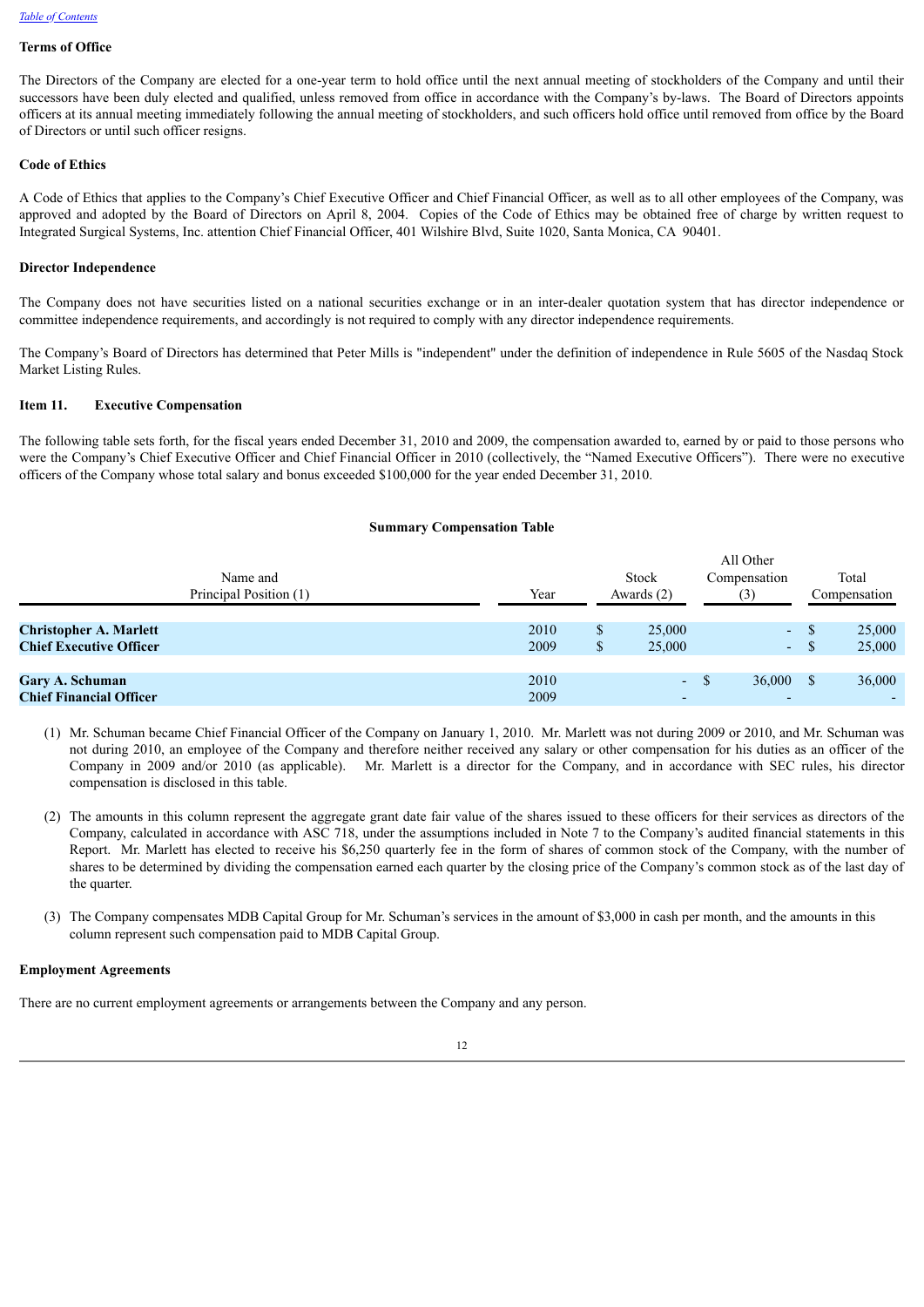## **Outstanding Equity Awards at 2010 Fiscal Year-End**

The following table provides information concerning options to purchase shares of the Company's common stock held by the Named Executive Officers on December 31, 2010:

|                        | <b>Option Awards</b> |                       |                        |  |
|------------------------|----------------------|-----------------------|------------------------|--|
|                        | Number of            |                       |                        |  |
|                        | <b>Securities</b>    |                       |                        |  |
|                        | Underlying           |                       |                        |  |
|                        | Unexercised          | Option                |                        |  |
|                        | Options              | <b>Exercise Price</b> | Option                 |  |
| Name                   | $(\#)$ Exercisable   | (\$)                  | <b>Expiration Date</b> |  |
|                        |                      |                       |                        |  |
| Christopher A. Marlett | 25,000               | 0.38<br>S             | 8/14/2013              |  |

#### **Director Compensation**

For 2010, the Company paid its non-employee directors \$6,250 per quarter, which the directors were entitled to elect to take in cash or stock.

#### **Director Compensation Table**

| Name of Director $(1)$ |               | Fees                     |              | <b>Stock</b><br>Awards $(2)$ |   | Total  |
|------------------------|---------------|--------------------------|--------------|------------------------------|---|--------|
| Peter B. Mills         | S             | 25,000                   | -S           |                              | S | 25,000 |
| Robert M. Levande      | S             | $\overline{\phantom{a}}$ | - \$         | 25,000                       | S | 25,000 |
| Michael J. Tomczak     | <sup>\$</sup> | 25,000                   | <sup>S</sup> |                              | S | 25,000 |

- (1) Mr. Marlett is a Named Executive Officer, and in accordance with SEC rules, his compensation as a director is included in the "Summary Compensation Table" above.
- (2) Mr. Levande has elected to receive his \$6,250 quarterly fee in the form of shares of common stock of the Company. For 2010, the number of shares issued was determined by dividing, for each quarter the compensation earned by the closing price of the Company's stock as of the last day of the quarter. The amounts in this column represent the aggregate grant date fair value of the shares issued in 2010, calculated in accordance with ASC 718, under the assumptions included in Note 7 to the Company's audited financial statements in this Report. As of December 31, 2010, Mr. Mills had 53,000 stock options outstanding, Mr. Levande had 25,000 stock options outstanding and Mr. Tomczak had 53,000 stock options outstanding.

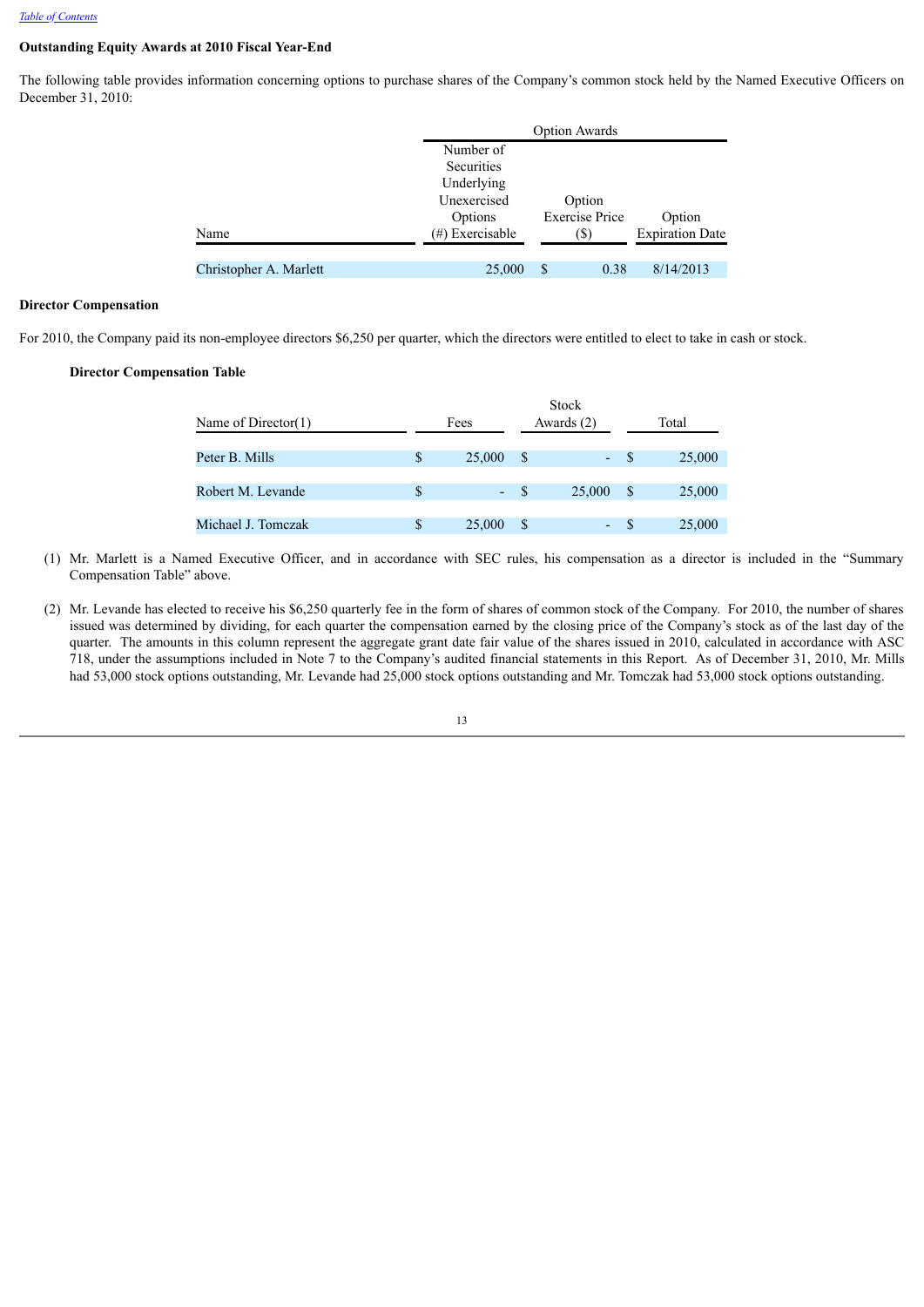#### <span id="page-13-0"></span>**Item 12. Security Ownership of Certain Beneficial Owners and Management and Related Stockholder Matters**

The following table sets forth certain information concerning the beneficial ownership of the Company's common stock as of March 18, 2011 by (i) each person known by the Company to be the owner of more than 5% of the outstanding common stock, (ii) each director, (iii) each Named Executive Officer and (iv) all directors and officers as a group.

|                                                   | Amount and      | Percentage of |
|---------------------------------------------------|-----------------|---------------|
|                                                   | Nature of       | Common Stock  |
|                                                   | Beneficial      | Beneficially  |
| Name(3)                                           | Ownership $(1)$ | Owned $(2)$   |
| Christopher A. Marlett                            | 2,091,115(4)    | 26.40%        |
| Robert M. Levande                                 | 252,584(5)      | 3.19%         |
| Michael J. Tomczak                                | 53,000(6)       | 0.67%         |
| Peter B. Mills                                    | 53,000(7)       | 0.67%         |
| All Directors and officers as a group (4 persons) | 2,449,699       | 30.42%        |
|                                                   |                 |               |
| Martin Stephen Walker                             | 1,382,261(8)    | 17.50%        |
|                                                   |                 |               |

- (1) Unless otherwise indicated, each person has sole investment and voting power with respect to the shares indicated, subject to community property laws, where applicable. Includes any securities that such person has the right to acquire within sixty (60) days of March 18, 2011 pursuant to options, warrants, conversion privileges or other rights.
- (2) Based on 7,896,960 shares of common stock outstanding as of March 18, 2011.
- (3) Address is c/o Integrated Surgical Systems, Inc., 401 Wilshire Blvd., Suite 1020, Santa Monica, CA 90401.
- (4) Includes 25,000 shares that Mr. Marlett may acquire upon exercise of stock options that are currently exercisable or exercisable within 60 days of March 18, 2011. Mr. Marlett holds 827,541 shares in the Christopher A. Marlett Living Trust, 1,027,541 of these shares in his IRA, and 211,033 shares in a joint account with Terri Marlett.
- (5) Includes 25,000 shares that Mr. Levande may acquire upon exercise of stock options that are currently exercisable or exercisable within 60 days of March 18, 2011.
- (6) Includes 53,000 shares that Mr. Tomczak may acquire upon exercise of stock options that are currently exercisable or exercisable within 60 days of March 18, 2011.
- (7) Includes 53,000 shares that Mr. Mills may acquire upon exercise of stock options that are currently exercisable or exercisable within 60 days of March 18, 2011.
- (8) Mr. Walker holds 1,257,434 of these shares in a joint account with Toye A. Drewy, 100,000 shares in the M. Stephen Walker Family Trust, and 24,827 shares in his IRA.

#### **Securities Authorized for Issuance Under Equity Incentive Plans**

The Company has provided in Item 11 of this Report the information required for securities authorized for issuance under the Company's equity plans.

#### <span id="page-13-1"></span>**Item 13. Certain Relationships and Related Transactions, and Director Independence**

In July 2008, the Company retained Tomczak & Co. CPA LLP, an accounting firm in which Michael Tomczak, who was an officer and is a director, is a partner to perform accounting and administrative services. During the years ended December 31, 2010 and 2009, the Company paid this firm \$5,848 and \$43,681, respectively.

The Company entered into an Investment Banking Advisory Services agreement in November 2007 with MDB Capital Group, LLC ("MDB"), and the parties extended this agreement indefinitely in April 2009. The agreement may be terminated by either party upon 30-days written notice. The Company has a securities investment account with MDB, consisting of (a) available-for-sale investments totaling \$4,015,544, including short-term federal securities of \$274,342 and certificates of deposit and corporate bonds totaling \$3,741,202, at December 31, 2010, and (b) available-for-sale investments totaling \$4,022,809 consisting of short-term federal securities of \$1,050,384 and certificates of deposit and corporate bonds totaling \$2,972,425 at December 31, 2009. Mr. Christopher Marlett, the Chief Executive Officer and director of the Company, is the Chief Executive Officer and a director of MDB. Mr. Gary Schuman, who is the Chief Financial Officer of the Company, is the Chief Financial Officer and Chief Compliance Officer of MDB. The Company reimburses MDB for Mr. Schuman's services in the amount of \$3,000 per month, totaling \$36,000 year ended December 31, 2010. There was no such reimbursement expense for the year ended December 31, 2009. Mr. Robert Levande, who is an officer and director of the Company, is a senior managing director of MDB.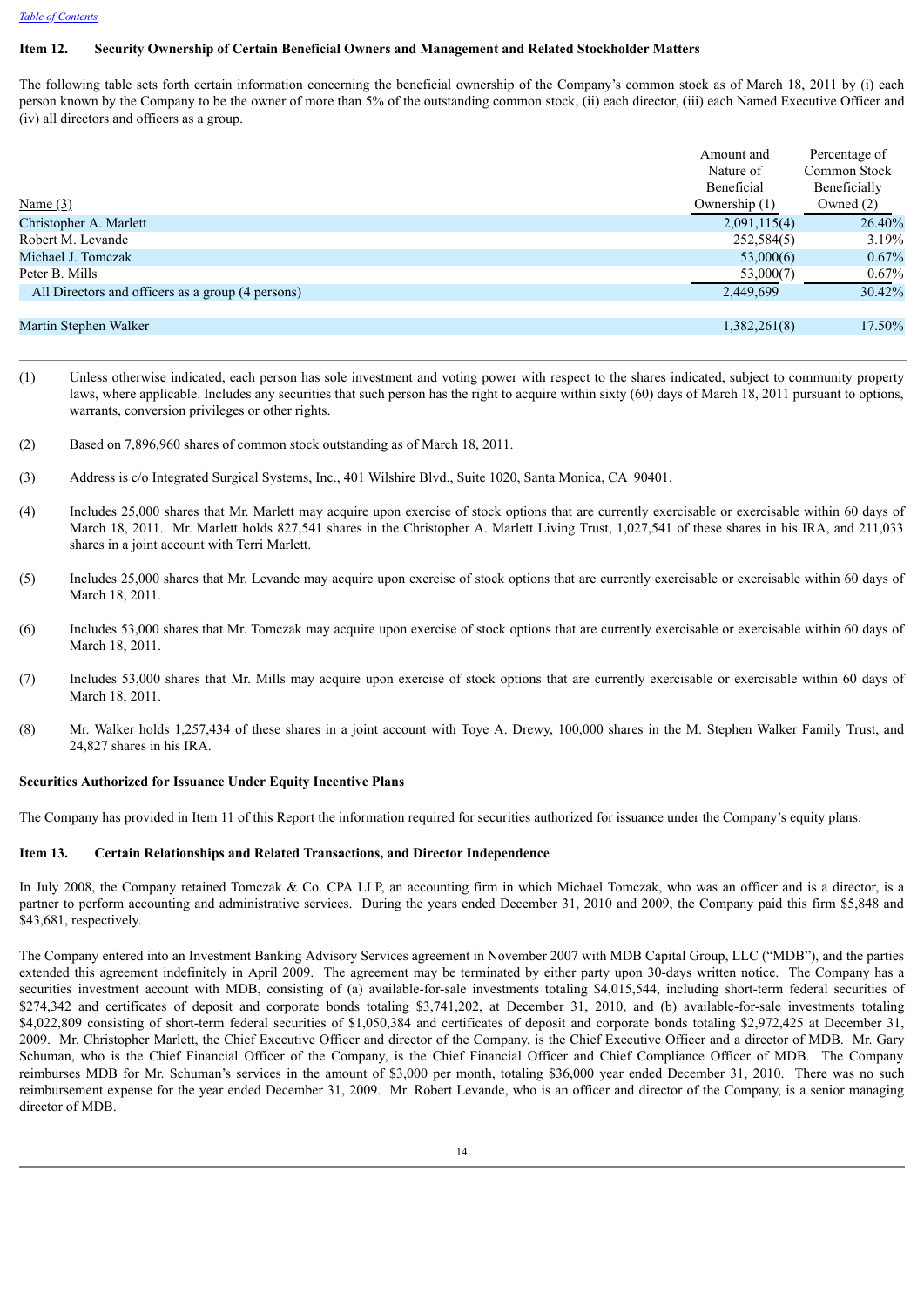#### *Table of [Contents](#page-1-0)*

## <span id="page-14-0"></span>**Item 14. Principal Accounting Fees and Services**

#### **Audit Fees**

All audit fees are approved by the Board of Directors. The Board of Directors has considered whether the provisions of services, including non-audit services, by SingerLewak LLP, the Company's Independent Registered Public Accounting Firm, is compatible with maintaining the firm's independence and has concluded that it is.

The following table sets forth the aggregate fees billed to the Company by its Independent Registered Public Accounting Firm for each of the last two fiscal years for the categories of services indicated.

| Category              |   | 2010   |   | 2009   |
|-----------------------|---|--------|---|--------|
| Audit Fees $(1)$      | J | 53,326 | S | 86,200 |
| Audit Related Fees(2) |   | none   |   | none   |
| Tax fees $(3)$        |   | 4,686  |   | 6,700  |
| All Other Fees        |   | none   |   | none   |
|                       | S | 58,012 | S | 92,900 |

- (1) Consists of the aggregate fees billed by the Company's Independent Registered Public Accounting Firm for professional services rendered in connection with the audit of the Company's annual financial statements included in the Company's Form 10-K for fiscal years 2010 and 2009, and the review of the Company's quarterly financial statements included in the Company's Form 10-Q for periods during 2010 and 2009, and services that are normally provided by the Independent Registered Public Accounting Firm in connection with the statutory and regulatory filings or engagements.
- (2) Includes audit services provided in connection with accounting consultations and internal control reviews.
- (3) Consists of professional services rendered for tax compliance.

## <span id="page-14-1"></span>**Item 15. Exhibits, Financial Statement Schedules**

## **1. Financial Statements**

Reference is made to the Financial Statements filed under Item 8, Part II of this Report.

## **2. Financial Statement Schedules**

Reference is made to the Final Statements filed under Item 8, Part II of this Report.

#### **3. Exhibits**

| Description                                                                                                                            |
|----------------------------------------------------------------------------------------------------------------------------------------|
|                                                                                                                                        |
| Amended and Restated Certificate of Incorporation of the Registrant, as amended. (6)                                                   |
| By-laws of the Registrant, as amended. (1)                                                                                             |
| Certificate of Designations for Series G Convertible Preferred Stock. (3)                                                              |
| Form of Warrant issued to the underwriters for the Registrant's initial public offering in November 1996. (2)                          |
| Form of Warrant Agreement relating to the Registrant's Redeemable Common Stock Purchase Warrants. (2)                                  |
| Specimen Common Stock Certificate. (2)                                                                                                 |
| Form of Stock Purchase Agreement between investors and Company, dated April 18, 2008 (9)                                               |
| Specimen Warrant Certificate (included as Exhibit A to Exhibit 4.2 herein). (2)                                                        |
| 1998 Stock Option Plan. (4)                                                                                                            |
| Employee Stock Purchase Plan. (4)                                                                                                      |
| Common Stock Purchase Warrant issued by the Registrant to IBM, dated December 21, 1995 (included as Exhibit I to Exhibit 10.5 herein). |
| (2)                                                                                                                                    |
| Form of warrant issued to purchasers of Series G Convertible Preferred Stock. (3)                                                      |
| Form of Registration Rights Agreement for Series G Convertible Preferred Stock financing. (3)                                          |
| 2000 Stock Award Plan. (2)                                                                                                             |
| Preferred Stock Purchase Agreement for Series G Convertible Preferred Stock. (3)                                                       |
| Asset Purchase Agreement by and between Novatrix Biomedical, Inc. and the Registrant, dated August 4, 2006. (7)                        |
| Loan Agreement and Secured Promissory Note by and between Novatrix Biomedical, Inc. and the Registrant, dated August 4, 2006. (7)      |
| Security Agreement by and between Novatrix Biomedical, Inc. and the Registrant, dated August 4, 2006. (6)                              |
| Code of Ethics (5)                                                                                                                     |
| Letter on change in certifying accountant, dated as of May 8, 2007 (9)                                                                 |
| Letter on change in certifying accountant, dated as of July 18, 2008 (10)                                                              |
| Certification Pursuant to Exchange Act Rule 13a-14(a) of Christopher A. Marlett*                                                       |
| Certification Pursuant to Exchange Act Rule 13a-14(a) of Gary A. Schuman*                                                              |
| Certification Pursuant to Section 1350 of the Sarbanes-Oxley Act of 2002 of Christopher A. Marlett*                                    |
| Certification Pursuant to Section 1350 of the Sarbanes-Oxley Act of 2002 of Gary A. Schuman*                                           |
|                                                                                                                                        |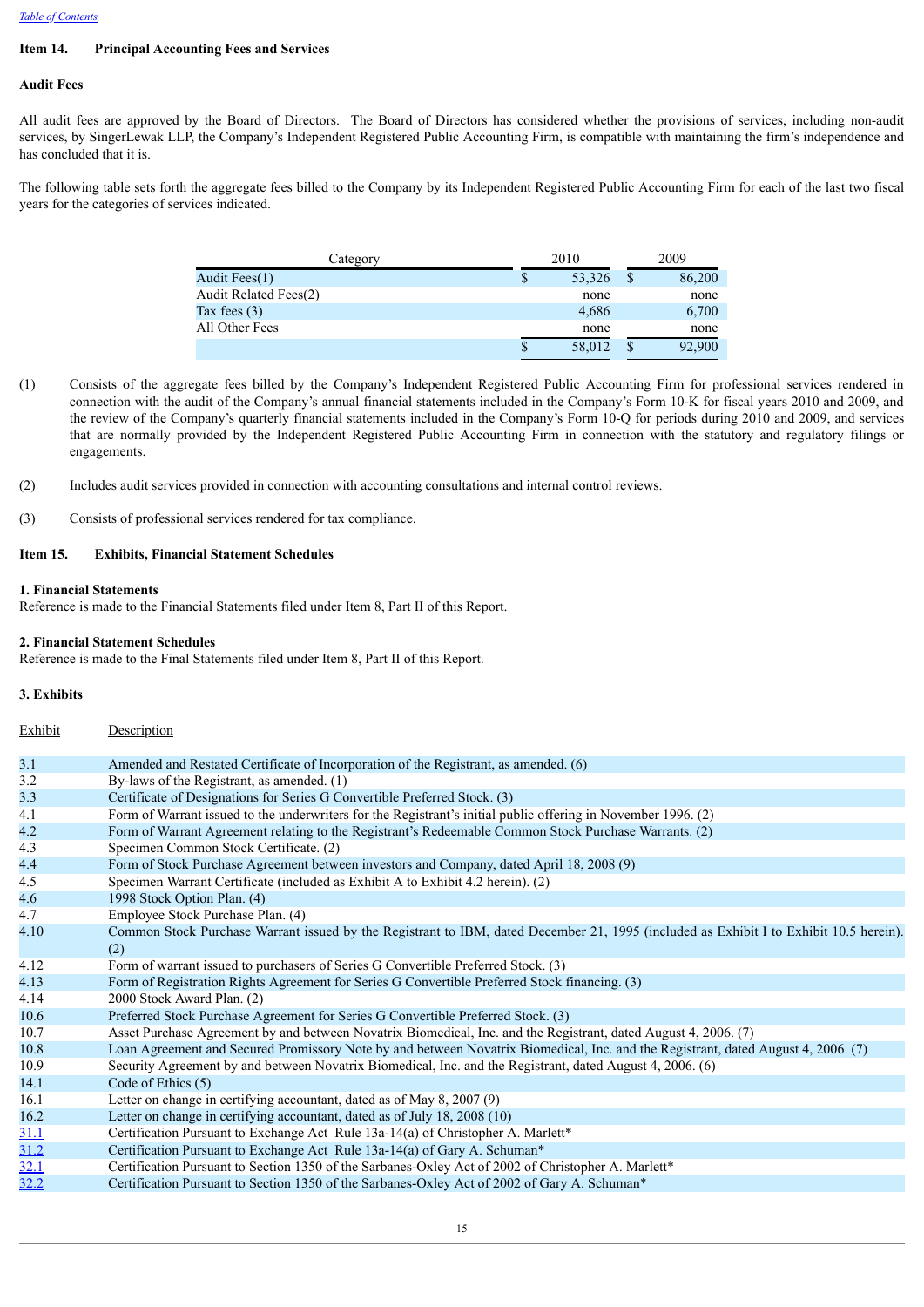#### *Table of [Contents](#page-1-0)*

\* Filed Herewith

- (1) Incorporated by reference to the Registrant's Annual Report on Form 10-KSB for the fiscal year ended December 31, 2002.
- (2) Incorporated by reference to the Registrant's Registration Statement on Form SB-2 (Registration No. 333-48040) declared effective on October 31, 2000.
- (3) Incorporated by reference to the Registrant's Registration Statement on Form S-3 (Registration No. 333-40710), declared effective on July 28, 2000.
- (4) Incorporated by reference to the Registrant's Annual Report on Form 10-KSB for the fiscal year ended December 31, 1997.<br>(5) Incorporated by reference to the Registrant's Annual Report on Form 10-KSB for the fiscal year
- Incorporated by reference to the Registrant's Annual Report on Form 10-KSB for the fiscal year ended December 31, 2003.
- (6) Incorporated by reference to the Registrant's Annual Report on Form 10-KSB for the fiscal year ended December 31, 2007.
- (7) Incorporated by reference to the Registrant's Interim Report on Form 10-Q for the quarterly period ended June 30, 2008.
- (8) Incorporated by reference to the Registrant's Current Report on Form 8-K, filed on July 5, 2007.
- (9) Incorporated by reference to the Registrant's Current Report on Form 8-K, filed on May 10, 2007.<br>(10) Incorporated by reference to the Registrant's Current Report on Form 8-K, filed on July 21, 2008.
- Incorporated by reference to the Registrant's Current Report on Form 8-K, filed on July 21, 2008.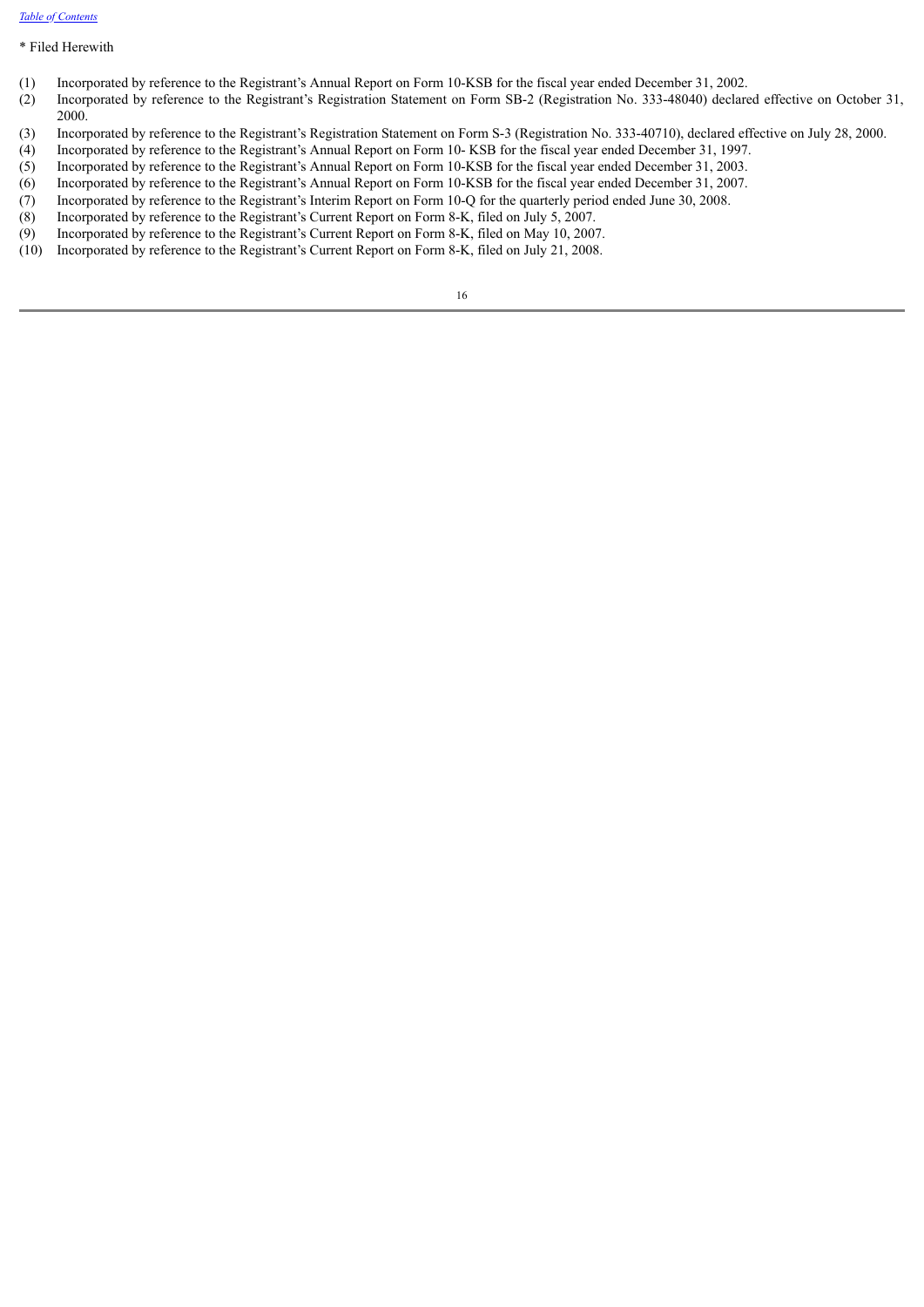## <span id="page-16-0"></span>**SIGNATURES**

Pursuant to the requirements of Section 13 or 15(d) of the Securities Exchange Act of 1934, the Registrant has caused this report to be signed on its behalf by the undersigned, thereunto duly authorized.

## **Integrated Surgical Systems, Inc.**

By: /s/ Christopher A. Marlett Christopher A. Marlett (Principal Executive Officer)

Dated: March 25, 2011

Pursuant to the requirements of the Securities Exchange Act of 1934, this report has been signed below by the following persons on behalf of the Registrant and in the capacities indicated and on the dates indicated.

Signature Title

| /s/ CHRISTOPHER A. MARLETT | Chief Executive Officer and Director         |
|----------------------------|----------------------------------------------|
| Christopher A. Marlett     | (Principal Executive Officer)                |
| Date: March 25, 2011       |                                              |
| /s/ GARY A. SCHUMAN        | Chief Financial Officer                      |
| Gary A. Schuman            | (Principal Financial and Accounting Officer) |
| Date: March 25, 2011       |                                              |
| /s/ MICHAEL J. TOMCZAK     | Director                                     |
| Michael J. Tomczak         |                                              |
| Date: March 25, 2011       |                                              |
| /s/ ROBERT M. LEVANDE      | Secretary and Director                       |
| Robert M. Levande          |                                              |
| Date: March 25, 2011       |                                              |
| /s/ PETER B. MILLS         | Director                                     |
| Peter B. Mills             |                                              |
| Date: March 25, 2011       |                                              |
|                            |                                              |
|                            | 17                                           |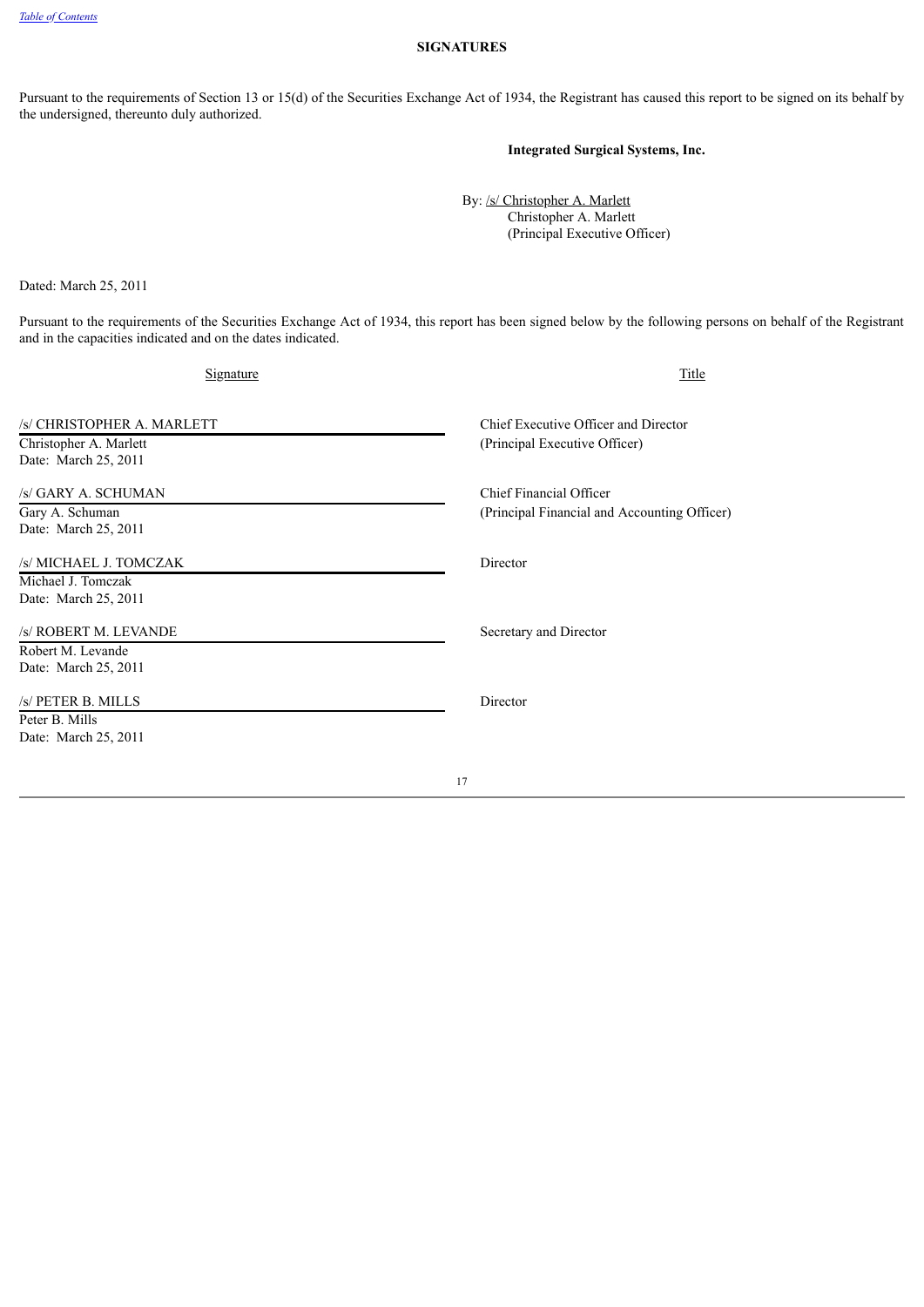## **Integrated Surgical Systems, Inc.** Index to Financial Statements

PAGE

| Report of Independent Registered Public Accounting Firm, for the Years Ended December 31, 2010 and 2009 | $F - 2$ |
|---------------------------------------------------------------------------------------------------------|---------|
|                                                                                                         |         |
| Balance Sheets at December 31, 2010 and 2009                                                            | $F-3$   |
|                                                                                                         |         |
| Statements of Operations for the Years Ended December 31, 2010 and 2009                                 | $F - 4$ |
|                                                                                                         |         |
| Statements of Changes in Stockholders' Equity for the Years Ended December 31, 2010 and 2009            | $F - 5$ |
|                                                                                                         |         |
| Statements of Cash Flows for the Years Ended December 31, 2010 and 2009                                 | $F - 6$ |
|                                                                                                         |         |
| Notes to Financial Statements                                                                           | $F - 7$ |
|                                                                                                         |         |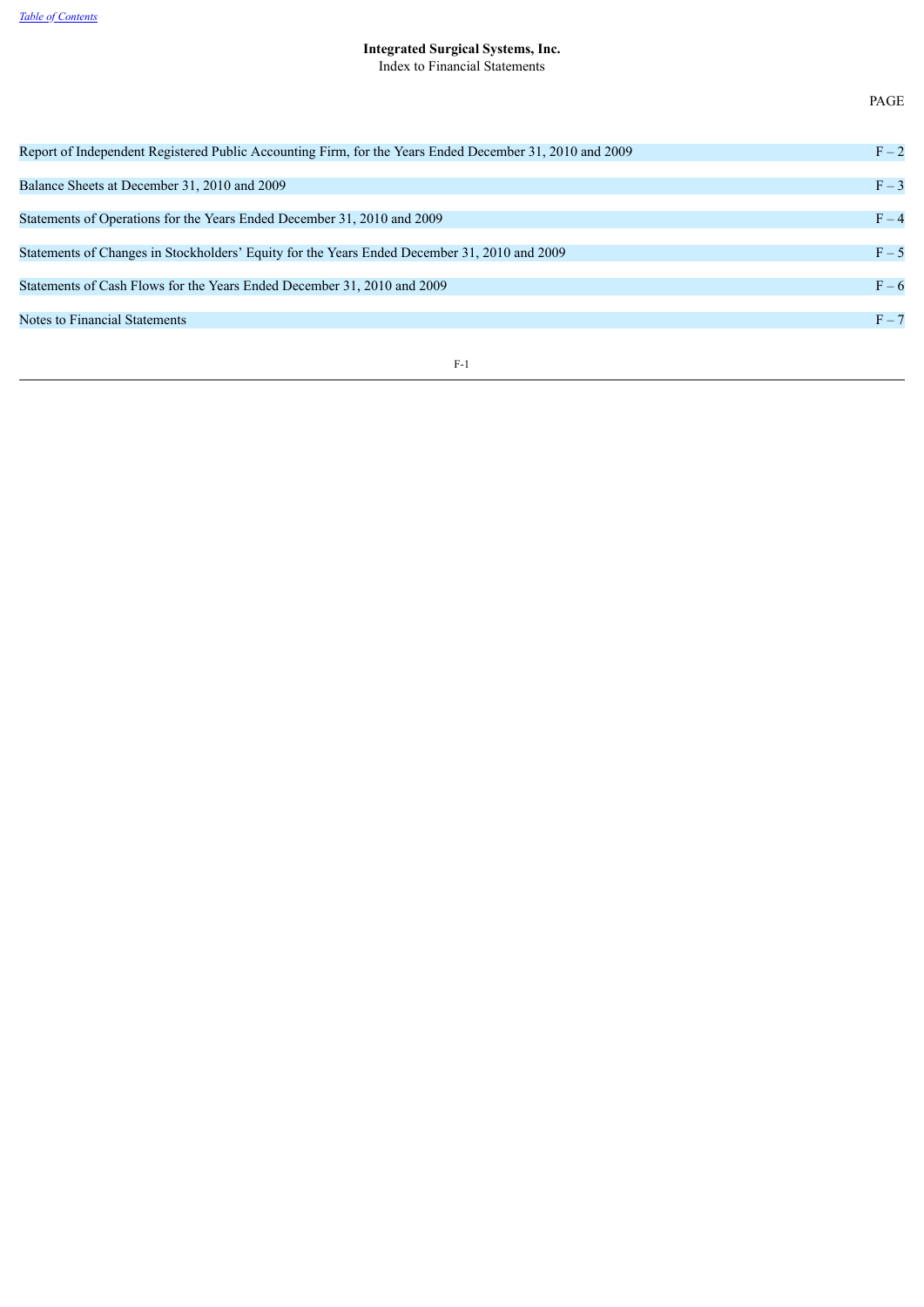## **Report of Independent Registered Public Accounting Firm**

To the Board of Directors and Stockholders Integrated Surgical Systems, Inc.

We have audited the accompanying balance sheets of Integrated Surgical Systems, Inc. as of December 31, 2010 and 2009, and the related statements of operations, changes in stockholders' equity and cash flows for the years then ended. These financial statements are the responsibility of the Company's management. Our responsibility is to express an opinion on these financial statements based on our audits.

We conducted our audits in accordance with the standards of the Public Company Accounting Oversight Board (United States). Those standards require that we plan and perform the audit to obtain reasonable assurance about whether the financial statements are free of material misstatement. The Company is not required to have, nor were we engaged to perform an audit of its internal control over financial reporting. Our audit included consideration of internal control over financial reporting as a basis for designing audit procedures that are appropriate in the circumstances, but not for the purpose of expressing an opinion on the effectiveness of the Company's internal control over financial reporting. Accordingly, we express no such opinion. An audit also includes examining, on a test basis, evidence supporting the amounts and disclosures in the financial statements, assessing the accounting principles used and significant estimates made by management, as well as evaluating the overall financial statement presentation. We believe that our audits provide a reasonable basis for our opinion.

In our opinion, the financial statements referred to above present fairly, in all material respects, the financial position of Integrated Surgical Systems, Inc. as of December 31, 2010 and 2009, and the results of its operations and its cash flows for the years then ended in conformity with U.S. generally accepted accounting principles.

SingerLewak LLP

Los Angeles, California

March 24, 2011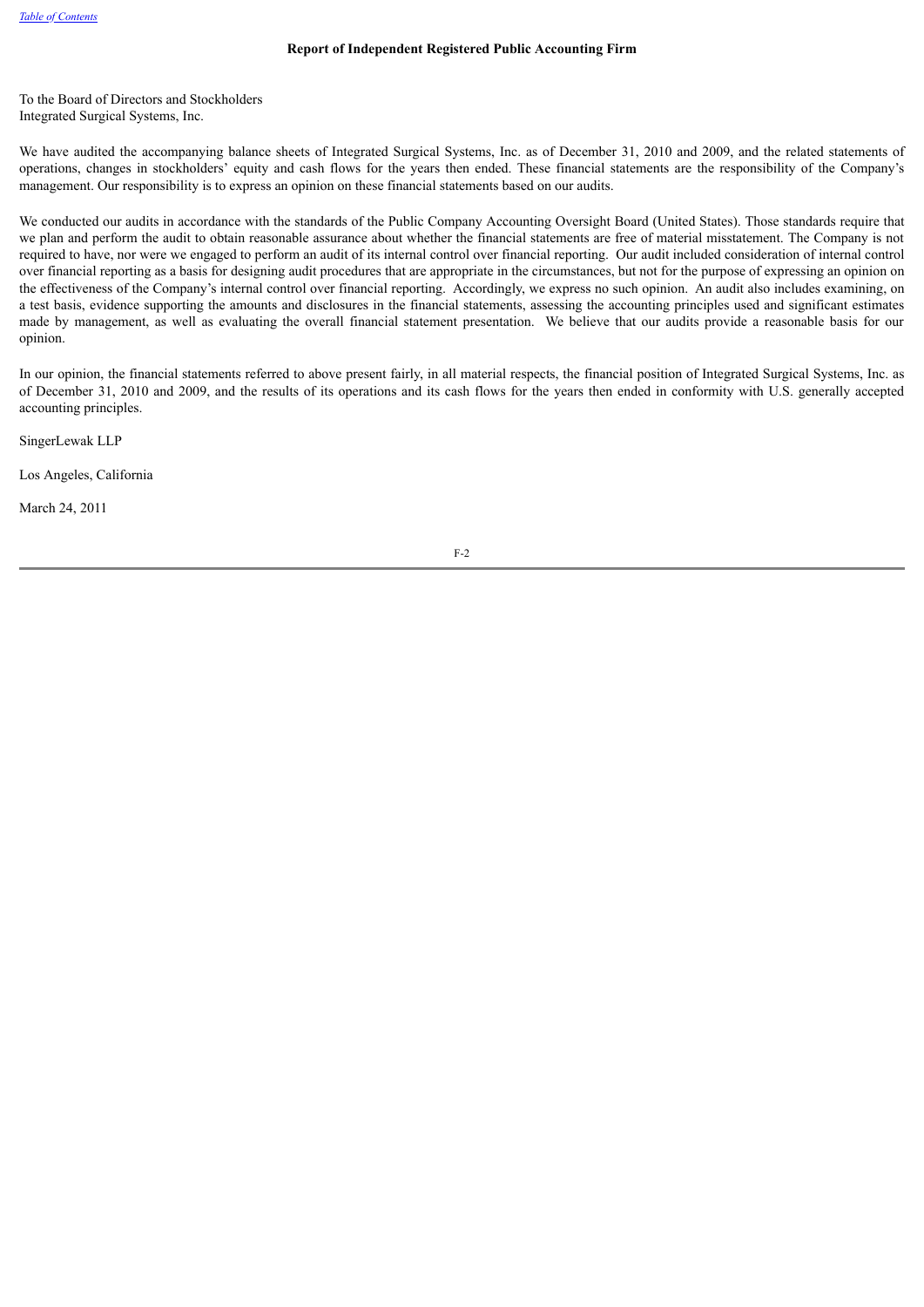## Integrated Surgical Systems, Inc. Balance Sheets

|                                                                                                                                                                     |              | As at December 31,<br>2010 |                    | 2009           |
|---------------------------------------------------------------------------------------------------------------------------------------------------------------------|--------------|----------------------------|--------------------|----------------|
| Current assets:                                                                                                                                                     |              |                            |                    |                |
| Cash                                                                                                                                                                | $\mathbb{S}$ | 40,361                     | $\mathbf{\hat{S}}$ | 210,966        |
| Investment in available-for-sale securities                                                                                                                         |              | 4,015,544                  |                    | 4,022,809      |
| Other current assets                                                                                                                                                |              | 47,160                     |                    | 49,891         |
| Total current assets                                                                                                                                                |              | 4,103,065                  |                    | 4,283,666      |
| <b>Total</b> assets                                                                                                                                                 |              | 4,103,065                  | <sup>\$</sup>      | 4,283,666      |
| Liabilities and stockholders' equity                                                                                                                                |              |                            |                    |                |
| Current liabilities:                                                                                                                                                |              |                            |                    |                |
| Accounts payable                                                                                                                                                    | \$           | 4,951                      | - \$               | 13,757         |
| Accrued stock compensation                                                                                                                                          |              | 25,000                     |                    | 12,500         |
| Deferred rent                                                                                                                                                       |              |                            |                    | 23,185         |
| Rent deposit                                                                                                                                                        |              | 8,175                      |                    |                |
| Total current liabilities                                                                                                                                           |              | 38,126                     |                    | 49,442         |
| Rent deposit                                                                                                                                                        |              |                            |                    | 8,175          |
| <b>Total liabilities</b>                                                                                                                                            |              | 38,126                     |                    | 57,617         |
| Redeemable convertible preferred stock, \$0.01 par value, 1,000,000 shares authorized; 168 shares issued and<br>outstanding (\$168,496 aggregate liquidation value) |              | 168,496                    |                    | 168,496        |
| Stockholders' equity:                                                                                                                                               |              |                            |                    |                |
| Common stock, \$0.01 par value, 100,000,000 shares authorized; 7,822,314 and 7,701,258 shares issued and<br>outstanding at December 31, 2010 and 2009, respectively |              | 78,222                     |                    | 77,012         |
| Additional paid-in capital                                                                                                                                          |              | 64,225,865                 |                    | 64,189,575     |
| Accumulated deficit                                                                                                                                                 |              | (60, 419, 109)             |                    | (60, 214, 859) |
| Accumulated other comprehensive income                                                                                                                              |              | 11,465                     |                    | 5,825          |
| Total stockholders' equity                                                                                                                                          |              | 3,896,443                  |                    | 4,057,553      |
| Total liabilities and stockholders' equity                                                                                                                          |              | 4,103,065                  | <sup>\$</sup>      | 4,283,666      |
| See accompanying notes to financial statements.                                                                                                                     |              |                            |                    |                |

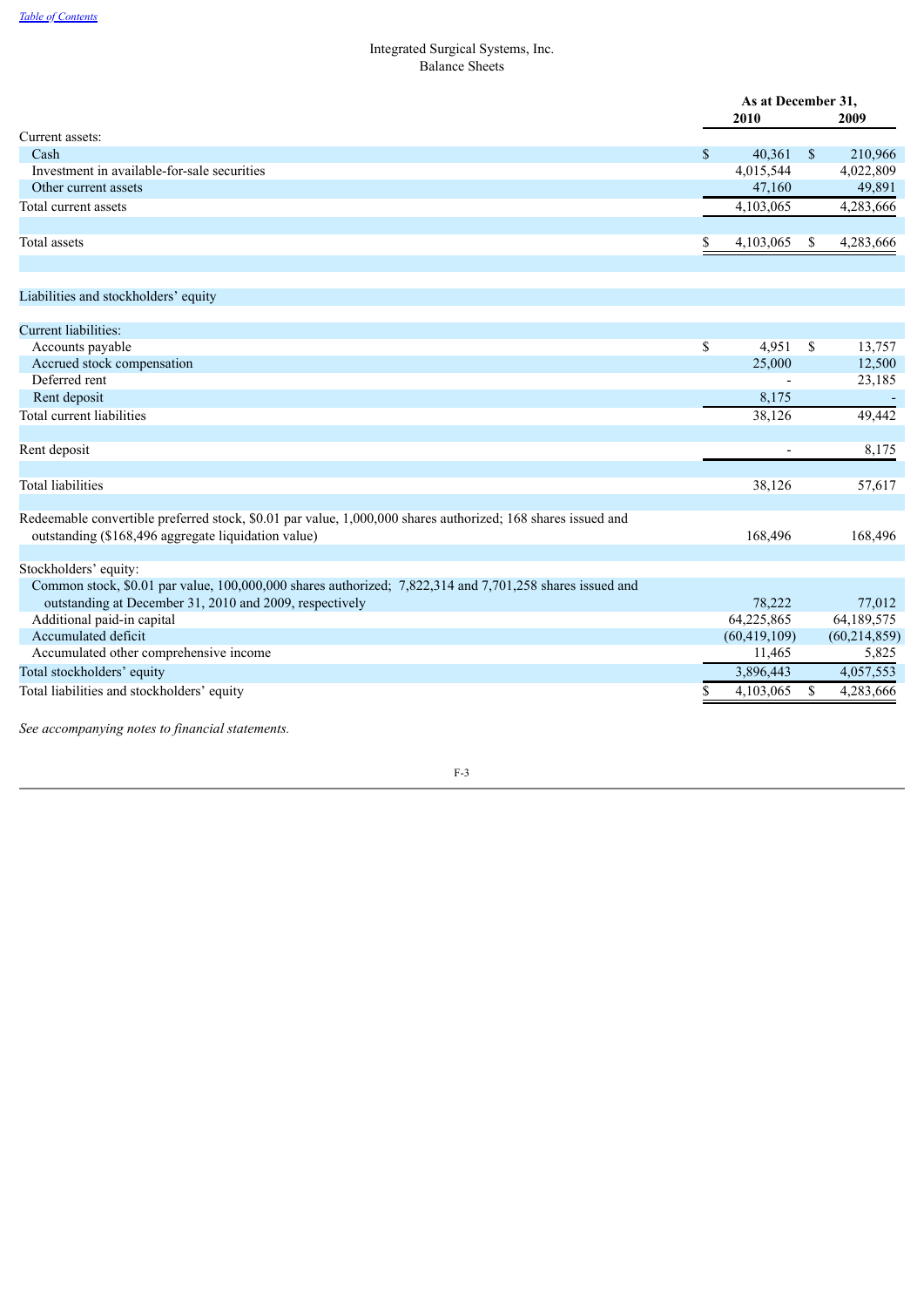## Integrated Surgical Systems, Inc. Statements of Operations

|                                                           |               | <b>Year Ended December 31,</b><br>2010 | 2009          |            |
|-----------------------------------------------------------|---------------|----------------------------------------|---------------|------------|
| <b>Operating Expenses</b>                                 |               |                                        |               |            |
| General and administrative expenses                       | \$            | 275,519                                | $\mathbb{S}$  | 333,756    |
| Loss from operations                                      |               | (275,519)                              |               | (333,756)  |
| Other income                                              |               |                                        |               |            |
| Interest and dividend income, net                         |               | 73,061                                 |               | 57,387     |
| Net realized gain (loss) on available-for-sale securities |               | (992)                                  |               | 5,575      |
| Loss before income taxes                                  |               | (203, 450)                             |               | (270, 794) |
| Income taxes                                              |               | 800                                    |               | 800        |
| Net loss                                                  | S             | (204, 250)                             | S.            | (271, 594) |
| Basic net loss per common share                           | $\mathbf{s}$  | (0.03)                                 | <sup>\$</sup> | (0.04)     |
| Diluted net loss per common share                         | <sup>\$</sup> | (0.03)                                 | <sup>\$</sup> | (0.04)     |
| Weighted average number of shares outstanding             |               |                                        |               |            |
| <b>Basic</b>                                              |               | 7,767,654                              |               | 7,551,116  |
| Diluted                                                   |               | 7,767,654                              |               | 7,551,116  |

*See accompanying notes to financial statements.*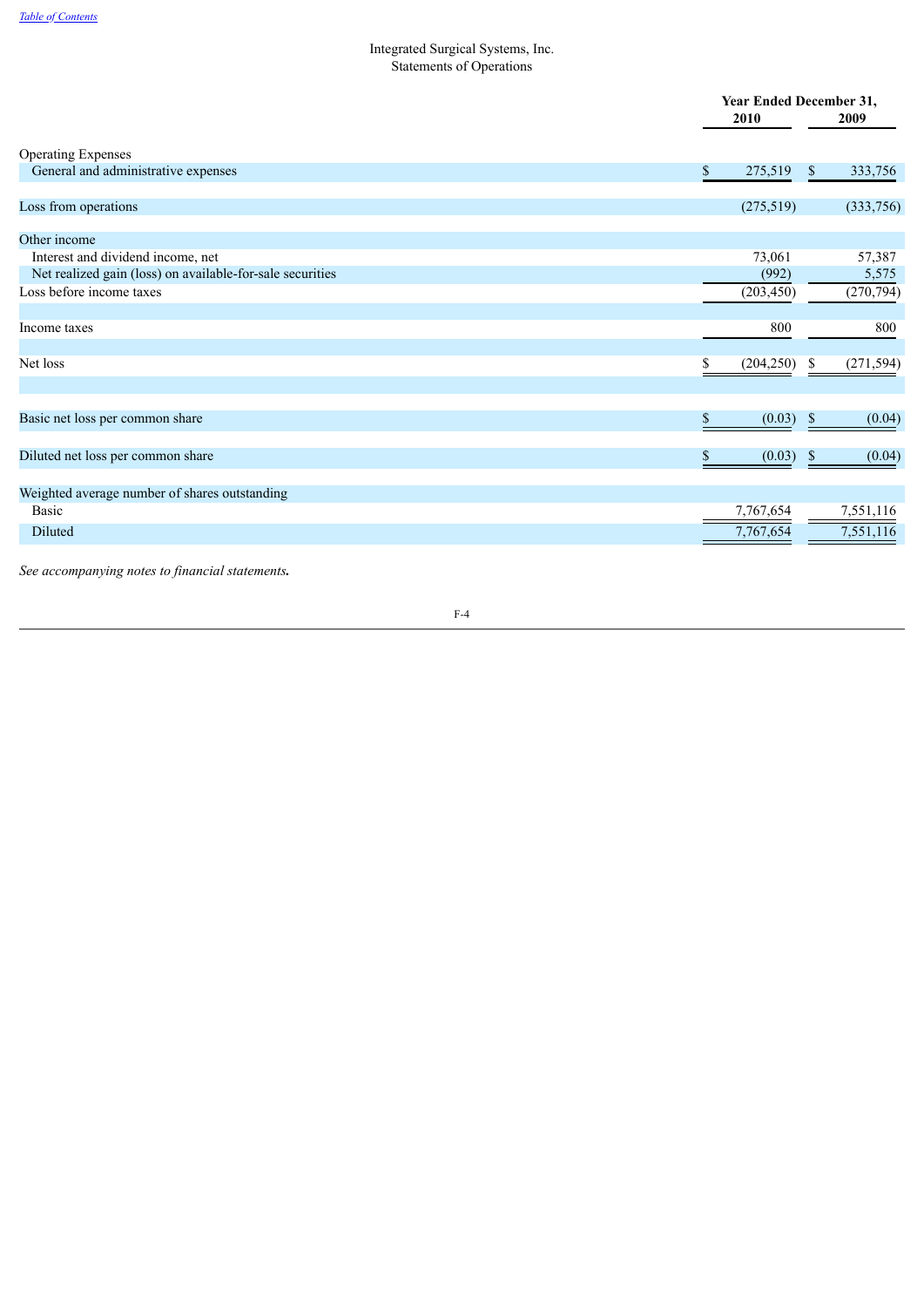## Integrated Surgical Systems, Inc.

## Statements of Changes in Stockholders' Equity

|                                                          | Common Stock<br>Shares |               | Amount                   | Additional<br>Paid-in<br>Capital |               | Accumulated<br>Other<br>Comprehensive<br>Income | Accumulated<br>Deficit |   | Comprehensive<br>Income | Total<br>Stockholders'<br>(Deficit)/Equity |
|----------------------------------------------------------|------------------------|---------------|--------------------------|----------------------------------|---------------|-------------------------------------------------|------------------------|---|-------------------------|--------------------------------------------|
| Balance at December 31, 2008                             | 7,474,894              | <sup>\$</sup> | 74,749                   | \$64,101,448                     | S             | 3,347                                           | $$(59,943,265)$ \;     |   | ÷.                      | \$<br>4,236,279                            |
| Stock-based compensation<br>Amortization of deferred     | 226,364                |               | 2,263                    | 69,302                           |               |                                                 |                        |   |                         | 71,565                                     |
| compensation                                             |                        |               | $\overline{\phantom{a}}$ | 18,825                           |               |                                                 |                        |   |                         | 18,825                                     |
| Comprehensive income (loss)<br>Net loss                  |                        |               |                          |                                  |               | $\overline{\phantom{a}}$                        | (271, 594)             |   | (271, 594)              |                                            |
| Other comprehensive income (loss)                        |                        |               |                          |                                  |               |                                                 |                        |   |                         |                                            |
| Net unrealized gain on<br>investment in securities       |                        |               |                          |                                  |               | 2,478                                           |                        |   | 2,478                   |                                            |
| Comprehensive income (loss)                              |                        |               |                          |                                  |               |                                                 |                        |   | (269, 116)              | (269, 116)                                 |
| Balance at December 31, 2009<br>Stock-based compensation | 7,701,258              | <sup>\$</sup> | 77,012<br>1,210          | \$64,189,575                     | <sup>\$</sup> | 5,825                                           | \$(60,214,859)         |   |                         | \$<br>4,057,553                            |
| Comprehensive income (loss)                              | 121,056                |               |                          | 36,290                           |               |                                                 |                        |   |                         | 37,500                                     |
| Net loss                                                 |                        |               |                          |                                  |               | $\overline{\phantom{a}}$                        | (204, 250)             |   | (204, 250)              |                                            |
| Other comprehensive income (loss)                        |                        |               |                          |                                  |               |                                                 |                        |   |                         |                                            |
| Net unrealized gain on<br>investment in securities       |                        |               |                          |                                  |               | 5,640                                           |                        |   | 5,640                   |                                            |
| Comprehensive income (loss)                              |                        |               |                          |                                  |               |                                                 |                        | S | (198, 610)              | (198, 610)                                 |
| Balance at December 31, 2010                             | 7,822,314              | \$.           | 78,222                   | \$64,225,865                     | <b>S</b>      | 11,465                                          | \$(60,419,109)         |   |                         | 3,896,443                                  |
|                                                          |                        |               |                          |                                  |               |                                                 |                        |   |                         |                                            |

*See accompanying notes to financial statements*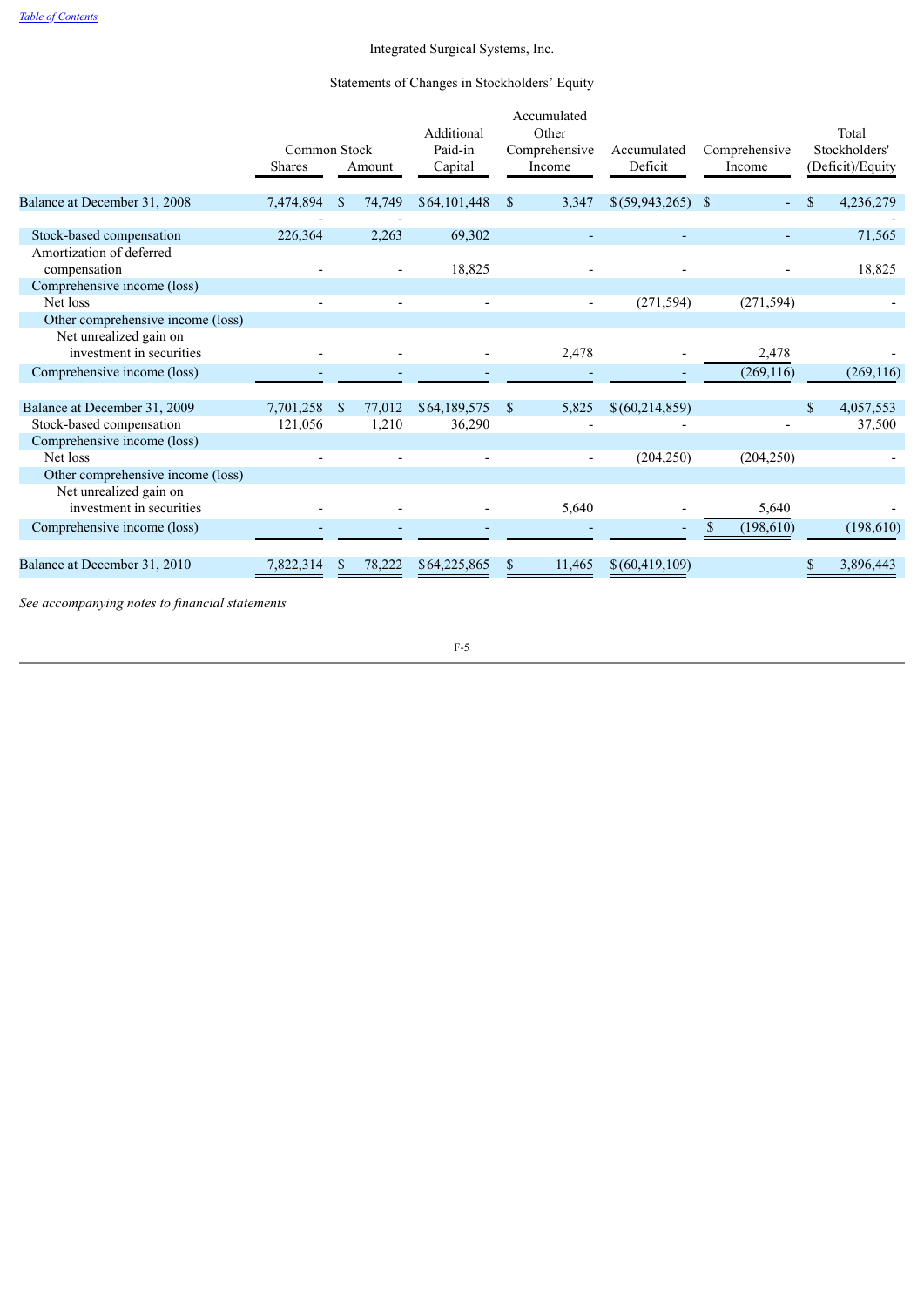## Integrated Surgical Systems, Inc. Statements of Cash Flows

|                                                                         |             | <b>For the Year Ended</b><br>December 31, |               |  |
|-------------------------------------------------------------------------|-------------|-------------------------------------------|---------------|--|
|                                                                         | 2010        |                                           | 2009          |  |
| Cash flows from operating activities                                    |             |                                           |               |  |
| Net loss                                                                | \$          | $(204,250)$ \$                            | (271, 594)    |  |
| Adjustments to reconcile net loss to cash used in operating activities: |             |                                           |               |  |
| Amortization of deferred compensation                                   |             |                                           | 18,825        |  |
| Stock based compensation                                                |             | 50,000                                    | 50,000        |  |
| Net realized (gain) loss on available-for-sale securities               |             | 992                                       | (5, 575)      |  |
| Changes in:                                                             |             |                                           |               |  |
| Other current assets                                                    |             | 2,730                                     | 12,931        |  |
| Accounts payable                                                        |             | (8, 805)                                  | 8,805         |  |
| <b>Accrued</b> liabilities                                              |             |                                           | (3,000)       |  |
| Income taxes payable                                                    |             |                                           | (800)         |  |
| Deferred rent payable                                                   |             | (23, 185)                                 | (22, 379)     |  |
| Cash used in operating activities                                       |             | (182, 518)                                | (212, 787)    |  |
| Cash flows from investing activities                                    |             |                                           |               |  |
| Maturities of available-for-sale securities                             | 4,282,000   |                                           | 3,810,000     |  |
| Purchases of available-for-sale securities                              | (4,996,401) |                                           | (7,079,507)   |  |
| Sales of available-for-sale securities                                  |             | 726,314                                   | 370,902       |  |
| Cash provided by (used in) investing activities                         |             | 11,913                                    | (2,898,605)   |  |
|                                                                         |             |                                           |               |  |
| Net decrease in cash                                                    |             | (170,605)                                 | (3, 111, 392) |  |
| Cash at beginning of period                                             |             | 210,966                                   | 3,322,358     |  |
|                                                                         |             |                                           |               |  |
| Cash at end of period                                                   | \$          | 40,361<br><sup>\$</sup>                   | 210,966       |  |
| Supplemental disclosures of cash flow information:                      |             |                                           |               |  |
| Income taxes paid                                                       | \$          | 800<br>$\mathbb{S}$                       | 800           |  |
| See assempanying notes to financial statements                          |             |                                           |               |  |

*See accompanying notes to financial statements*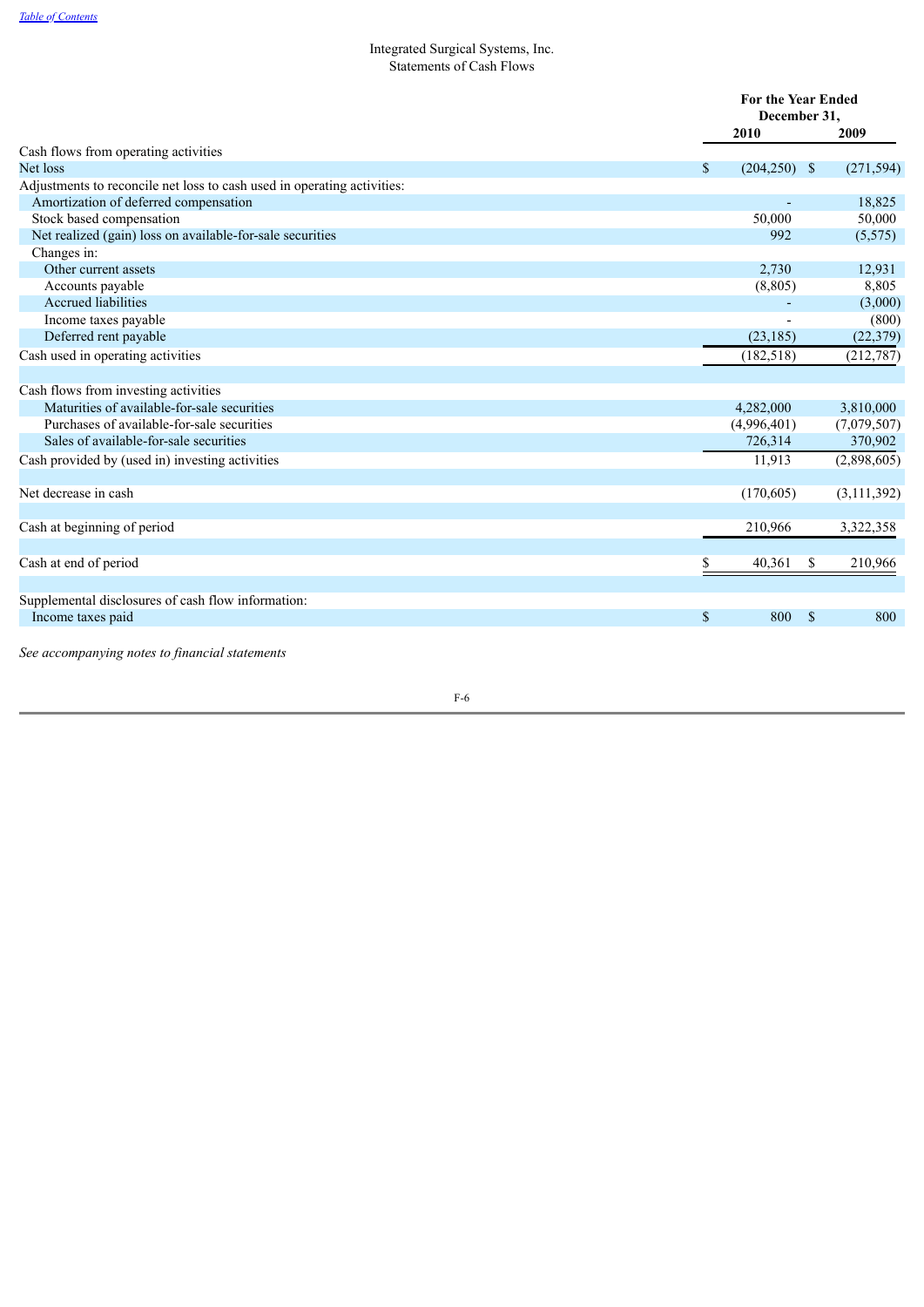#### **Integrated Surgical Systems, Inc. Notes to Financial Statements**

#### **1. Organization and Operations**

Integrated Surgical Systems, Inc. (the "Company") was incorporated in Delaware in 1990 to design, manufacture, sell and service image-directed, computercontrolled robotic software and hardware products for use in orthopedic surgical procedures. The Company's products were authorized to be sold through international distributors to hospitals and clinics in European Union member countries and Australia, Canada, India, Israel, Japan, Korea, New Zealand, Switzerland and South Africa.

On June 28, 2007, the Company completed the sale of substantially all of its assets. After completion of the sale, the Company became inactive, and it is no longer engaged in any business activities related to its former business described above. The Company's current operations are limited to raising additional funds to be used to maintain the Company's public company status and to complete a business combination if a suitable candidate for the combination is located.

On June 28, 2007, the stockholders approved the liquidation of the Company if the Company was unable to complete an acquisition or similar transaction within one year of the sale of its assets. With this approval, the stockholders also granted the Board of Directors the authority to delay, revoke or abandon any decision to liquidate without further stockholder action if it determined that the liquidation was not in the best interests of the Company or its stockholders. The Board of Directors has determined that it currently is not in the best interests of the Company and its stockholders to liquidate the Company.

#### **2. Significant Accounting Policies**

#### *Basis of Presentation*

The accompanying financial statements reflect the operating results and financial position of the Company in accordance with accounting principles generally accepted in the United States of America ("GAAP").

The financial statements include all the accounts of the Company.

#### *Use of Estimates*

The preparation of financial statements in conformity with accounting principles generally accepted in the United States of America requires management to make estimates and assumptions that affect the reported amounts of assets and liabilities and the disclosure of contingent assets and liabilities at the date of the financial statements and revenues and expenses for the reporting period. Actual results could differ from those estimates.

#### *Cash and cash equivalents*

Cash and cash equivalents include checking and money market accounts held in two financial institutions. The Company has a checking account at one institution with a balance of approximately \$10,000 at December 31, 2010. The funds in this account are fully guaranteed by the Federal Deposit Insurance Corporation ("FDIC") as of December 31, 2010. The Company has a money market account in a brokerage account with a second financial institution, invested in short-term federal securities and corporate bonds, with a money market cash balance of approximately \$30,000 at December 31, 2010. These funds are guaranteed by the Securities Investor Protection Corporation ("SIPC") up to \$500,000, including up to \$100,000 for cash. The non-cash portion of this account portfolio was valued at approximately \$4,015,000 at December 31, 2010, of which as of that date approximately \$470,000 was covered by SIPC protection available after covering the cash balance, leaving approximately \$3,545,000 uninsured.

#### *Investment in Available-for-Sale Securities*

The Company has a portfolio of investments in available-for-sale debt securities, which consist of fixed income debt securities, which are accounted for in accordance with Accounting Standards Codification ("ASC") 320, "Investments - Debt and Equity Securities." Management determines the appropriate classification of the securities at the time they are acquired and evaluates the appropriateness of such classifications at each balance sheet date. Available-forsale securities are stated at fair value, and unrealized holding gains and losses, net of the related deferred tax effect, if any, are reported as other comprehensive income, a separate component of stockholders' equity.

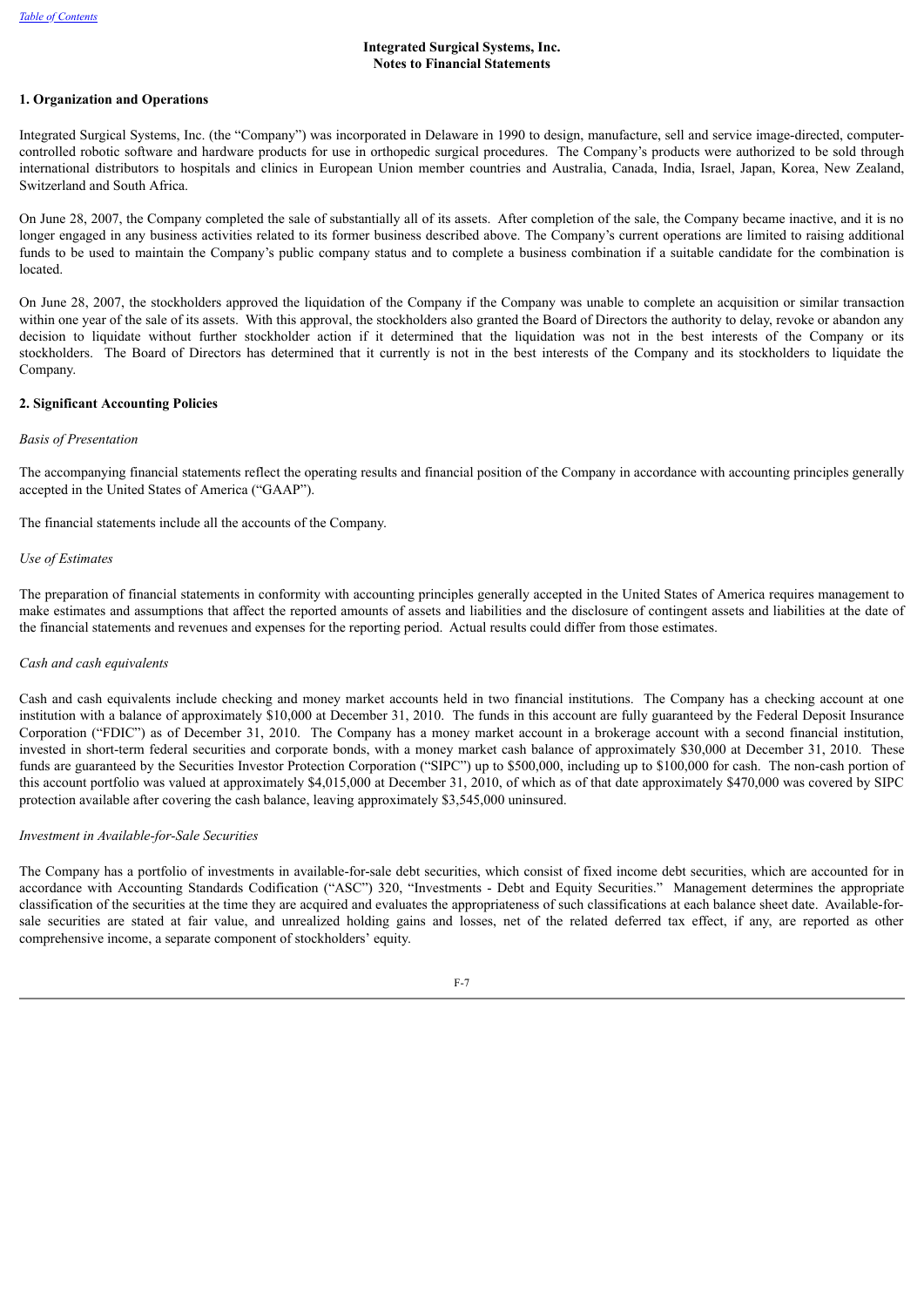#### *Stock-Based Compensation*

Compensation costs for stock, warrants or options issued to employees and non-employees are based on the fair value method and accounted for in accordance with ASC 718, "*Compensation – Stock Compensation*." The value of warrants and options are calculated using a Black-Scholes Model, using the market price of the Company's common stock on the date of issuance for the employee options and the date of commitment for non-employee options, an expected dividend yield of zero, the expected life of the warrants or options and the expected volatility of the Company's common stock. The Company expects the options to fully vest and the forfeiture rate to be zero.

Stock-based costs with future service periods are recognized as the equity awards vest over their service period.

#### *Fair Value Measurement*

FASB ASC 820 *"Fair Value Measurements and Disclosures"* (formerly Statement of Financial Accounting Standards ("SFAS") No. 157) clarifies that fair value is an exit price, representing the amount that would be received to sell an asset or paid to transfer a liability in an orderly transaction between market participants. As such, fair value is a market-based measurement that is determined based on assumptions that market participants would use in pricing an asset or a liability. As a basis for considering such assumptions, ASC 820 establishes a three-tier value hierarchy, which prioritizes the inputs used in the valuation methodologies in measuring fair value:

- Level 1 Observable inputs that reflect quoted prices (unadjusted) for identical assets or liabilities in active markets.
- · Level 2 Include other inputs that are directly or indirectly observable in the marketplace.
- · Level 3 Unobservable inputs which are supported by little or no market activity.

The fair value hierarchy also requires an entity to maximize the use of observable inputs and minimize the use of unobservable inputs when measuring fair value.

In accordance with FASB ASC 820, the Company measures its cash and investment in available-for-sale securities at fair value. The Company's cash and investment in available-for-sale securities are classified within Level 1 by using quoted market prices.

The carrying value of accounts receivable, cash accounts, other current assets, accounts payable, deferred rent, and accrued liabilities are considered to be representative of their respective fair values because of the short-term nature of those instruments.

#### *Fair Value Instruments*

FASB ASC 825 "Financial Instruments" (formerly SFAS No. 159, "The Fair Value Option for Financial Assets and Financial Liabilities") permits entities to choose to measure at fair value many financial instruments and certain other items that had previously not been required to be measured at fair value. Subsequent changes in fair value for designated items are required to be reported in earnings in the current period. FASB ASC 825 also establishes presentation and disclosure requirements for similar types of assets and liabilities measured at fair value. As permitted by FASB ASC 825, the Company has elected not to use the fair value option to measure the Company's available-for-sale securities and will continue to report under FASB ASC 320, "Investments-Debt and Equity Securities". The Company has made this election because it believes the nature of its financial assets and liabilities are not so complex that they would benefit from a change in valuation to fair value.

#### *Income Taxes*

Deferred income taxes have been provided for temporary differences between financial statement and income tax reporting under the liability method, using expected tax rates and laws that are expected to be in effect when the differences are expected to reverse. A valuation allowance is provided when realization is not considered more likely than not.

Effective January 1, 2007, the Company adopted the provisions of ASC 740, "*Income Taxes*." ASC 740 (previously FIN 48, "*Accounting for Uncertainty in Income Taxes*") clarifies the accounting for uncertainty in income taxes recognized in the Company's financial statements in accordance with ASC 740, "*Income Taxes*," and prescribes a recognition threshold and measurement process for financial statement recognition and measurement of a tax position taken or expected to be taken in a tax return. ASC 740 also provides guidance on de-recognition, classification, interest and penalties, accounting in interim periods, disclosure and transition.

The Company's policy is to classify expenses as a result of income tax assessments as interest expense for interest charges and as penalties in general and administrative expenses for penalty assessments.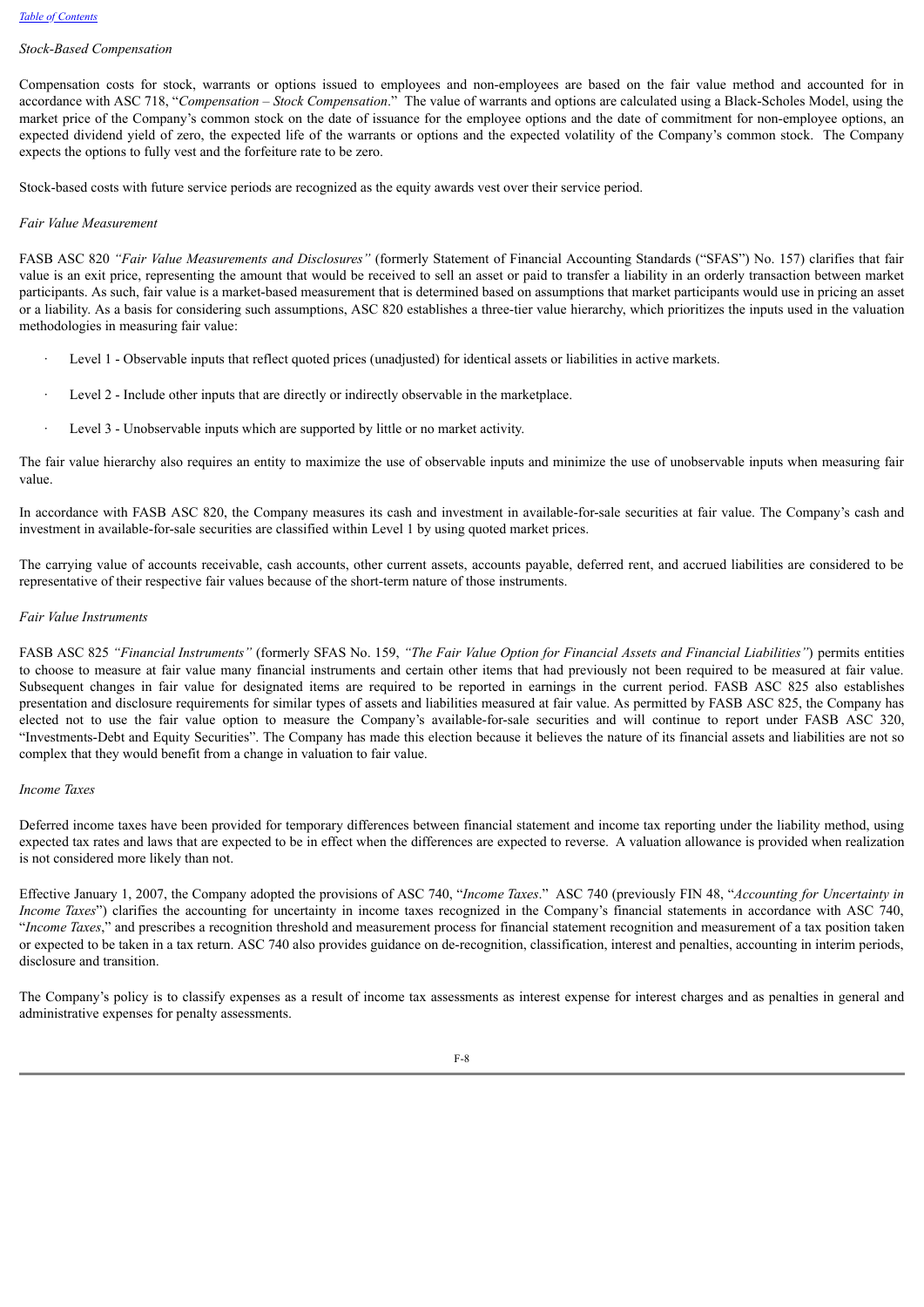#### *Reclassifications*

Certain prior year balances were reclassified to conform to current year presentation or to more accurately present the nature of the account balance.

#### **Recently Adopted Accounting Pronouncements**

In August 2009, the Financial Accounting Board ("FASB") issued Accounting Standards Update ("ASU") No. 2009-05, "Fair Value Measurements and Disclosures", an update to FASB ASC 820-10 "Fair Value Measurements and Disclosures-Overall". This update provides clarification that in circumstances in which a quoted price in an active market for the identical liability is not available, a reporting entity is required to measure fair value using certain valuation techniques. This accounting update did not have any impact on the results of operations and financial condition of the Company.

In January 2010, the FASB issued ASU 2010-06, "Fair Value Measurements and Disclosures" (Topic 820): Improving Disclosures about Fair Value Measurements. This guidance amends the disclosure requirements related to recurring and nonrecurring fair value measurements and requires new disclosures on the transfers of assets and liabilities between Level 1 (quoted prices in active market for identical assets or liabilities) and Level 2 (significant other observable inputs) of the fair value measurement hierarchy, including the reasons and the timing of the transfers. Additionally, the guidance requires a roll forward of activities on purchases, sales, issuance and settlements of the assets and liabilities measured using significant unobservable inputs (Level 3 fair value measurements). The guidance became effective for the reporting period beginning January 1, 2010, except for the disclosure on the roll forward activities for Level 3 fair value measurements, which became effective for the reporting period beginning January 1, 2011. Adoption of this new guidance did not, and the Company expects that it will not, have a material impact on the Company's financial statements.

In February 2010, the FASB issued Accounting Standards Update 2010-09, "Subsequent Events" (Topic 855): Amendments to Certain Recognition and Disclosure Requirements. This guidance amends the disclosure requirements related to subsequent events reported by Securities and Exchange Commission filers and removes the requirement to disclose the date through which subsequent events have been evaluated when filing revised financial statements. This became effective for interim or annual periods ending after June 15, 2010. Adoption of this new guidance did not have a material impact on the Company's financial statements.

Management does not believe that any recently issued, but not yet effective accounting pronouncements, if adopted, would have a material effect on the accompanying financial statements.

#### **3. Income (Loss) Per Share**

Basic income (loss) per share is computed by dividing net income (loss) by the weighted average number of shares of common stock outstanding during the period. Diluted net income (loss) per share is computed by dividing net income (loss) by the weighted average number of shares of common stock outstanding during the period plus dilutive common stock equivalents, using the treasury stock method.

Common stock equivalents for convertible preferred stock of 600,699 were excluded from the calculation of loss per share for the year ended December 31, 2010 because they were not dilutive; these shares would have been dilutive if the Company had not had a net loss for the those periods. Common stock equivalents for convertible preferred stock of 658,188 shares were excluded from the calculation of loss per share for the year ended December 31, 2009 because they were not dilutive; these shares would have been dilutive if the Company had not had a net loss for the those periods.

A warrant for 30,000 shares, and stock options of 158,000 and 159,000 were excluded from the calculation of loss per share for 2010 and 2009, respectively, because their effect was anti-dilutive; these warrants and options would have been dilutive if the Company had not had a net loss for those periods.

#### **4. Investment in Available-for-Sale Securities**

The following is a summary of the Company's investment in available-for-sale securities as of December 31, 2010:

|                                |   |           | Unrealized | Unrealized |            |
|--------------------------------|---|-----------|------------|------------|------------|
|                                |   | Cost      | Gains      | Losses     | Fair Value |
| U.S. federal agency securities | Φ | 273,103   | .273       | (34)       | 274,342    |
| Corporate securities           |   | 1,803,892 | 3,994      | (8,343)    | 1,799,543  |
| Certificates of deposit        |   | 1.927.084 | 22.438     | (7, 863)   | 1,941,659  |
|                                |   | 4.004.079 | 27,705     | (16,240)   | 4,015,544  |

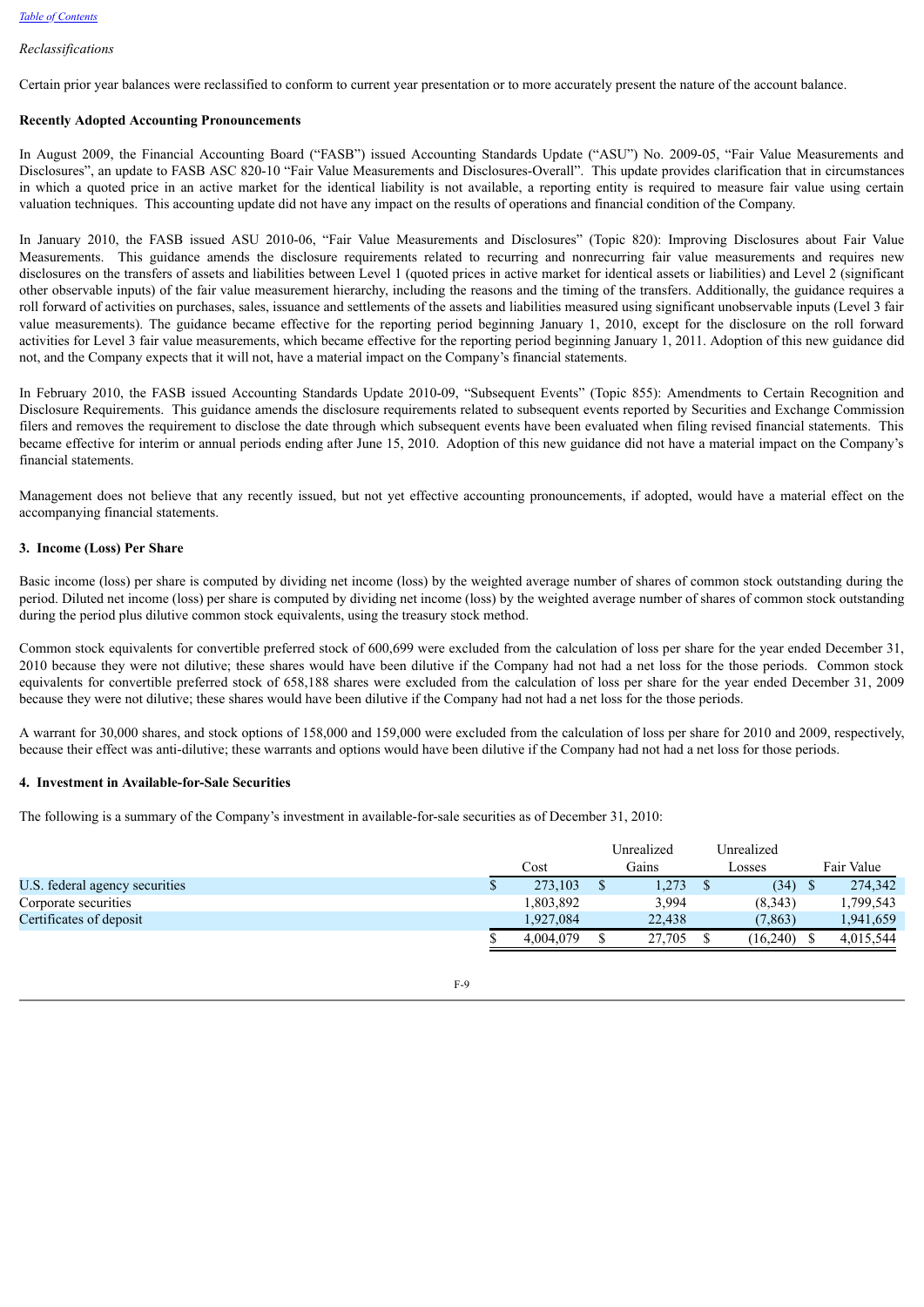The Company's investment portfolio had a net realized loss of \$992 and a gain of \$5,575 for the years ended December 31, 2010 and 2009, respectively. The Company's investment portfolio has twenty-two positions with an unrealized loss as of December 31, 2010.

The cost and fair value of investment in available-for-sale debt securities, by contractual maturity, as of December 31, 2010, are as follows:

|                                        |           | Fair      |
|----------------------------------------|-----------|-----------|
|                                        | Cost      | Value     |
| Due within one year                    | 2,087,987 | 2,089,390 |
| Due after one year through three years | 1,833,818 | 1,843,510 |
| Due after three years                  | 82.274    | 82.644    |
|                                        | 4.004.079 | 4,015,544 |

Expected maturities will differ from contractual maturities because the issuers of certain debt securities have the right to call or prepay their obligations without any penalties. The Company has classified the entire fair value of its investment in available-for-sale debt securities as current assets in the accompanying balance sheets.

#### **5. Common Stock**

The Company agreed to compensate two of its directors in the form of common stock for 2009 and 2010. The number of shares issued to each director is determined based upon the equivalent cash compensation accrued divided by the closing price of the Company's common stock on the last day of each quarter for which the shares were earned. See Note 7. Both directors are affiliated with the advisory services firm that is currently providing investment banking services to the Company.

On May 25, 2010, June 8, 2010 and July 9, 2010, the Company issued 19,532, 20,834, and 20,162 respectively, shares of common stock to each of two directors as compensation for the services provided for the period from October 1, 2009 to June 30, 2010. The Company issued to these directors a total of 121,056 shares for the year ended December 30, 2010, and the shares were valued at an average of \$0.31, or a total value of \$37,500. The Company issued to these directors a total of 226,364 shares during the year ended December 31, 2009.

#### **6. Redeemable Convertible Preferred Stock**

The Company's Certificate of Incorporation authorized 1,000,000 shares of undesignated, serial preferred stock. Preferred stock may be issued from time to time in one or more series. The Board of Directors is authorized to determine the rights, preferences, privileges, and restrictions granted to and imposed upon any wholly unissued series of preferred stock and designation of any such series without any further vote or action by the Company's stockholders.

As of December 31, 2010 and 2009, the Company's only outstanding series of convertible preferred stock is the Series G Convertible Preferred Stock ("Series G").

The Series G stock has a stated value of \$1,000 per share, and is convertible into common stock at a conversion price equal to 85% of the lowest sale price of the common stock on its listed market over the five trading days preceding the date of conversion ("Beneficial Conversion Feature"), subject to a maximum conversion price. The number of shares of common stock that may be converted is determined by dividing the stated value of the number of shares of Series G to be converted by the conversion price. The Company may elect to pay the Series G holder in cash at the current market price multiplied by the number of shares of common stock issuable upon conversion.

For the years ended December 31, 2010 and 2009, no shares of Series G were converted into shares of common stock. At December 31, 2010 and 2009, the outstanding Series G shares were convertible into a minimum of 600,699 and 658,188 shares of common stock, respectively.

Upon a change in control, sale of or similar transaction, as defined in the Certificate of Designation for the Series G, each holder of the Series G has the option to deem such transaction as a liquidation and may redeem his or her shares at the liquidation value of \$1,000, per share, for an aggregate amount of \$168,496. The sale of all the assets on June 28, 2007 triggered the preferred stockholders' redemption of option. As such redemption is not in control of the Company, the Series G stock has been accounted for as if it was redeemable preferred stock and is classified on the balance sheet between liabilities and stockholders' equity.

The conversion feature of the preferred stock is considered a derivative according to ASC 815 "Derivatives and Hedging", however, the fair values of the derivative as of December 31, 2010 and December 31, 2009 were not material, and therefore are not reflected in the financial statements.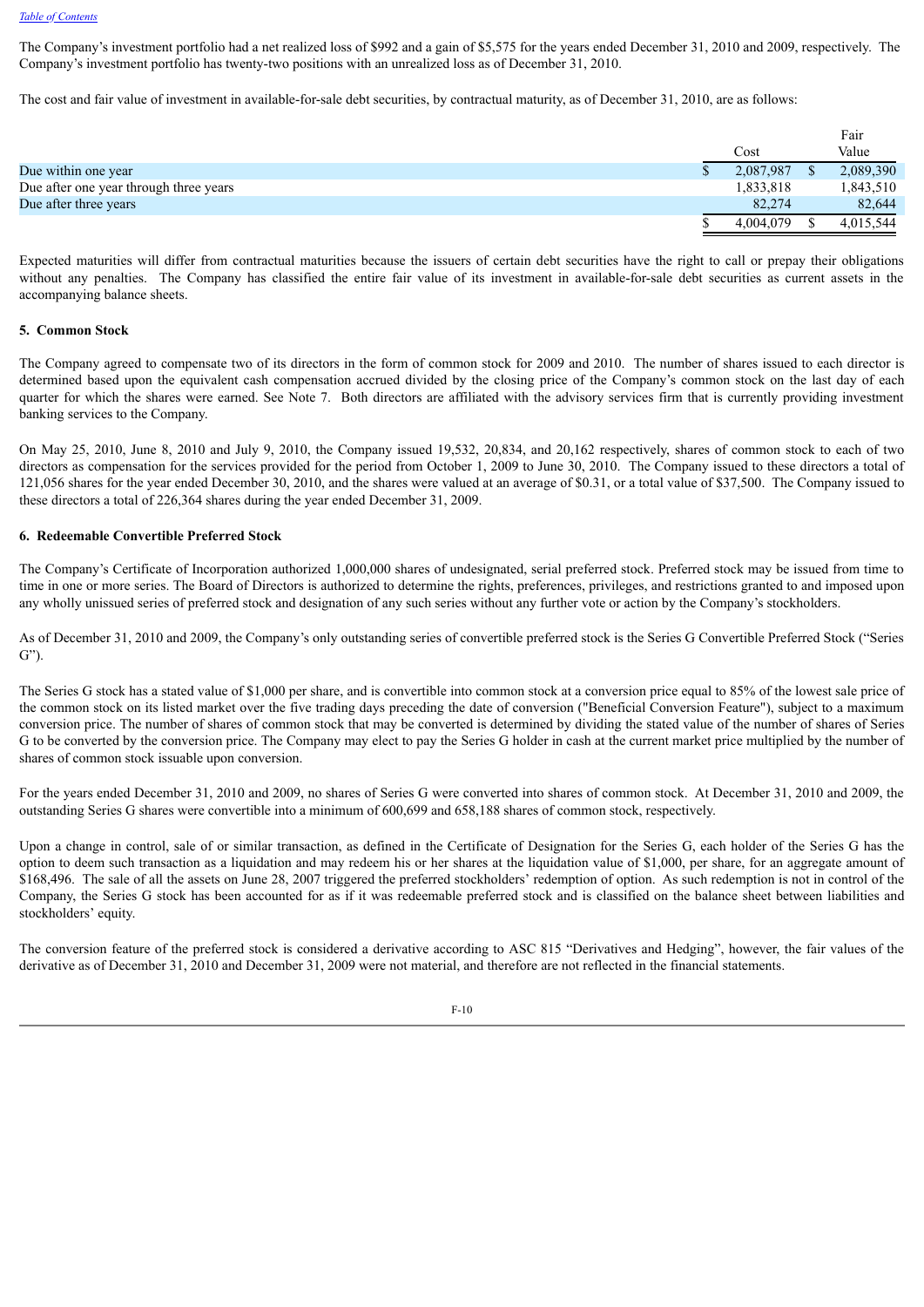## **7. Stock-based compensation**

The Company currently has two stock option plans with outstanding options issued to its officers, employees, directors and consultants. The 1998 Stock Option Plan ("1998 Plan") was established to grant up to 85,000 non-qualified options through May 12, 2008 to employees and other individuals providing services to the Company. Options under the 1998 Plan vest variably from one year to four years from the date grant and must be exercised within 30 days of employee termination. As of December 31, 2010, 58,000 options remain outstanding under the 1998 Plan. As of December 31, 2009 the plan had expired therefore, no options were available for future grant. The 2000 Stock Award Plan ("2000 Plan") was established to grant up to 100,000 incentive options through December 11, 2010 to employees, excluding officers and directors, and other individuals providing services to the Company. Options under the 2000 Plan vest variably from one year to four years from the date grant and must be exercised within three months of employee termination. As of December 31, 2009, the 2000 Plan had 98,046 options were available for future grant. As of December 31, 2010, the 2000 Stock Award Plan had expired; no options were available for future grant.

Under both the 1998 Plan and the 2000 Plan, exercise prices of incentive stock options are not be less than 100% and exercise prices of non-statutory stock options may not be less than 85% of the fair market value of the common stock on the date of the grant. For persons owning 10% or greater of the voting power of all classes of the Company's stock, the exercise price of the incentive or the non-qualified stock options may not be less than 110% of the fair market value of the common stock on the date of the grant. Both plans are administered by the Company's board of directors.

FASB ASC 718 "*Compensation-Stock Compensation*" (formerly SFAS 123(R)) requires entities to estimate the number of forfeitures expected to occur and record expense based upon the number of awards expected to vest. Prior to adoption of FASB ASC 718, the Company accounted for forfeitures as they occurred, as permitted under FASB ASC 718. The cumulative effect of adopting the method change of estimating forfeitures is not material to the Company's financial statements for the year ended December 31, 2010.

For the year ended December 31, 2010, option activity was as follows:

|                                    |                          | Weighted- |                          |               |                | Remaining |  |
|------------------------------------|--------------------------|-----------|--------------------------|---------------|----------------|-----------|--|
|                                    |                          |           | Average                  | Contractual   | Aggregate Fair |           |  |
|                                    | <b>Shares</b>            |           | <b>Exercise Price</b>    | Term          | Value          |           |  |
| Outstanding at beginning of period | 159,000                  | S         | 0.55                     |               |                |           |  |
| Granted                            | $\overline{\phantom{a}}$ |           | $\overline{\phantom{0}}$ |               |                |           |  |
| Expired and forfeited              | 1,000                    |           | 30.00                    |               |                |           |  |
| Exercised                          | $\sim$                   |           | $\overline{\phantom{0}}$ |               |                |           |  |
| Outstanding at end of period       | 158,000                  | S         | 0.36                     | $2.2^{\circ}$ | 43,335         |           |  |
|                                    |                          |           |                          |               |                |           |  |
| Exercisable at December 31, 2010   | 158,000                  |           | 0.36                     | 2.2           | 43,335         |           |  |

All of the Company's outstanding options were vested at December 31, 2010 and 2009.

The Company recorded stock-based compensation expense related to its stock options, which is included in general and administrative expenses, for 2009 of \$18,825, and did not record expense related to stock options for 2010. The aggregated intrinsic value for the stock options as of December 31, 2010 was zero.

As of December 31, 2010, a summary of options outstanding under the Company's 1998 Plan and 2000 Plan was as follows:

|                         |                            | Number         | Weighted-             | Number         | Weighted-             |
|-------------------------|----------------------------|----------------|-----------------------|----------------|-----------------------|
|                         | Weighted-Average Remaining | Outstanding at | Average               | Exercisable at | Average               |
| Range of Exercise Price | Contractual Life (Years)   | 12/31/10       | <b>Exercise Price</b> | 12/31/10       | <b>Exercise Price</b> |
| $0.00 - 9.99$           | ے ۔                        | 158.000        | 0.36                  | 158,000        | 0.36                  |

In addition, the Company has previously issued 30,000 warrants in lieu of consulting fees, which expire in July 2014 and have an exercise price of \$0.63 per share.

The Company agreed to compensate two of its directors in the form of common stock for 2009 and 2010. The number of shares issued to each director is determined based upon the equivalent cash compensation accrued divided by the closing price of the Company's common stock on the last day of each quarter. The Company recorded stock-based compensation for the three months ended December 31, 2009 of \$12,500 total for two directors. The closing stock price on December 31, 2009 was \$0.32 resulting in compensation of 19,532 shares to each of the two directors for the fourth quarter of 2009, and shares were issued on May 25, 2010. The Company recorded stock-based compensation for the three months ended March 31, 2010 of \$12,500 total for two directors. The closing stock price on March 31, 2010 was \$0.30 resulting in compensation of 20,834 shares to each of two directors for the three months ended March 31, 2010, and shares were issued on June 8, 2010. The Company recorded stock-based compensation for the three months ended June 30, 2010 of \$12,500 total for two directors. The closing stock price on June 30, 2010 was \$0.31 resulting in compensation of 20,162 shares to each of two directors for the three months ended June 30, 2010, and shares were issued on July 9, 2010. The Company recorded stock-based compensation for the three months ended September 30, 2010 of \$12,500 total for two directors. The closing stock price on September 30, 2010 was \$0.34 resulting in compensation of 18,383 shares to each of two directors for the three months ended September 30, 2010, and shares were issued on February 16, 2011. The Company recorded stock-based compensation for the three months ended December 31, 2010 of \$12,500 total for two directors. The closing stock price on December 31, 2010 was \$0.33 resulting in compensation of 18,940 shares to each of two directors for the three months ended December 31, 2010, and shares were issued on February 16, 2011.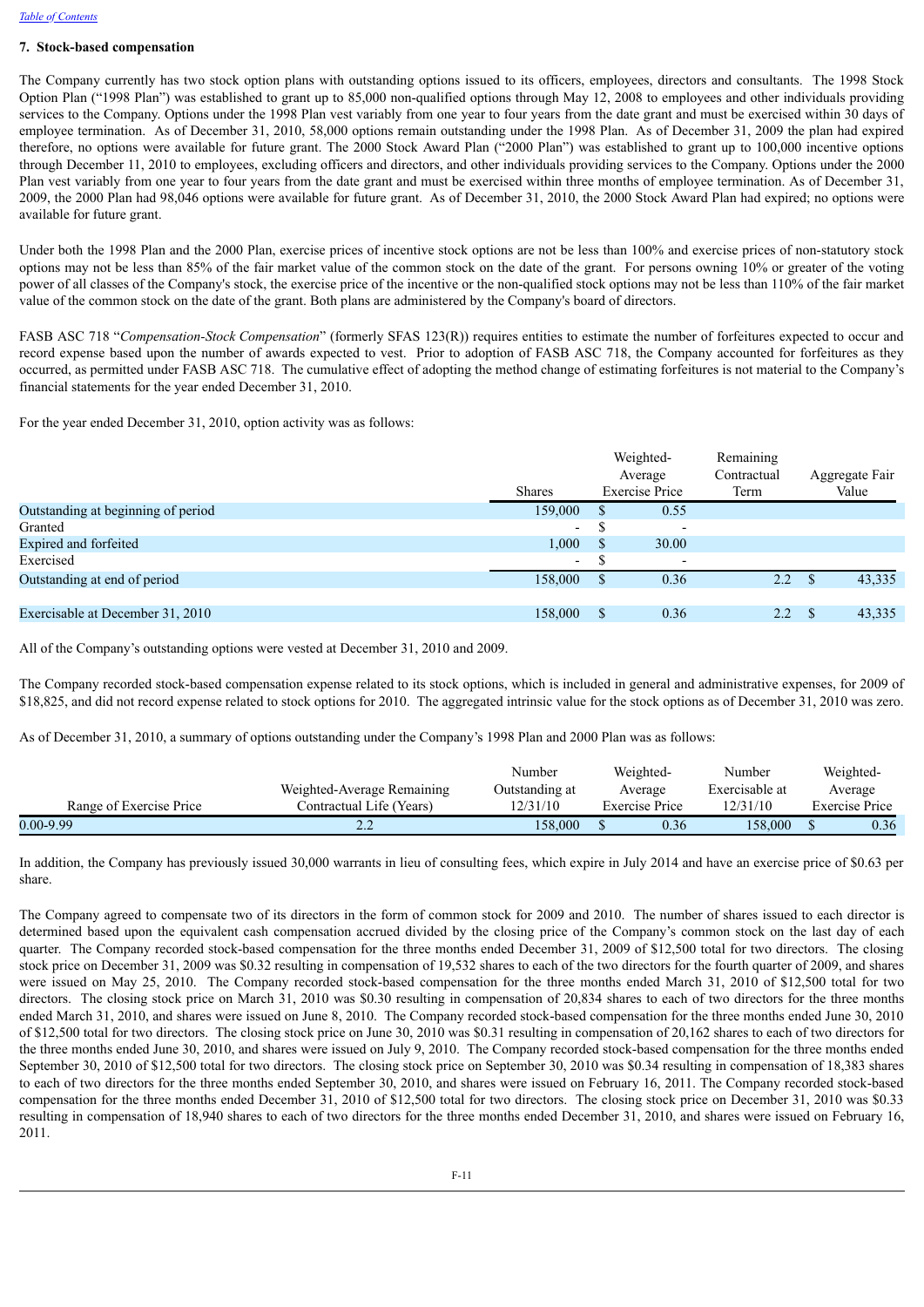## **8. Income Taxes**

The Company accounts for income taxes under FASB ASC 740 "Accounting for Income Taxes." Deferred tax assets are recognized for deductible temporary differences and operating loss and tax credit carryforwards, and deferred tax liabilities are recognized for taxable temporary differences. Temporary differences are the differences between the reported amounts of assets and liabilities in the Company's financial statements and their tax bases. Deferred tax assets are reduced by a valuation allowance when, in the opinion of management, it is more likely than not that all or some portion of the deferred tax assets will not be realized. Deferred tax assets and liabilities are adjusted for the effects of changes in tax laws and rates on the date of enactment.

Federal and state income tax returns for the years ended December 31, 2009, 2008 and 2007 are subject to review by the taxing authorities.

The Company has evaluated and concluded that there are no uncertain tax positions requiring recognition in the Company's financial statements for year ended December 31, 2010. The tax expense for the years ended December 31, 2010 and 2009 is \$800.

Income tax expense consisted of the following for the periods indicated:

|                            | Federal |                          | California               | 2010         |      |  |
|----------------------------|---------|--------------------------|--------------------------|--------------|------|--|
| Current provision          | \$      | \$                       | 800                      | \$           | 800  |  |
| Deferred provision:        |         |                          |                          |              |      |  |
| Deferred tax – beg of year |         | $\overline{\phantom{0}}$ | $\overline{\phantom{a}}$ |              |      |  |
| Deferred tax - end of year |         |                          |                          |              |      |  |
| Change in deferred         |         |                          |                          |              |      |  |
| Subtotal                   |         |                          |                          |              |      |  |
| <b>Total Provision</b>     | \$      | \$                       | 800                      | \$           | 800  |  |
|                            | Federal |                          | California               |              | 2009 |  |
| Current provision          | \$      | \$                       | 800                      | $\mathbb{S}$ | 800  |  |
| Deferred provision:        |         |                          |                          |              |      |  |
| Deferred tax - beg of year |         |                          | ٠                        |              |      |  |
| Deferred tax – end of year |         |                          |                          |              |      |  |
| Change in deferred         |         |                          |                          |              |      |  |
| Subtotal                   |         |                          |                          |              |      |  |
| <b>Total Provision</b>     | \$      |                          | 800                      | \$           | 800  |  |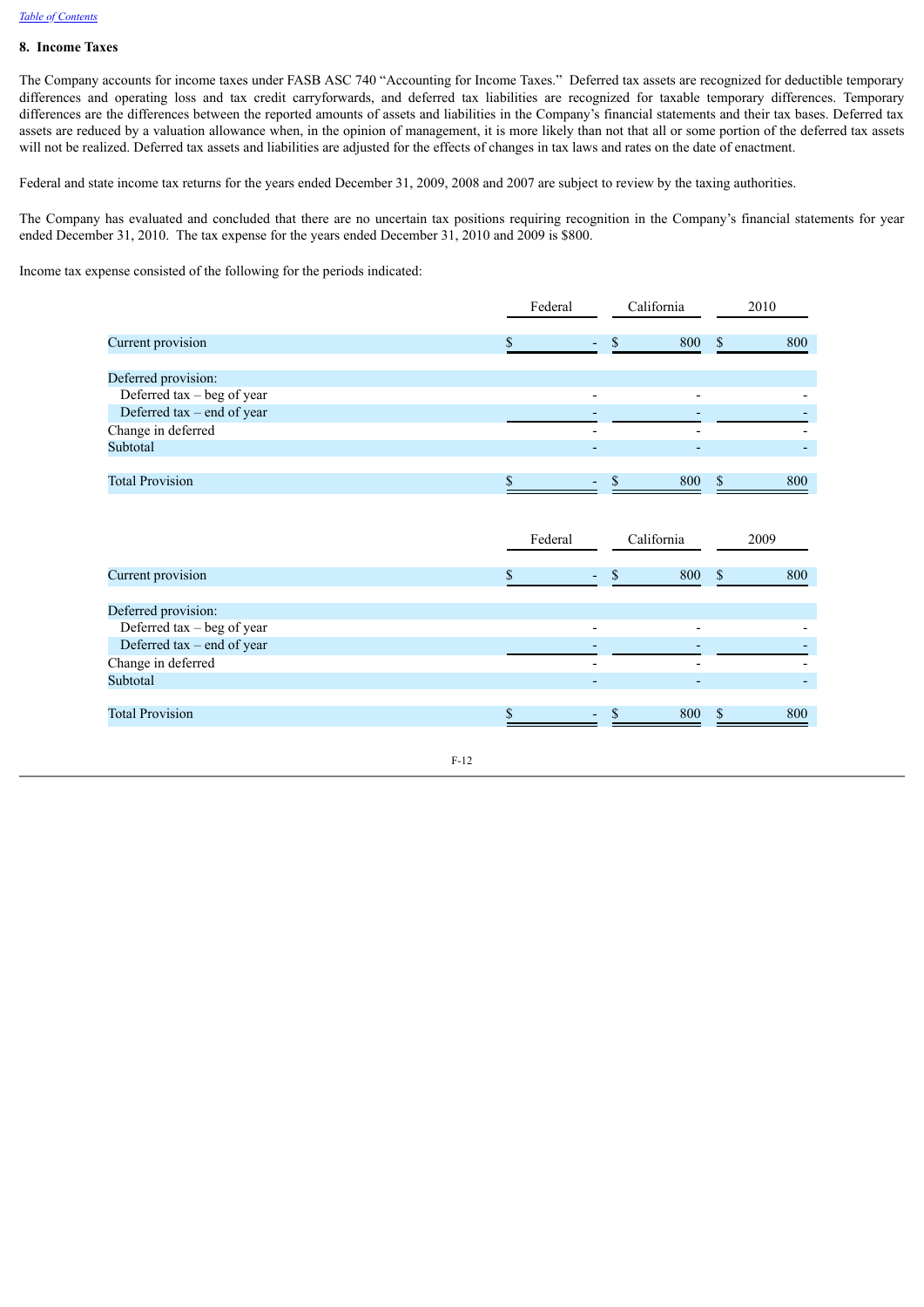As of December 31, 2010, and December 31, 2009 the Company had deferred tax assets primarily consisting of its net operating loss carryforward. However, because of the cumulative losses in several consecutive years, the Company has recorded a full valuation allowance such that its net deferred tax asset is zero.

Deferred tax assets consist of the following components:

|                                 |              | 2010           |               | 2009         |
|---------------------------------|--------------|----------------|---------------|--------------|
| Current                         |              |                |               |              |
| Current state taxes             | $\mathbf{s}$ | ۰.             | <sup>\$</sup> |              |
| Accrued and other related costs |              | 9,000          |               | 9,000        |
| Total current                   |              | 9,000          |               | 9,000        |
|                                 |              |                |               |              |
| Non-current                     |              |                |               |              |
| Fixed assets and intangibles    |              |                |               | 58,000       |
| Net operating loss carryforward |              | 15,685,000     |               | 16,082,000   |
| Research and development credit |              | 1,419,000      |               | 1,556,000    |
| Total non-current               |              | 17,176,000     |               | 17,696,000   |
|                                 |              |                |               |              |
| Total deferred tax asset        |              | 17,185,000     |               | 17,705,000   |
|                                 |              |                |               |              |
| Less valuation allowance        |              | (17, 185, 000) |               | (17,705,000) |
|                                 |              |                |               |              |
| Net deferred tax asset          |              | ٠              | \$            |              |

The Company must also make judgments as to whether the deferred tax assets will be recovered from future taxable income. To the extent that the Company believes that recovery is not likely, it must establish a valuation allowance. A valuation allowance has been established for deferred tax assets which the Company does not believe meet the "more likely than not" criteria. The Company's judgments regarding future taxable income may change due to changes in market conditions, changes in tax laws, tax planning strategies or other factors. If the Company's assumptions and consequently its estimates change in the future, the valuation allowances it has established may be increased or decreased, resulting in a respective increase or decrease in income tax expense.

In July 2006, the FASB issued authoritative guidance on accounting for uncertainty in income taxes, contained in ASC 740-10, which requires that realization of an uncertain income tax position must be more likely than not (i.e., greater than 50% likelihood of receiving a benefit) before it can be recognized in the financial statements. The guidance further prescribes the benefit to be realized assuming a review by tax authorities having all relevant information and applying current conventions. The interpretation also clarifies the financial statements classification of tax related penalties and interest and set forth new disclosures regarding unrecognized tax benefits. The adoption of ASC 740-10 did not have a material impact on our results of operations, financial position or cash flow.

At December 31, 2010 the Company had net operating loss carryforwards of approximately \$45,143,000 and \$5,770,000 for federal income and California tax purposes, respectively. Such carryforwards may be used to reduce taxable income, if any, in future year through their expiration in 2011 to 2030 subject to limitations of Sec 382 of the Internal Revenue Code for federal income, and 2011 to 2023 for California tax purpose. The Company believes an ownership change may have occurred, as defined by Sections 382 and 383 of the Internal Revenue Code (IRC), which could result in the forfeiture of a significant portion of its net operating loss and credit carryforwards. The Company is not using any tax attributes in the current year, but will analyze whether a change occurred and the related impact on its gross deferred tax assets, if needed. As the Company's analysis is not complete, the impact to its gross deferred tax assets is uncertain.

In addition, the Company has research and development credits aggregating \$853,000 for federal income tax purposes and \$910,790 for California tax purposes at December 31, 2010, which are net of potentially ineligible Research and Development credits. Such credits may be used to reduce federal income taxes payable if any, in future years through their expiration in 2023; such credits have no expiration in California.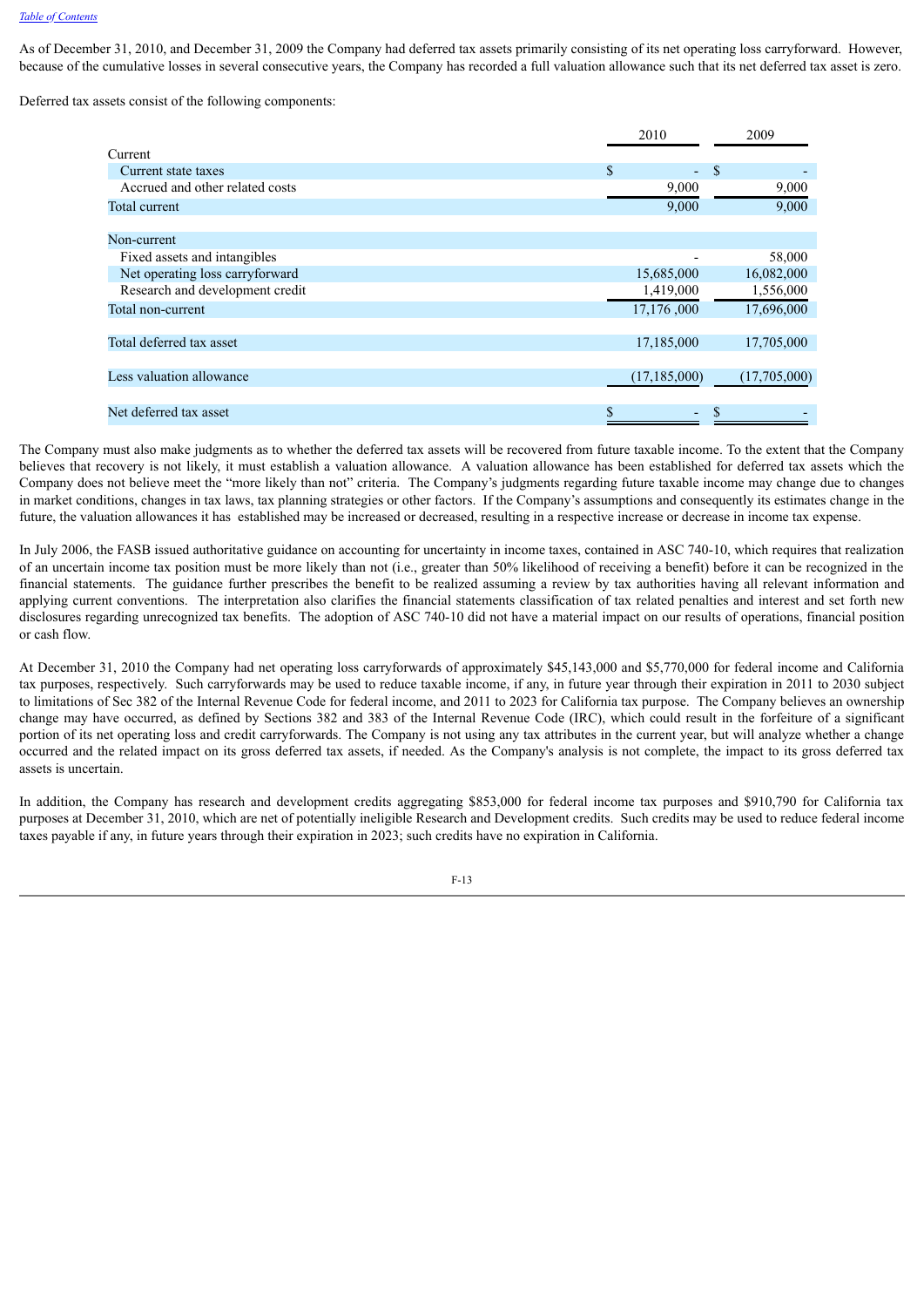For 2010 and 2009, the provision for income taxes on the statements of operations differs from the amount computed by applying the statutory Federal income tax rate to income before the provision for income taxes, as follows:

|                                            | 2010                |  | 2009      |
|--------------------------------------------|---------------------|--|-----------|
| Federal expense expected at statutory rate | \$<br>$(69,173)$ \$ |  | (91, 521) |
| State income taxes, net of Federal benefit | (11, 870)           |  | (15,705)  |
| Other                                      | 528                 |  | 528       |
| Change in valuation allowance              | 81.315              |  | 107,498   |
| Effective Income Tax                       | 800                 |  | 800       |

The Company follows guidance issued by the FASB with regard to its accounting for uncertainty in income taxes recognized in the financial statements. Such guidance prescribes a recognition threshold of more likely than not and a measurement process for financial statement recognition and measurement of a tax position taken or expected to be taken in a tax return. In making this assessment, a company must determine whether it is more likely than not that a tax position will be sustained upon examination, based solely on the technical merits of the position and must assume that the tax position will be examined by taxing authorities. The Company's policy is to include interest and penalties in general and administrative expenses. There were no interest and penalties recorded for the years ended December 31, 2010 and 2009. The Company's review of prior year tax positions using the criteria and provisions presented in guidance issued by the FASB did not result in a material impact on the Company's financial position or results of operations.

#### **9. Related Party Transactions**

In July 2008, the Company retained Tomczak & Co. CPA LLP, an accounting firm in which Michael Tomczak, who was an officer and is a director, is a partner to perform accounting and administrative services. During the years ended December 31, 2010 and 2009, the Company paid this firm \$5,848 and \$43,681, respectively.

The Company entered into an Investment Banking Advisory Services agreement in November 2007 with MDB Capital Group, LLC ("MDB"), and the parties extended this agreement indefinitely in April 2009. The agreement may be terminated by either party upon 30-days written notice. The Company has a securities investment account with MDB, consisting of (a) available-for-sale investments totaling \$4,015,544, including short-term federal securities of \$274,342 and certificates of deposit and corporate bonds totaling \$3,741,202, at December 31, 2010, and (b) available-for-sale investments totaling \$4,022,809 consisting of short-term federal securities of \$1,050,384 and certificates of deposit and corporate bonds totaling \$2,972,425 at December 31, 2009. Mr. Christopher Marlett, the Chief Executive Officer and director of the Company, is the Chief Executive Officer and a director of MDB. Mr. Gary Schuman, who is the Chief Financial Officer of the Company, is the Chief Financial Officer and Chief Compliance Officer of MDB. The Company reimburses MDB for Mr. Schuman's services in the amount of \$3,000 per month, totaling \$36,000 year ended December 31, 2010. There was no such reimbursement expense for the year ended December 31, 2009. Mr. Robert Levande, who is an officer and director of the Company, is a senior managing director of MDB.

#### **10. Commitments and Contingencies**

From time to time, the Company may be subject to other claims and litigation arising in the ordinary course of business. The Company is not currently a party to any legal proceedings that it believes would reasonably be expected to have a material adverse effect on the Company's business, financial condition or results of operations.

#### **11. Subsequent Event**

On February16, 2011, the Company issued 18,383 and 18,940 shares of common stock to each of two directors as compensation for the three months ended September 30, 2010 and December 31, 2010, respectively; these shares, totaling 74,646, were valued at an average of \$0.335, or a total of \$25,000.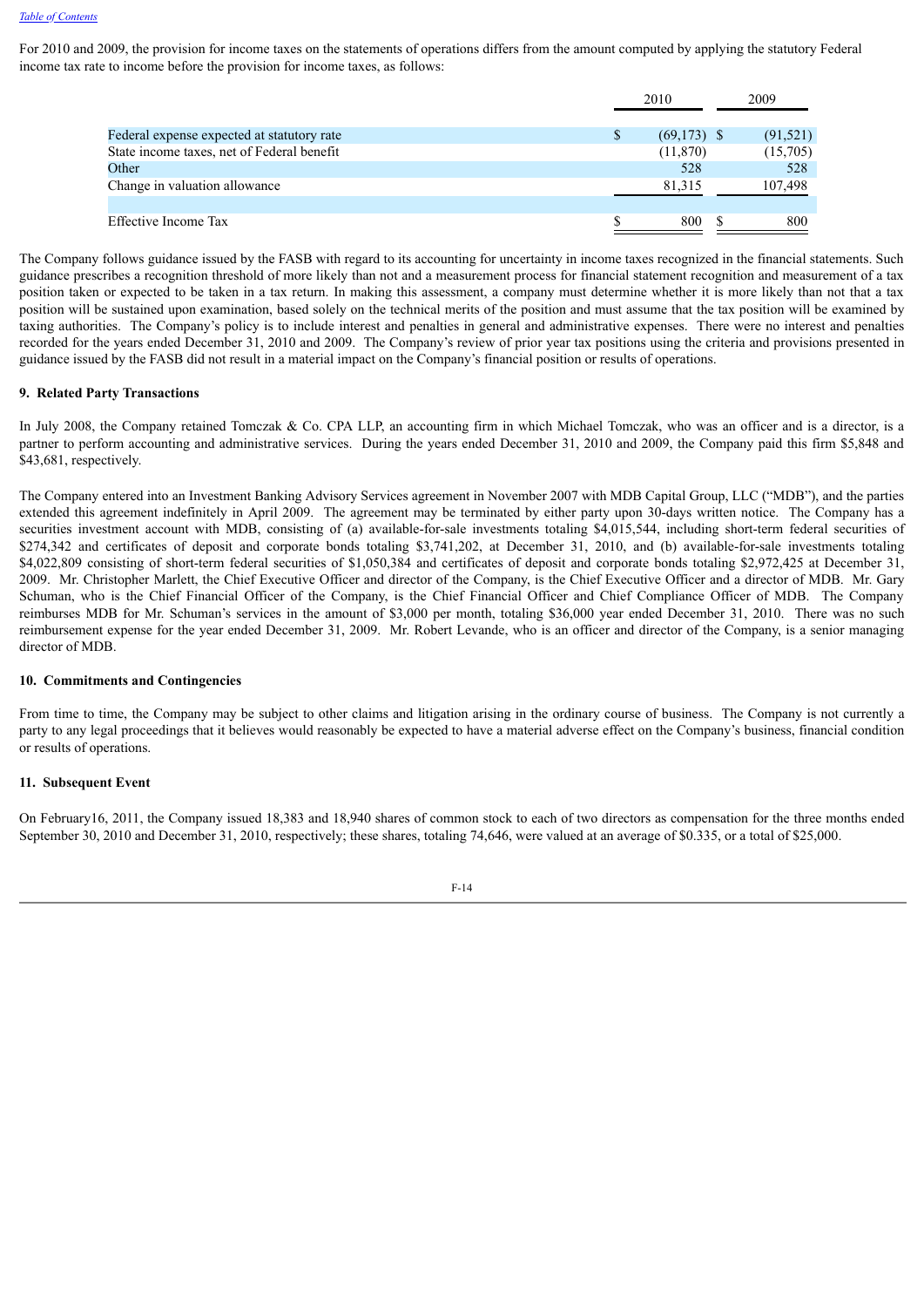## <span id="page-31-0"></span>Exhibit 31.1

#### CERTIFICATION PURSUANT TO SECTION 302 OF THE SARBANES-OXLEY ACT OF 2002

I, Christopher A. Marlett, Chief Executive Officer of Integrated Surgical Systems, Inc., certify that:

1. I have reviewed this Annual Report on Form 10-K for the year ended December 31, 2010 of Integrated Surgical Systems, Inc. (the "registrant");

- 2. Based on my knowledge, this report does not contain any untrue statement of a material fact or omit to state a material fact necessary to make the statements made, in light of the circumstances under which such statements were made, not misleading with respect to the period covered by this Annual Report;
- 3. Based on my knowledge, the financial statements, and other financial information included in this report, fairly present in all material respects the financial condition, results of operations and cash flows of the registrant as of, and for, the periods presented in this Annual Report;
- 4. The registrant's other certifying officer and I are responsible for establishing and maintaining disclosure controls and procedures (as defined in Exchange Act Rules 13a-15(e) and 15d-15(e)) and internal control over financial reporting (as defined in Exchange Act Rules 13a-15(f) and 15d-15(f)) for the registrant and have:

(a) Designed such disclosure controls and procedures, or caused such disclosure controls and procedures to be designed under our supervision, to ensure that material information relating to the registrant, including its consolidated subsidiaries, is made known to us by others within those entities, particularly during the period in which this Annual Report is being prepared;

(b) Designed such internal control over financial reporting, or caused such internal control over financial reporting to be designed under our supervision, to provide reasonable assurance regarding the reliability of financial reporting and the preparation of financial statements for external purposes in accordance with generally accepted accounting principles;

(c) Evaluated the effectiveness of the registrant's disclosure controls and procedures and presented in this Annual Report our conclusions about the effectiveness of the disclosure controls and procedures, as of the end of the period covered by this Annual Report based on such evaluation; and

(d) Disclosed in this Annual Report any change in the registrant's internal control over financial reporting that occurred during the registrant's most recent fiscal quarter (the registrant's fourth fiscal quarter in the case of an annual report) that has materially affected, or is reasonably likely to materially affect, the registrant's internal control over financial reporting; and

5. The registrant's other certifying officer and I have disclosed, based on our most recent evaluation of internal control over financial reporting, to the registrant's auditors and the audit committee of the registrant's board of directors (or persons performing the equivalent functions):

(a) (All significant deficiencies and material weaknesses in the design or operation of internal control over financial reporting which are reasonably likely to adversely affect the registrant's ability to record, process, summarize and report financial information; and

(b) Any fraud, whether or not material, that involves management or other employees who have a significant role in the registrant's internal control over financial reporting.

Dated: March 25, 2011 By: /s/ Christopher A. Marlett

Christopher A. Marlett Chief Executive Officer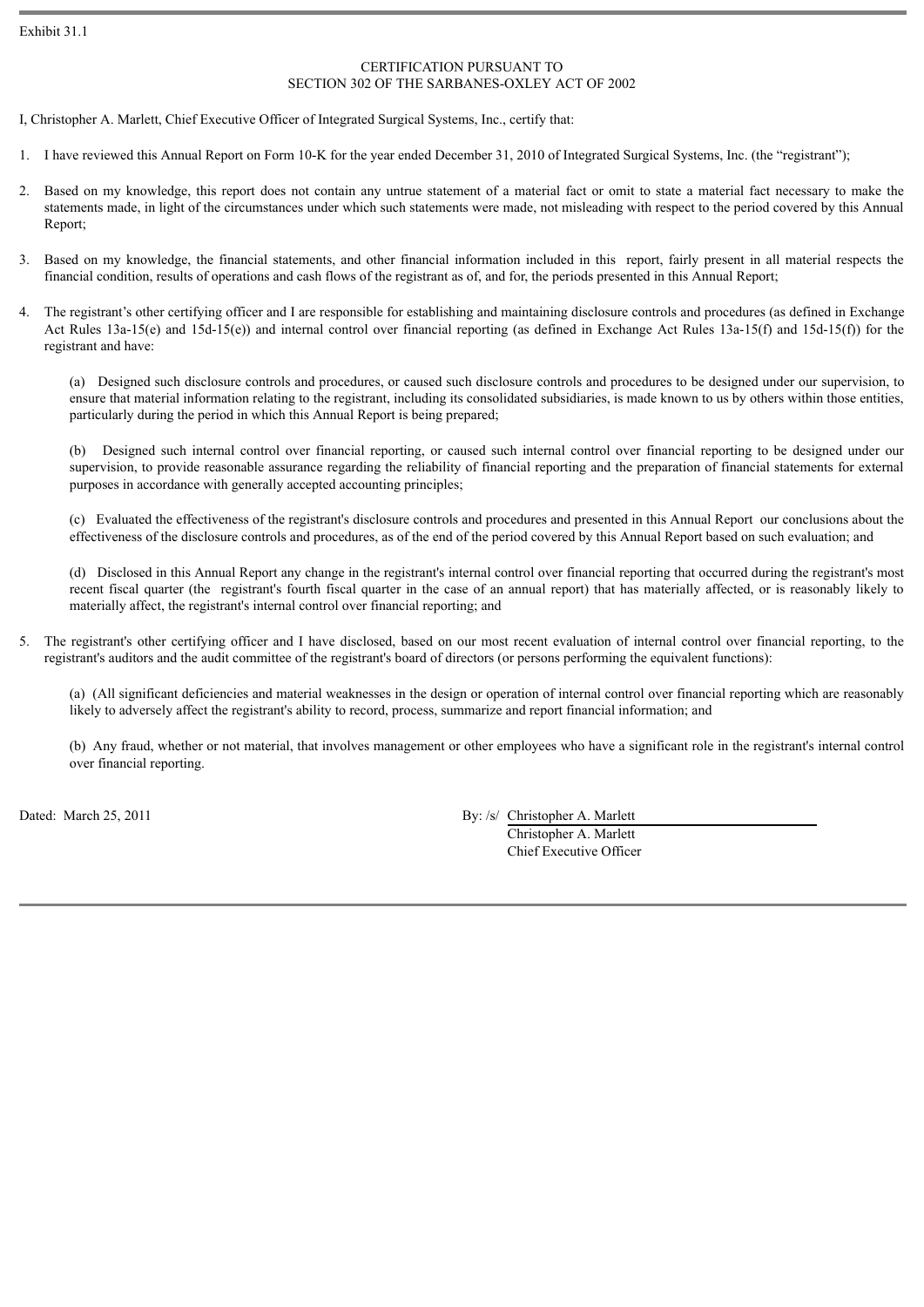## <span id="page-32-0"></span>Exhibit 31.2

#### CERTIFICATION PURSUANT TO SECTION 302 OF THE SARBANES-OXLEY ACT OF 2002

I, Gary A. Schuman, Chief Financial Officer of Integrated Surgical Systems, Inc., certify that:

1. I have reviewed this Annual Report on Form 10-K for the year ended December 31, 2010 of Integrated Surgical Systems, Inc. (the "registrant");

- 2. Based on my knowledge, this report does not contain any untrue statement of a material fact or omit to state a material fact necessary to make the statements made, in light of the circumstances under which such statements were made, not misleading with respect to the period covered by this Annual Report;
- 3. Based on my knowledge, the financial statements, and other financial information included in this report, fairly present in all material respects the financial condition, results of operations and cash flows of the registrant as of, and for, the periods presented in this Annual Report;
- 4. The registrant's other certifying officer and I are responsible for establishing and maintaining disclosure controls and procedures (as defined in Exchange Act Rules 13a-15(e) and 15d-15(e)) and internal control over financial reporting (as defined in Exchange Act Rules 13a-15(f) and 15d-15(f)) for the registrant and have:

(a) Designed such disclosure controls and procedures, or caused such disclosure controls and procedures to be designed under our supervision, to ensure that material information relating to the registrant, including its consolidated subsidiaries, is made known to us by others within those entities, particularly during the period in which this Annual Report is being prepared;

(b) Designed such internal control over financial reporting or caused such internal control over financial reporting, to be designed under our supervision, to provide reasonable assurance regarding the reliability of financial reporting and the preparation of financial statements for external purposes in accordance with generally accepted accounting principles;

(c) Evaluated the effectiveness of the registrant's disclosure controls and procedures and presented in this Annual Report our conclusions about the effectiveness of the disclosure controls and procedures, as of the end of the period covered by this Annual Report based on such evaluation; and

(d) Disclosed in this Annual Report any change in the registrant's internal control over financial reporting that occurred during the registrant's most recent fiscal quarter (the registrant's fourth fiscal quarter in the case of an annual report) that has materially affected, or is reasonably likely to materially affect, the registrant's internal control over financial reporting; and

5. The registrant's other certifying officer and I have disclosed, based on our most recent evaluation of internal control over financial reporting, to the registrant's auditors and the audit committee of the registrant's board of directors (or persons performing the equivalent functions):

(a) (All significant deficiencies and material weaknesses in the design or operation of internal control over financial reporting which are reasonably likely to adversely affect the registrant's ability to record, process, summarize and report financial information; and

(b) Any fraud, whether or not material, that involves management or other employees who have a significant role in the registrant's internal control over financial reporting.

Dated: March 25, 2011 By: /s/ Gary A. Schuman

Gary A. Schuman Chief Financial Officer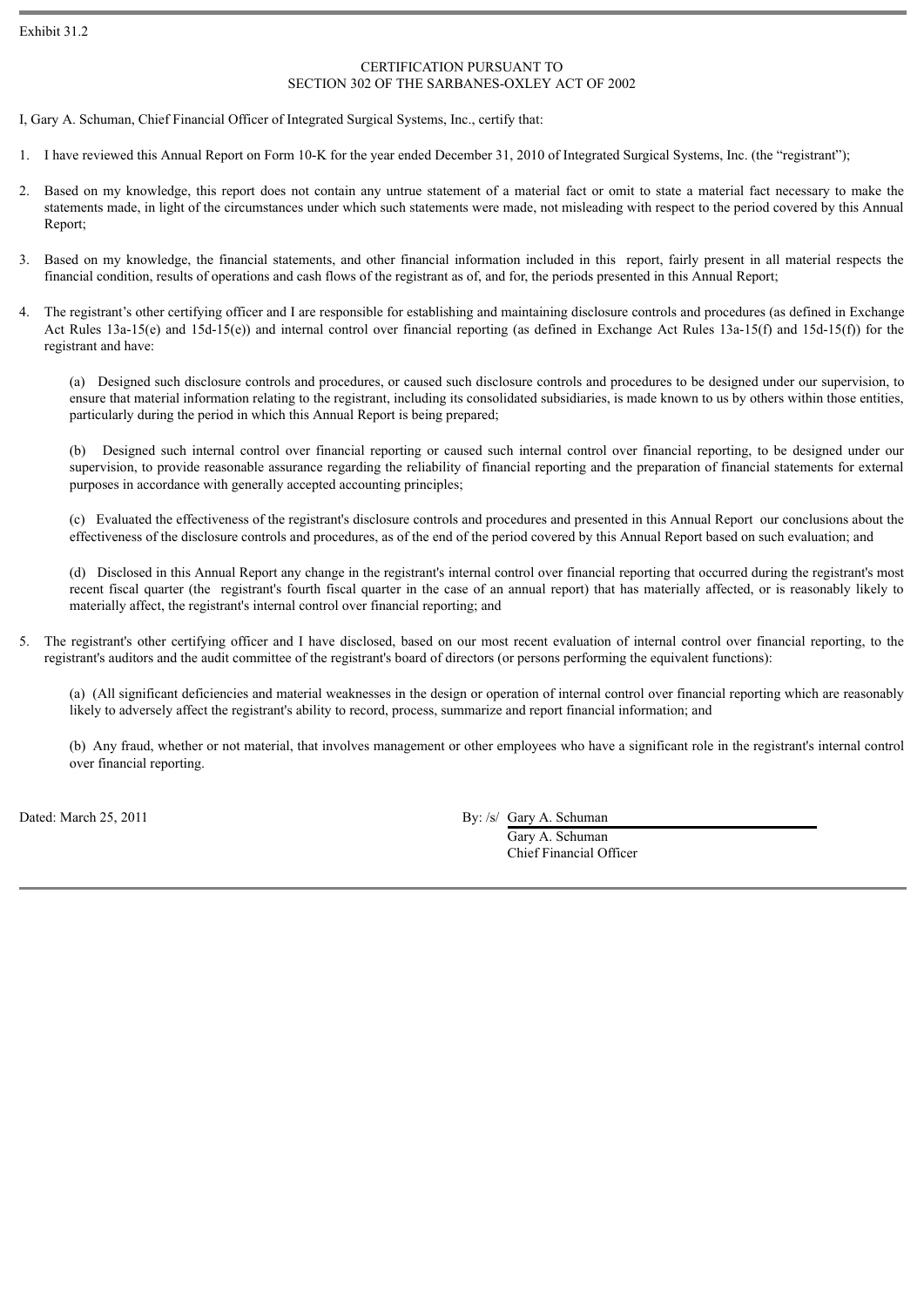<span id="page-33-0"></span>Exhibit 32.1

## CERTIFICATION PURSUANT TO 18 U.S.C. SECTION 1350, AS ADOPTED PURSUANT TO SECTION 906 OF THE SARBANES-OXLEY ACT OF 2002

I, Christopher A. Marlett, Chief Executive Officer of Integrated Surgical Systems, Inc. (the "Company"), hereby certify, pursuant to 18 U.S.C. Section 1350, as adopted pursuant to Section 906 of the Sarbanes-Oxley Act of 2002, that:

- 1. The Annual Report on Form 10-K of the Company for the year ended December 31, 2010, which this certification accompanies (the "Periodic Report"), fully complies with the requirements of Section 13(a) or 15(d) of the Securities Exchange Act of 1934; and
- 2. The information contained in the Periodic Report fairly presents, in all material respects, the financial condition and results of operations of the Company.

Dated: March 25, 2011 /s/ Christopher A. Marlett

Christopher A. Marlett Chief Executive Officer